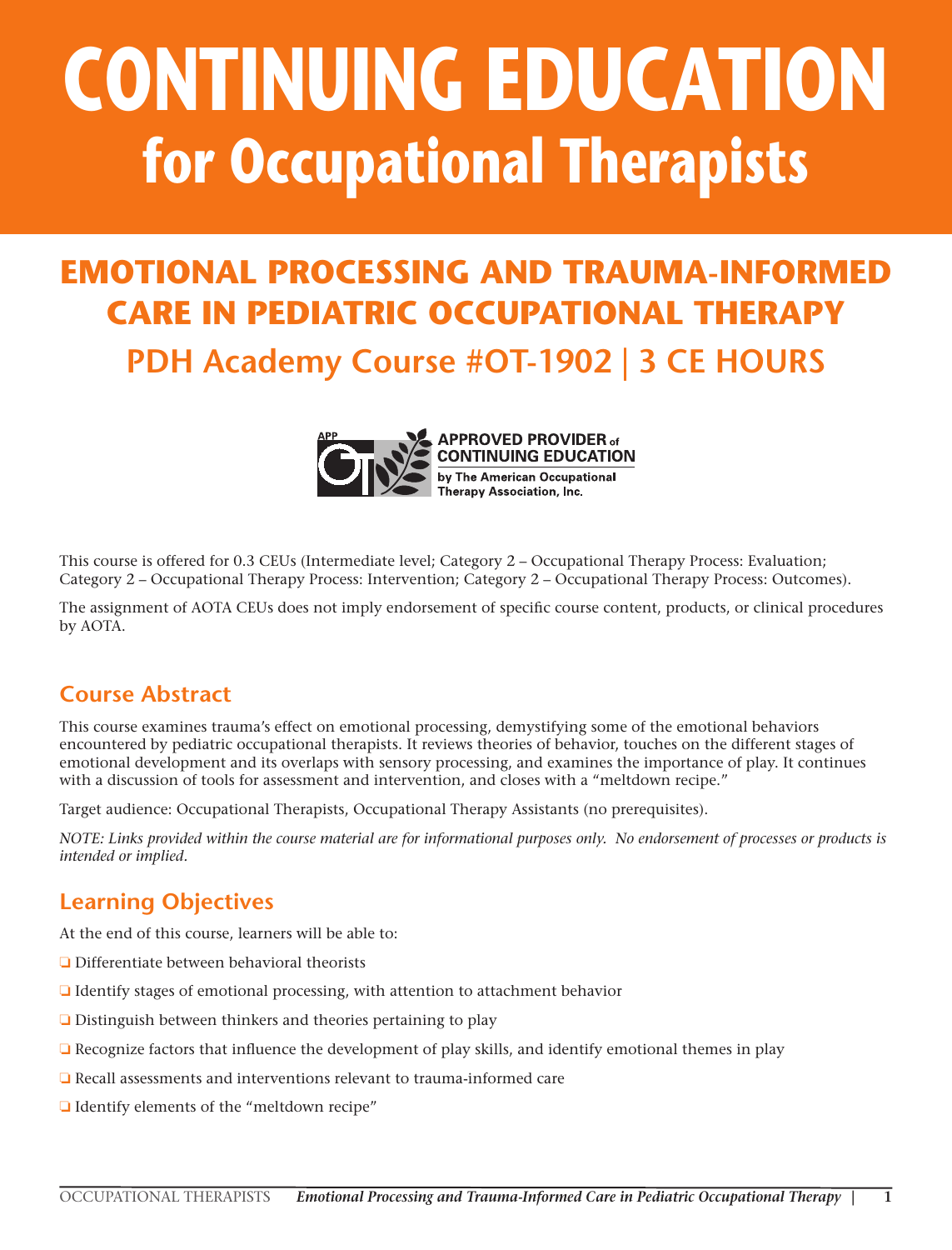## **Timed Topic Outline**

- I. Trauma and Trauma-Informed Care: An Introduction
- II. Emotional Development and Behavior (45 minutes I-II) The Role of Emotion in Learning Behavior: Theories and Thoughts; Developmental Stages of Emotional Processing; Overlap between Sensory Processing and Emotional Processing
- III. Play in the World of Children (60 minutes) Play is the "Work" of the Child; Developing Play Skills; Emotional Themes in Play
- IV. Assessment and Intervention (60 minutes) Assessment; Intervention; The Meltdown Recipe
- V. Conclusion, References, and Exam (15 minutes)

## **Delivery & Instructional Method**

Distance Learning – Independent. Correspondence/internet text-based self-study, including a provider-graded multiple choice final exam.

*To earn continuing education credit for this course, you must achieve a passing score of 80% on the final exam.*

## **Registration & Cancellation**

Visit www.pdhtherapy.com to register for online courses and/or request correspondence courses.

As PDH Academy offers self-study courses only, provider cancellations due to inclement weather, instructor no-shows, and/or insufficient enrollment are not concerns. In the unlikely event that a self-study course is temporarily unavailable, already-enrolled participants will be notified by email. A notification will also be posted on the relevant pages of our website.

Customers who cancel orders within five business days of the order date receive a full refund. Cancellations can be made by phone at (888)564-9098 or email at support@pdhacademy.com.

## **Accessibility and/or Special Needs Concerns?**

Contact Customer Service by phone at (888)564-9098 or email at support@ pdhacademy.com.

## **Course Author Bio & Disclosure**

Maude Le Roux, OTR/L, SIPT, RCTC, DIR® Certificate, Clinical Director at A Total Approach, is an accomplished occupational therapist with great affinity for learning and understanding the human brain.

She was born and raised in South Africa, and graduated from the University of Stellenbosch in Cape Town in 1984. Maude married Charl Le Roux in 1986 and moved to the USA in 1993. Together, they opened A Total Approach in September 2001. Maude is SIPT certified and specializes in Sensory Integration services as it applies to functional activities of daily living, including improving the ability of any child to partake in his/her learning environment. She also holds a certificate in DIR®/Floortime™, and is a certified Tomatis Consultant.

Maude has presented her Tomatis work in Dublin, Greece, France and Panama. Maude is an international trainer in Tomatis Sound Therapy,DIR/Floortime through ICDL, Interactive Metronome, Cellfield Reading Intervention, as well as for the courses she had developed herself. She has participated in multiple national and international speaking engagements with regards to the field of sensory integration, Autism and Attachment. Maude serves on the board for ATTACh. She has published two books, *The Listening Journey for Children* and *Our Greatest Allies*, available through www.amazon.com.

DISCLOSURES: Financial – Maude Le Roux received a stipend as the author of this course. Nonfinancial – No relevant nonfinancial relationship exists.

As pediatric occupational therapists, we encounter emotional behavior in many different shapes and forms. While these surface behaviors are what we see, it is frequently what we cannot see that needs to shape our interventions. This course demystifies some of these behaviors: it examines trauma's effect on emotional processing, and provides support for appropriate assessment and intervention practices.

We will open with a review of different theories and thoughts with regards to behavior, exploring contributions from thought leaders of the past. Next, we will visit the different stages of emotional development, examining its overlaps with sensory processing. We will consider the importance of play and its utility in exploring the symbolic world of children, followed by a discussion of tools for assessment and intervention. Finally, we will consider a "meltdown recipe" that I have developed in response to trauma, which has provided relief to many families over the years.

## **Trauma and Trauma-Informed Care: An Introduction**

Often when we think of "trauma" we think of violence, but trauma can occur in many different ways. We may encounter children with medical trauma, birth trauma, developmental trauma, losing the mother of the womb and being adopted, being in several different foster care situations year after year, the loss of a loved one, witnessing abuse at home, experiencing abuse, and so many others.

As therapists, we plan intervention in a strategic way, always thinking of the next step. For children who have experienced trauma, though, the unknown "next step" can be terrifying. Because they do not feel equipped to protect themselves, they worry about and fear what is going to happen next. What we might see praxis difficulties, or difficulties visualizing the next step or idea, is instead rooted in a fear that they will not be able to cope, that they will be out of control. In response to this fear, these children become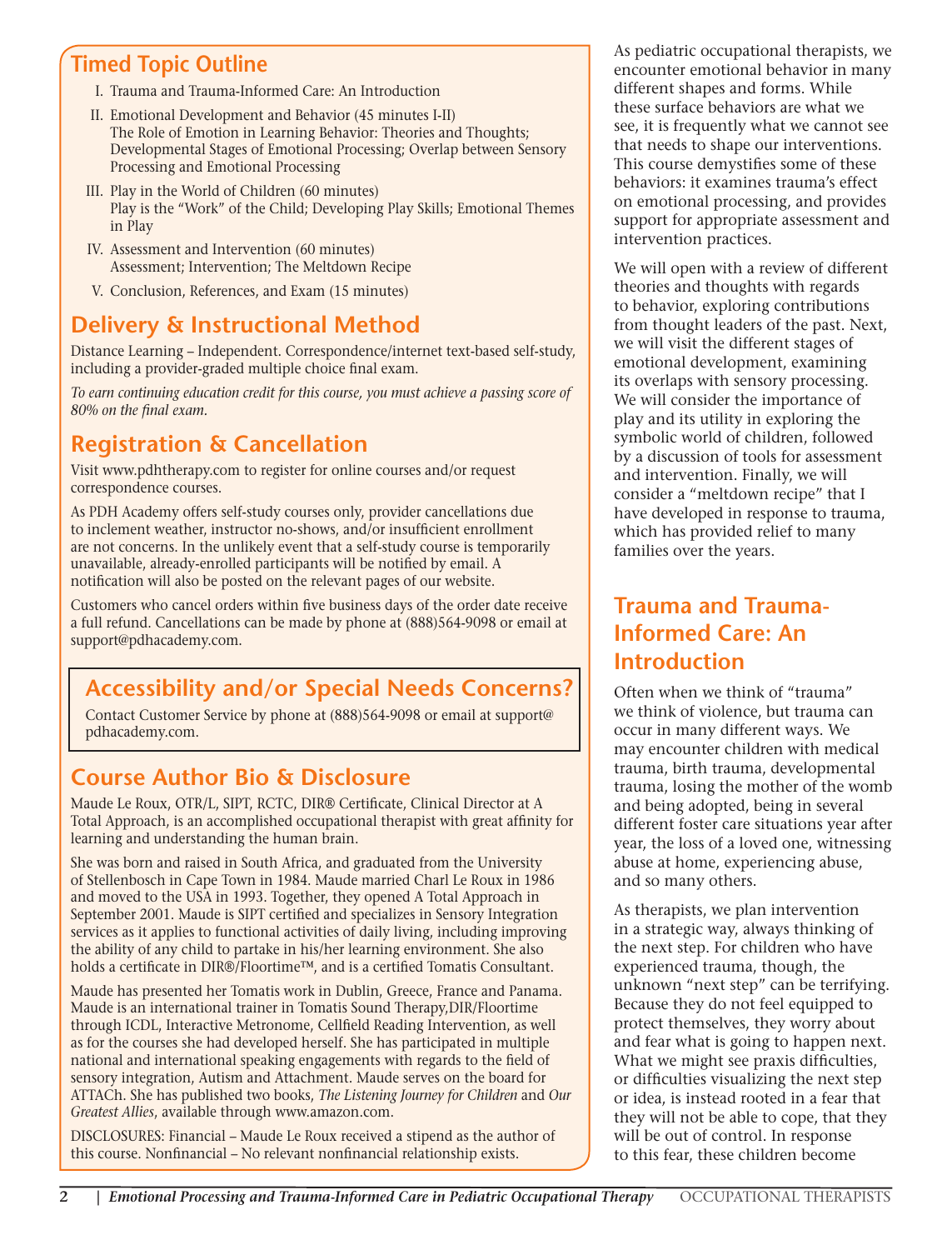overly controlling, and manipulate situations to protect themselves.

Sensory processing assessment and intervention provide a strong frame upon which we can build – with caution, bearing in mind the impact of trauma, and avoiding triggers that may re-enact it.

Remember that it is difficult for children who have experienced trauma to feel good about themselves. Feeling out of control and unable to reach the developmental milestone of overcoming the good and the bad within themselves, they live with a perpetual sense of "I am no good." Thus, they don't believe that they "deserve" good experiences or compliments, and hearing "good job!" has little to no meaning for them. Remember too that children who have experienced trauma tend to spiral into patterns of seeking external control for what they cannot control on the inside: in the course of struggling with their own acceptance of themselves, they may resort to pushing the therapist into a defensive position, causing you to want to go into "discipline mode." It rarely is the case that these behaviors are about you as the therapist, but rather a reflection on what the child is feeling inside, as the trauma maintains a devastating hold on their psyche. We have to shift our mindset and change our defensive response to respond in a way that is reflective of their inner process, rather than their outward behaviors.

My hope is that this reading will encourage you to become the facilitator of change you want to be, and that you will continue to develop your reflective thinking skills as each child informs and teaches you.

## **Emotional Development and Behavior**

#### **The Role of Emotion in Learning Behavior: Theories and Thoughts**

One of Golda Meir's famous statements was: "One cannot and must not erase the past merely because it does not fit the present." This statement holds even truer today than when she was living in the 1900's. We find ourselves in the midst of constant evolving change, and these changes are impactful on how we view children and their development. When I grew up, we were climbing trees, playing, and always on the move at the age of 5. Today we require children at the age of 4 to sit quietly in a semicircle of peers for periods of 20 minutes or more at a time. To put it another way, while development has not changed through the ages, our lifestyle, circumstances of living, and life expectations have. And though change for the most part is good, we need to think about the ever-increasing numbers of children who struggle with developmental delay and strong emotional behaviors. For this we need to turn to some thought leaders, all of whom continue to influence my work.

John Dewey initiated a strong progressive movement in the USA in the 1880's. His philosophy was that children learn from doing, and that learning should involve real life material and experiences. From his point of view, the demands of the social situations in which children find themselves stimulate them to learn, and their powers of experimentation and independent thinking furnish the material and give them their starting point. In other words, for him, the social situational experiences drive the intrinsic motivation of the child to initiate, leap forward, and learn from his own experimentation.

Just a little later, also in the late 1800's, Maria Montessori was developing her thought process in Italy, which permeated through the US as well. She believed in childcentered environments, providing real tools that work, keeping materials and equipment accessible, creating beauty and order, competence and responsibility, scheduling large blocks of open-ended time, and that the adult should spend more time observing than teaching.

Erik Erikson was a psychoanalyst who brought his thoughts with him to the US in the 1930's. He developed the famous "eight stages of man," and while we cannot do justice to his thinking within the scope of this course, we will mention the four earlier stages just for illustration:

- 0-1 Trust vs. Mistrust The baby's first relationships set up the drive to grow and learn.
- 2-3 Autonomy vs. Shame Our intrinsic drive to develop with confidence ("I can") vs. a need to self protect the ego against the shame of not being able
- 4-5 Initiative vs. Guilt The ability to use our initiation to be curious, apply ourselves to learning and grow vs. needing to assuage the guilt they feel for not feeling accepted and not valuing themselves.
- 6-12 Industry vs. Inferiority Attaining social rewards for being productive vs. feeling inferior, lost and experiencing a lack of self worth.

Jean Piaget, who wrote his first scholarly work at the age of 11, brought us constructional levels of early development during the first half of the 1900's. He extolled the value of play in order to develop sufficient emotional skill to become a social participant in every day life, taking it from a pre-operational level to a constructive level of play.

Working at the same time as Piaget, though he gained more prominence later, the Russian Lev Vygotsky (one of my personal favorites) objected to the analysis of children's abilities based solely on intelligence tests. He stated that research should be both qualitative and quantitative – careful observation of children was as valid as scores on a test. He provided us with the term "Zone of Proximal Development" (or ZPD): the distance between the most difficult task a child can do independently and the most difficult task a child can do with help. Through interaction and relationship, with scaffolding, one can take a child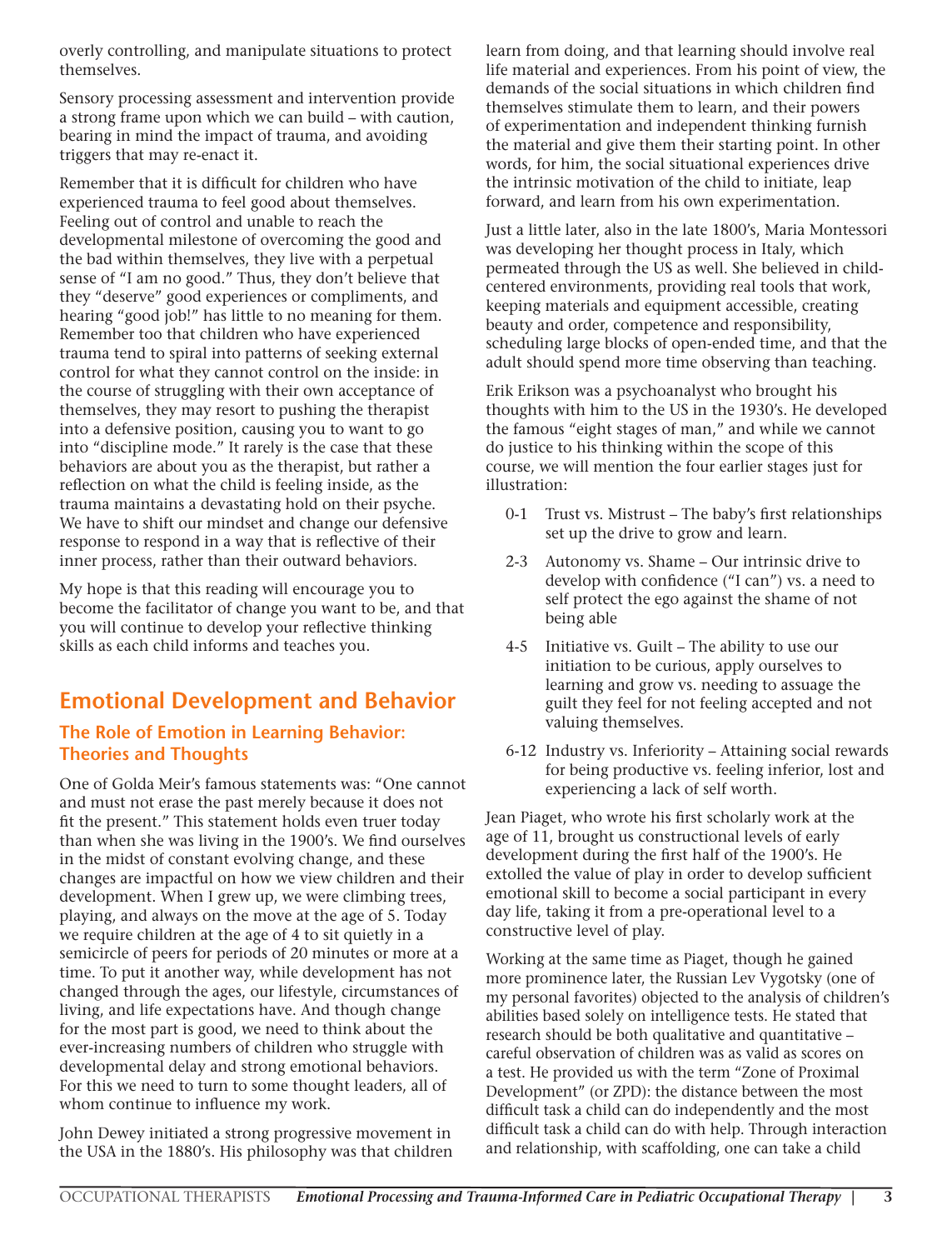from their level of understanding and support the learning to a higher level. For him, the process of learning (the "how?") was as important, if not more important, than the content (knowledge of object and purpose of object) – he believed that children need to understand the purpose behind a task to integrate the learning.

In the late 1990's, Colwyn Trewarthon and his colleagues brought us the term "intersubjectivity." His research showed that infants are born with awareness specifically receptive to subjective states in other persons. This natural sociability of infants engages the interest, purposes, and feelings of willing and affectionate parents, and serves to intrinsically motivate companionship, or cooperative awareness. This primary intersubjectivity contains shared affect, focused attention on each other in a way that the child's enjoyable experiences are amplified and his/her stressful experiences are reduced and contained, with a congruent intention to understand and enjoy each other. He also noted that this occurred through contingent nonverbal and verbal communication.

Margaret Mahler (also mid to late nineties) brought us the "Separation-Individuation" process. She discussed 4 sub phases during which the developing child separates from the parent in order to individuate into their own person and stand on their own two feet, so to speak. The first sub phase describes the differentiation and the development of the body image. This is followed by the early practicing period when the infant starts to move away physically from mother – crawling, climbing, and righting himself. Then we enter the famous "terrible two's" when the child expresses constant concern for the mother's whereabouts as the awareness of separateness grows, and demonstrates an increased need for the mother to share his/her new skills and experiences. The fourth sub phase is where it all came together for her. She described it as consolidation of individuality, where the child finds the beginnings of emotional object constancy. This occurs roughly during the third year of life and includes unifying the "good" and the "bad" object into one whole representation. This phase depends on trust and confidence as well as the cognitive acquisition of the symbolic inner representation of the permanent object. The child fears this stage initially, as they experience the widening of the distance (separateness) from their parent as "rejection," which can cause great turmoil; however, they grow into understanding that the security of their parent figure is now within themselves, and they have not lost, but gained.

In intervention we frequently encounter that children with developmental delay go through these phases much later than their typically-developing peers, as they do not have the necessary developmental maturity in their autonomic and central nervous systems. This returns us to the discussion of trauma, and the impact of trauma in development.

One of my favorite contemporary authors is Bessel Van Der Kolk. In his book *The Body Keeps the Score*, he writes about the inner resilience with which trauma is overcome, but also the impact on, and toll this requires, of our entire system. He mentions how traumatic experiences leave traces on our minds, emotions, our capacity for joy and intimacy, and also our biology and immune systems. Trauma – past or present – remains embedded in our limbic memory, just as positive memories also do.

Sometimes a specific trauma impacts the child; in other cases a series of difficult circumstances and experiences culminate in complex trauma. For example, children with strong emotional reactivity who go through multiple experiences of "feeling out of control" could develop complex trauma, caused by restricted development in the central nervous system. Whether a trauma occurred a long time ago or is being repeated by current life events, the slightest hint of "danger" can mobilize disturbed brain circuits and release large amounts of stress hormones. This causes intense, unpleasant physical sensations that frequently result in impulsive and aggressive actions; as a result, these children often begin to fear that they are damaged inside. They experience hopelessness: the belief that "no one can help them."

In his book *The Interpersonal World of the Infant*, Daniel Stern wrote about the development of a "sense of self," which he breaks down into the Emergent Self, Core Self, Subjective Self and finally the Verbal Self. He also describes the overlap between psychoanalysis and developmental psychology. We spend much time in our field discussing milestones and physical development, yet within these physical milestones there is a little person emerging – and during all of our observations, this little person is making their own observations of the world, creating their own meaning, and also enacting upon their perception and meaning as if their conception is the true reality of the situation. When this emerging self encounters trauma, their perception becomes their reality and is embedded in their subconscious and this is what they act upon, no matter the logic we try to attribute to the situation.

Daniel Siegel has written multiple books (all well worth reading), and coined the term interneurobiology. For our purposes, though, his "hand model" of the brain, which can be found on YouTube, is both accessible and comforting to parents of children dealing with trauma. The essence of his message is that if the child is currently emotional and upset, the right brain has taken over and even past logic is no longer accessible to the child. If we keep using language or logic to calm the brain, the child cannot attune to the message, as the left-brain is not primary at this time.

Bruce Perry trains professionals in his Neurosequential Model, which is a specific way to look at both a child's history and current level of functionality. It considers the impact of trauma on development, as well as the impact of restricted development on dealing with trauma.

The final message lies within the culmination of all these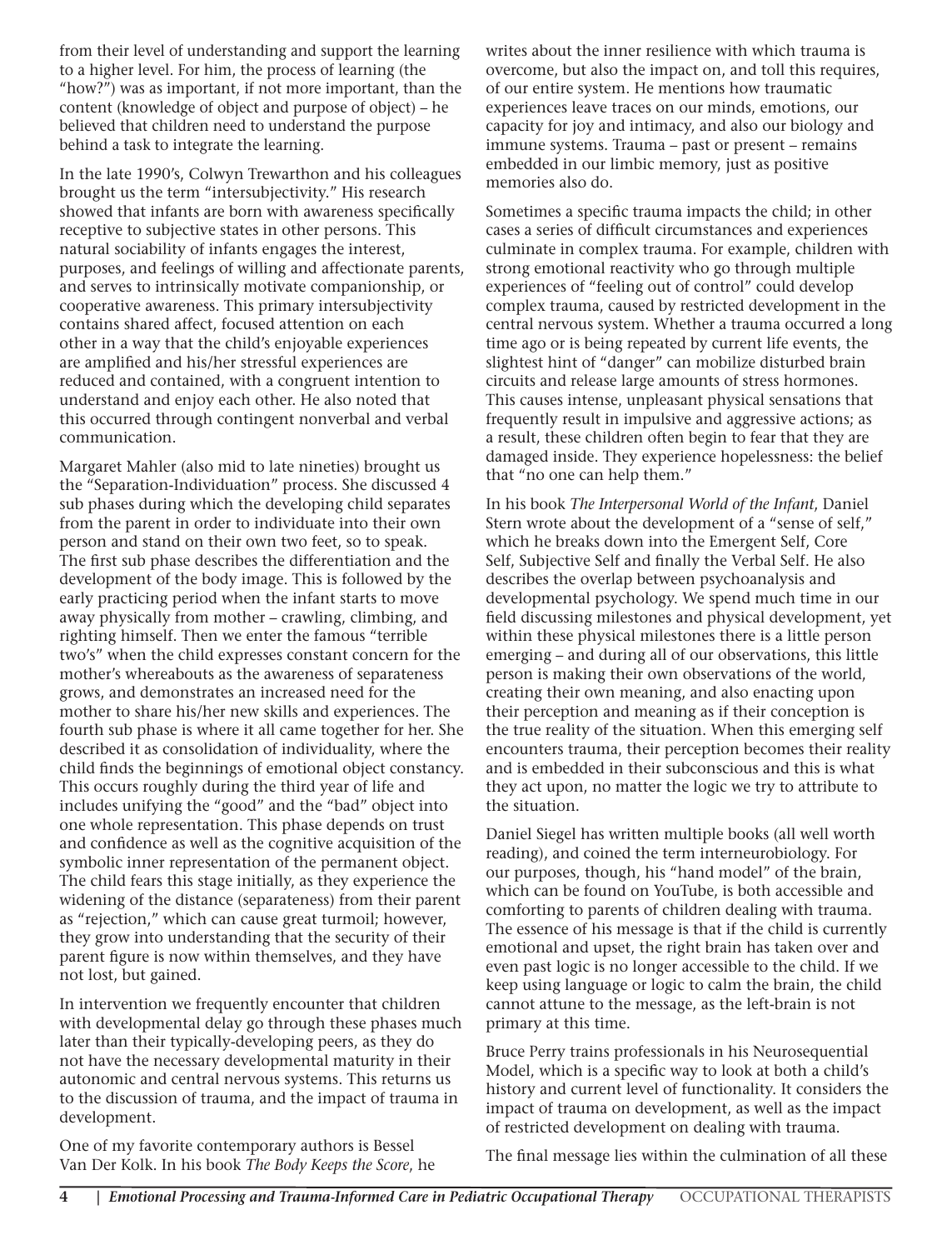thinkers: every child is developing a physical, cognitive, emotional, and social sense of self, and their early years carry enormous weight as they become adults.

#### **Developmental Stages of Emotional Processing**

Despite the growing societal trend to consider behavior the driver for intervention, both history and current research continue to indicate that it is the relationship between parent and child, (or therapist and child), that is driving the behavior. We have to look deeper than what we can observe and "chase the why" in order to truly intervene and change the behavior.

Dr. Stanley Greenspan and Dr. Serena Wieder co-authored two seminal books: *The Child with Special Needs* and *Engaging Autism*. Dr. Greenspan also authored multiple books on his own, such as *The Growth of a Mind* and *Playground Politics*, among others. Perhaps best known for DIR/Floortime®, Dr. Greenspan developed the affect diathesis hypothesis, which basically considers the neurological fact that affect drives engagement and neuronal development. Our intrinsic motivation and drive to develop is derived from relationship, and the affective quality of the relationship is the important key. So the "D" in DIR covers the developmental levels, which we will look at shortly. The "I" would be the individual differences each individual has in their profile: all of our sensory adaptations, our neurological functions, and our use of language, communication are considered within the model. And the "R" is for relationship, for the reasons explained above. Finally, "Floortime" is the actual techniques we use on the floor to mobilize all three components during our occupational therapy sessions. (Dr. Greenspan formed the Interdisciplinary Council for Developmental and Learning (ICDL); more information on the training processes in this method is available at www.icdl.com.)

Even though this work initially was intended for children on the autism spectrum, I have found Dr. Greenspan's development model useful for all children who struggle with emotional processing delay or difficulty developing mature socio-emotional skills, including those experiencing the effects of trauma. The model discusses nine developmental levels; we will focus on only the first six.

The first functional emotional developmental capacity focuses on the work of self-regulation in the body. This essentially is the task of the baby in the first three months of life. The ability to self-soothe, co-regulated by the important relationship with the mother, becomes the basis for all development to follow. The baby learns that there is a certain amount of comfort in the mother's arms and the soothing tone of her voice, and the attunement between mother and baby is an important catalyst for the growth of the mind and body. Dr. Ed Tronick's research (*The Neurobehavioral and Social-Emotional Development of Infants and Children*), as well as that of the thinkers described in the first section, corroborates this very

important interplay of relationship and regulation. As occupational therapists we work with sensory modulation, which is a really important consideration at this stage, informing part of the differences between developing individuals. For example, it is very difficult for a mother to develop attunement with an infant that keeps pushing her away, making her feel vulnerable and rejected by her own baby. She may have no idea that the baby is not rejecting her, but is tactile sensitive, and cannot adapt to touch very well… or auditory sensitive, and mommy's soothing murmurs sound like an avalanche of noise in the little ears… or vestibular sensitive, and experiencing gravitational insecurity, causing him to stiffen each time mom lifts him up in the air. While the disconnect in the mother-baby relationship is devastating for both parties, misunderstanding this communication can have tremendous repercussions on the development of the infant. Ideally the mother forms the secure base that the baby can trust, which enables him to develop attachment. This trust becomes the "worldview" of the child from which he drives himself forward: becoming curious, exploring, and always growing. However, when the secure base is not formed, it can set the tone for mistrust – the baby's insecurity plants the seeds for an insecure, anxious child.

The second level of development encompasses the quality of engagement of the infant. The interest in first exploring mommy's face, reaching out to touch colorful objects, wailing to gain mommy's nearness and attention are all important features of this milestone. While we discuss eye contact as a physical skill, engagement has so much more going on emotionally: frequently a child can break eye contact with us, but still be "with" us. (To observe this in action, try this: ask an adult a tough question, and see how quickly they break eye contact to consider, think, contemplate, organize thoughts, and articulate their response.) At this stage, we consider the aspect of joint attention, which becomes an important building block to learning and the ability to sustain attention. Joint attention occurs when both mother and baby are focused on the same task – not simply in the same vicinity, each doing their own activity. It develops as the baby is intently focused on the parent, their face, their reactions; learning, in essence, to be "with" another. According to Mahler and Stern (introduced earlier in the course), the sense of separateness grows, but that feeling of "being together" still matters: it is what creates intimacy, our ability to simply be with our partners in our adult relationships and to feel what each other is thinking without voicing it. Trewarthon (also discussed earlier) named this concept "intersubjectivity," primary in the baby, secondary in us as adults. This level of development sets up the foundation of interpersonal relationships, the understanding of nuances and emotional tone, and the drive to communicate – and it depends so much on individual differences of motor planning and gestural communication. For example, if a child is struggling with motor planning and does not develop the use of gestures very well in early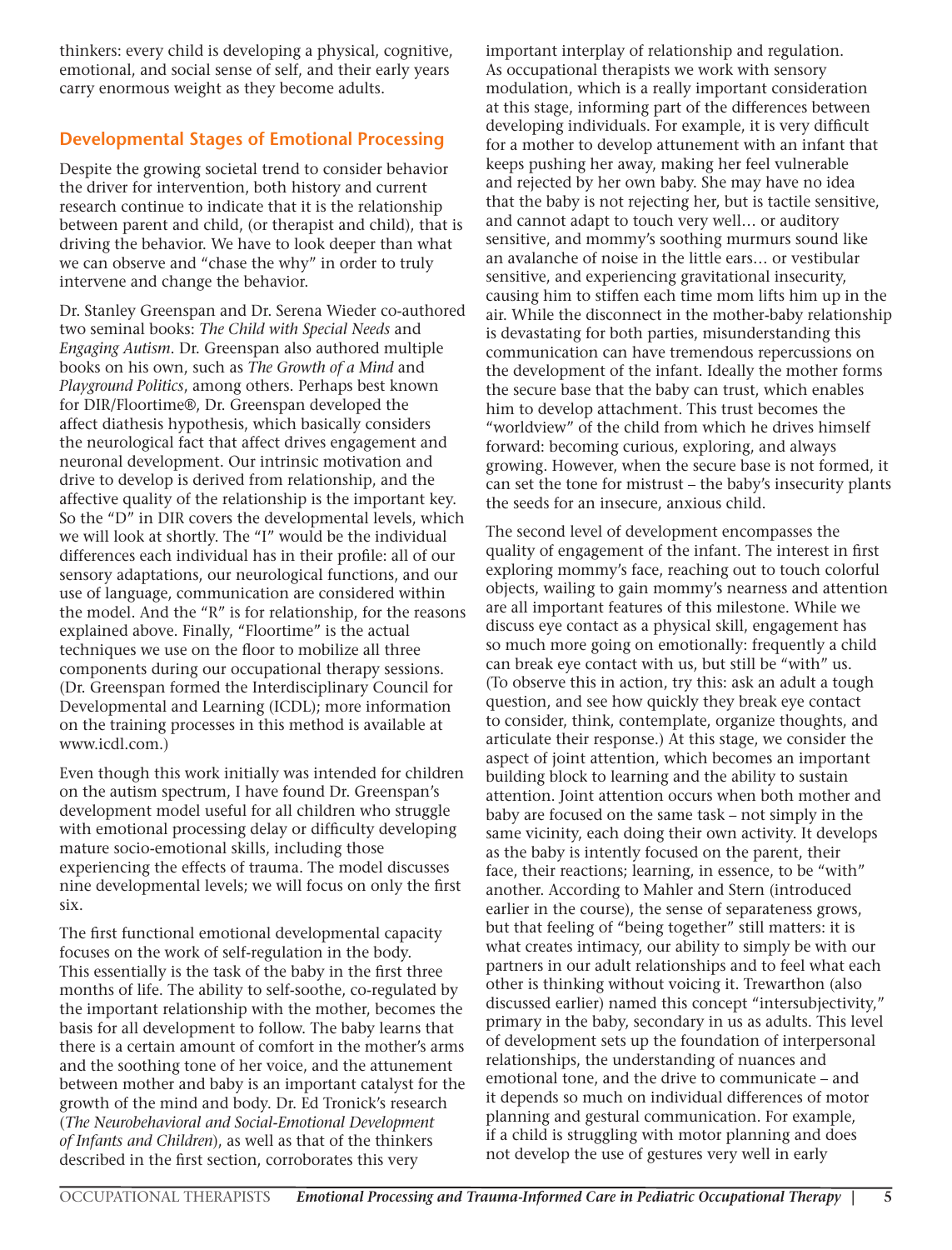development, they have difficulty understanding gestural cues in their own bodies, which in turn reflects on having difficulty reading the social nuances and cues in others. They realize something is happening that they don't understand, but they cannot adequately assess the hidden message beyond the verbal communication. They may disengage as confusion raises their anxiety. As intersubjectivity relies on what is not being said, a delay in achieving this skill impacts on both the intimacy of a relationship and engaging in social situations.

The third functional emotional developmental capacity is the ability to communicate within conversation. We talk about having circles of communication; for example, the child initiating, the adult responding, and the child responding again contingent to the topic at hand. These circles are both verbal and non-verbal. In well-developed children and adults the verbal discourse is supported by the non-verbal gesture, whereby the latter in essence confirms or negates the verbal message: if we speak in a harsh tone of voice about warmth and empathy, the incongruent message frequently leaves us feeling uncomfortable with the speaker. Stretching these circles into multiple chains of circles that lead into having a communicative discourse would be the end goal. Individual differences in language, motor planning, sequencing, rhythm, and timing become important building blocks en route to building this congruency. If a child struggles to express language or struggles with motor planning, they may communicate strictly to have their needs met. For example, they could request a cookie from their parents, but after receiving it, they would break the communication – it was only used because it was driven by a physical need. The development of discourse, however – the ability to engage in a twoway stream of back and forth circles – depends on the intrinsic motivation to want to stay engaged, accepting the conversation itself as an end goal.

Development becomes more complex with level four. During this level, the abstract mind comes into play and the child starts to embark on the journey of understanding feelings, honing their own perceptions (which, initially, frequently may not match emotional reality). If the child is able to get through this level robustly, it becomes an important building block for problem solving, working with others as teammates, and moving beyond protection of the self to become more "others"-centered. However, this is quite a vulnerable stage for children, especially if they have witnessed or experienced a trauma and the only way they have to make sense of it is their undeveloped perceptions. Behavioral difficulties based on this immature development may emerge, causing these children to respond to different triggers in different ways. The ability to take perspective, to have a theory in mind, to know that someone else may have a different thought than oneself, are important individual differences that allow children to break through this layer. In contrast, children who experience delay at this level of development will find it difficult to move beyond themselves in order to

consider and entertain someone else's thoughts and feelings. The ability to sequence motorically as well as cognitively comes through the work of creating a beginning, middle, and end of a drama, which also becomes a building block for reading comprehension later. A delay at this level of sequencing and organizing the thought process may cause a difficulty in the ability to visualize the drama as it unfolds, or follow the sequence of events in order to re-tell the story to another, as well as answering comprehension questions.

Role-play is an important tool to understand the viewpoint of others, to essentially "stand in someone else's shoes" and develop empathy. As we will discuss in future sections, while being playful and engaged in play to develop and learn was important in the first three levels, play now becomes the work of the child. When typical children play, they will frequently act out the themes of everyday occurrences, which could be a visit to the dentist, the mommy feeding the baby, the teacher in pre-school with a class of students at circle time, a day at the beach, or the parents cooking. It is during play that children work out what the meaning of these experiences is and how they integrate the models they observe around them. The repetition is instinctive, self-driven by their own intrinsic motivation, and certain parts are embellished and dramatized as they view the world through their subjective perception.

To deepen the understanding of emotions, the child then moves into level five: the important world of symbolic thinking. Having a cognitive understanding of mad, happy, and sad is one aspect of level four, but in level five, these emotions extrapolate into a variety of different emotional themes. The very work of Mahler's separationindividuation has a strong foothold in this level: symbolically the child has to leave the mother (separate) in order to stand on their own feet (individuate). The child starts experiencing fears, tries to understand death and dying, and struggles with what "forever" means. As children grapple with these themes and experience nightmares of feeling lonely and rejected, they also learn that they can make it through the obstacles in life, and see that they can become a "big boy" or "big girl." As a better-understood reality replaces the fantasy, the child realizes that nothing is lost – mom is still there – and frequently the child now starts to explore daddy a little more as gender identity sets in. (Walt Disney absolutely knew how to use this stage of development in his movies. How many evil stepmothers are in these stories? How many children experience "loss" of one parent? Frequently the father is an absent figure that is always forgiven, but the mother has the pivotal role.) When a child is still working through this phase and experiences trauma, it can be very difficult indeed. These children might avoid and try to suppress symbolic thinking, overemphasizing cognitive development instead, which halts the emotional development. They can get away with it for a while, but it is symbolic thinking that makes us reflective and allows for increasing cognitive flexibility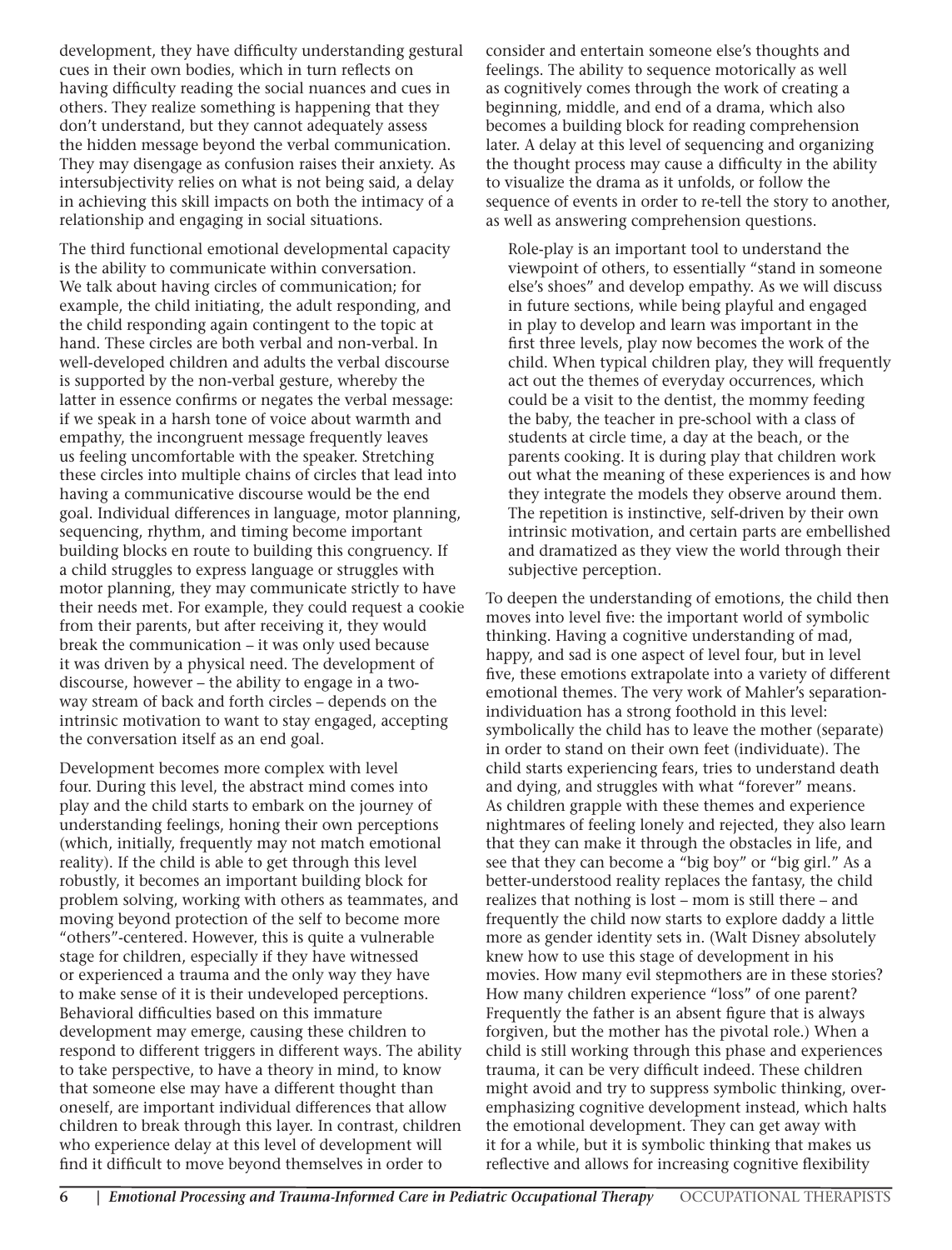to be able to entertain problem-solving and confront difficulties in a flexible way with a good attitude. Thus the deficiency would surface in behaviors we would likely call "rigid" – wanting everything only his or her way.

Here, too, we see the importance of play: children need to work through these emotional themes in play in order to understand and integrate them. How do children understand power and authority if they do not play it through? Feeling the power of the wizard that waves a magic wand and can do anything is absolutely exhilarating! Likewise, when the child changes the therapist into whatever they want them to be, this gives the child freedom – to explore the different worlds of emotion that deepen their understanding of others, while also shaping themselves by choosing how they want to be.

The sixth functional emotional developmental capacity is the phase of complex problem-solving with symbolic ideas through logical thinking. So the basis for social thinking is established in level six, and our socioemotional maturity is linked to this development. This is really where all six levels come together: we have to be able to cope with problems in a way that does not dysregulate us, but rather through understanding the nature of our own feelings, being able to compare and contrast with the feelings of others, sequencing through the problem objectively, and developing a plan A, but also a plan B in case of need. Likewise, a child who has successfully navigated level six is able to reflect, think a situation through before acting, consider everyone in a group of peers, and negotiate ideas to convince them (or let go of their own idea and follow another idea that may appear better). To further complicate matters, we simply cannot consider only one aspect of development at a time: the child continues to develop all of these pieces, and we impact all of them as well. As adults we are always using all six levels at once, but we do not develop them at once. It is tough to "teach" social thinking, if all of these levels are not embodied in our subconscious. We can certainly "teach" social manners and lead by example, but social skill is an internal process with multiple aspects coming together: it is developed, not taught.

Bear in mind: all of these levels are typically reached by the age of 4 years old! This is why we need to let children teach us what lies underneath their behaviors. It is easy to perceive a child as "manipulative," but what does that behavior really mean? Does the child really have the sequencing ability to work cause-and-effect out to the high level that logical manipulation demands? Does the child really have social perspective to such a degree that it is logical to attribute this skill to them? Or are they simply protecting themselves against perceived threat, using self-centeredness as a coping strategy in order to control externally what they cannot control internally?

#### **Overlap between Sensory Processing and Emotional Processing**

When discussing *sensory processing*, we consider two different "branches" that may overlap, but do not have to.

In *sensory modulation*, the premise is that we all have certain neurological thresholds that are individual to us and assist us in the process of remaining alert and available for learning; the autonomic nervous system within each person attempts to find that "just right" balance that allows us to pay effective attention. This balance is created by the overlap of the sympathetic nervous system (arousal) and the parasympathetic system (inhibition).

In *sensory discrimination*, we consider the work of the central nervous system, which supports the registration and processing of sensory information through the overlap of the 12 cranial nerves in order to discriminate different nuances of touch, sound, etc., while also integrating these systems together in order to create a developing and learning brain.

Note that both branches require registration of information. Thus, what starts as a sensory modulation difficulty will result in the avoidance of the very activities needed to explore registration and discrimination, resulting in a profile with weaknesses in both the autonomic and discriminative system. And likewise, if we are not able to register information adequately, it certainly would impact the speed of processing of the particular system affected, which can conversely again affect the autonomic nervous system.

We will certainly encounter children whose profiles are driven solely by sensory processing difficulties. However, we need to remain aware that emotional triggers may also exist, resulting in deceptively similar behaviors. For example, we frequently observe that children with trauma experiences show high incidences of tactile and/ or auditory sensitivity. If our intervention targeting this sensory behavior profile uses the same intervention strategies as we would for children who struggle with sensory processing only, we find that we make no significant progress. In order to make real inroads into creating change and improving the child's adaptation to relationship and environment, we must adjust our programming to target both the sensory and the emotional processing at the same time. Of course the opposite is also true. If the child's profile is related to the fact that they are not developing their central nervous system at the same rate and speed as their cognitive system, they are aware of the discrepancy between what they think and what they do, and struggle for control; feeling out of control for multiple years could also lead to a profile such as complex trauma. The difference is that in the first scenario the emotional trauma is driving the developmental delay, and in the second scenario the underdevelopment of the sensory systems is driving the emotional adaptive response. (It will be difficult for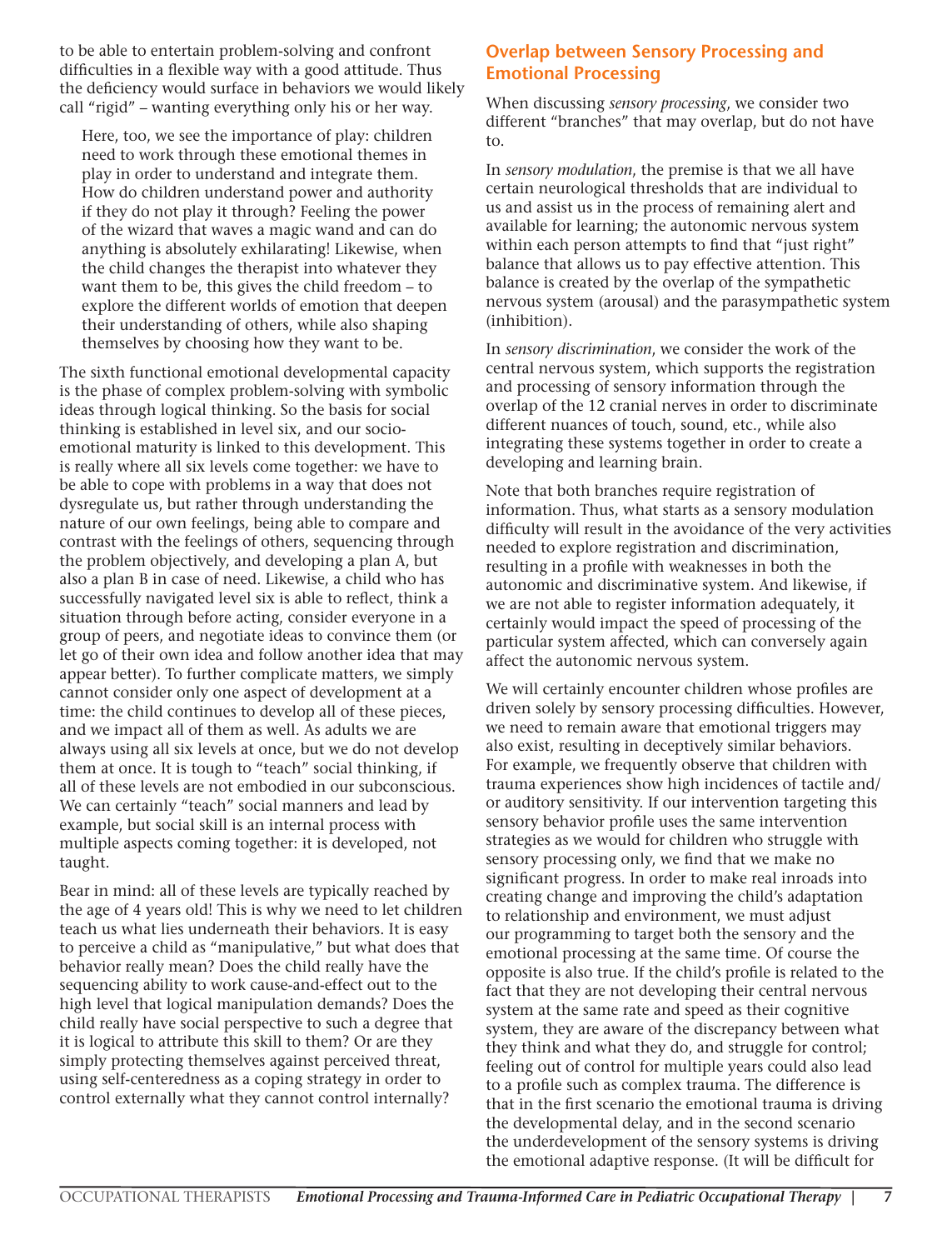a therapist to immediately discern which delay comes first, the sensory or the emotional. Careful analysis of a thorough history, as well as including the parent in the play process, may over time provide clues.)

In general, the first scenario results in a more generalized anxiety, characterized by the development of fears and phobias. In extreme cases it can develop into more pervasive forms of anxiety, such as obsessive compulsive disorder, oppositional defiant disorder, or conduct disorder. In the second scenario, we often see performance anxiety and/or social anxiety. Returning to the first scenario, children may demonstrate improvement in all their sensory processing systems, but the emotional adaptive response can take months longer than the sensory adaptive response to show functional change – in the meantime, they may continue to show the same behaviors at home or at school. In the second scenario, when sensory difficulties drive the emotional adaptive response, we frequently observe that once the child attains skill the performance anxiety lifts, and the emotional adaptive response changes alongside the sensory or very shortly thereafter.

As the brain myelinates, particularly between ages 5-7 years, the body's ability to integrate the different sensory systems in order to support and refine motor planning creates a natural scaffold of a secure physical identity that the child can trust. This scaffold enables children to then continue their social-emotional growth. In other words, we need emotional drive to mobilize the intrinsic motivation to learn, and then we need sensorimotor security to feel emotionally secure enough to move forward with learning. They are always intertwined, not to be separated.

#### **Attachment Behavior**

In discerning potential overlaps between sensory processing and emotional processing, we also need to consider the world of attachment behavior. In brief, if the bond between mother and baby is solid, the safe, secure attachment relationship is established and the sensorimotor developmental milestones can be considered in the context of this first relationship. But if this bonding does not happen for any reason (the child's sensory profile, adoption, postpartum depression to name a few), then there is more to consider. Attachment theory consists of four different profiles, originated by Dr. John Bowlby in the UK and closely followed by Dr. Mary Ainsworth in the US. (Dr. Ainsworth is widely known for her research in the "stranger situation," a lab she set up in a specific way to assess different responses of toddlers when first separated from their mothers and then reunited with them.)

Just as the autonomic nervous system requires balance, so our developing mind requires balance: between exploring new tasks, and maintaining relationships within the boundaries of task exploration. We have to grow our innate sense of curiosity and inquisitiveness in order to explore what the world has to offer and learn

as much we can; knowing that we can always return to our secure base creates the balance we need. We have to develop the need to please important people in our lives, because they matter; if these relationships matter too much, however, the other shoe drops and development suffers. In contrast, if we give ourselves over to the world of exploration at the expense of nurturing relationships, we forfeit the exercise of our warmth, intimacy, and intersubjectivity, which leads to a lack of empathy and the ability to work with people around a mutual task. (Academically, this could also lead to overemphasizing the left brain, where rules and logic are primary, because the shades of gray surrounding emotions, centered in the right brain, are distressingly elusive or abstract.)

The first attachment profile is the secure attachment profile, wherein the baby feels certain that their emotional needs will be met. These babies absolutely trust that even when they venture away from mother, she will be waiting with open arms and acceptance when they return. Within this profile are natural stages of shyness with strangers; also, the child will still feel very isolated when mother is taken away and cannot be found. For Dr. Ainsworth, it was all about what happens when mother and baby reunite: how quickly the child allows itself to be soothed and returns to a playful mode.

A second profile is the avoidant attachment profile. In this profile, the child does not trust that their mother will be there when they seek reunification and learns to not expect it. (There are multiple reasons for this, one being that the mother may be providing mixed signals of nurture, care, and discipline.) These children cope with their "loss" by avoiding the relationship to avoid the hurt. Going forward, this profile becomes taskoriented, often at the expense of other relationships: their mantra becomes "My only chance to find peace and happiness is to produce and feel successful in what I do." They may even experience a lifelong series of disastrous relationships as this area remains problematic. When investigating the sensory profile of a child with this attachment profile, we may find sensory patterns of under-registration, almost as if becoming emotionally "numb" impacts the senses, causing them to become numb as well. The under-registration further impacts motor planning, tool use, and handwriting, and may result in a lack of social experiences within which pragmatic problem-solving can be experienced and learned. We may also observe the hyper-aroused sensory profile, where distrust of relationships causes all the senses to go on high alert and strong investment is made in using the "prickly pear" profile to keep people at bay. This leads to a lack of developmental experimentation via different social experiences, which increases the possibility of immaturity in the nervous system and the way sensory information is processed.

Another profile to consider is the ambivalent attachment profile. The underlying dynamics of this profile, again, are that the child does not trust that the mother will be there for them – this time because she appears to provide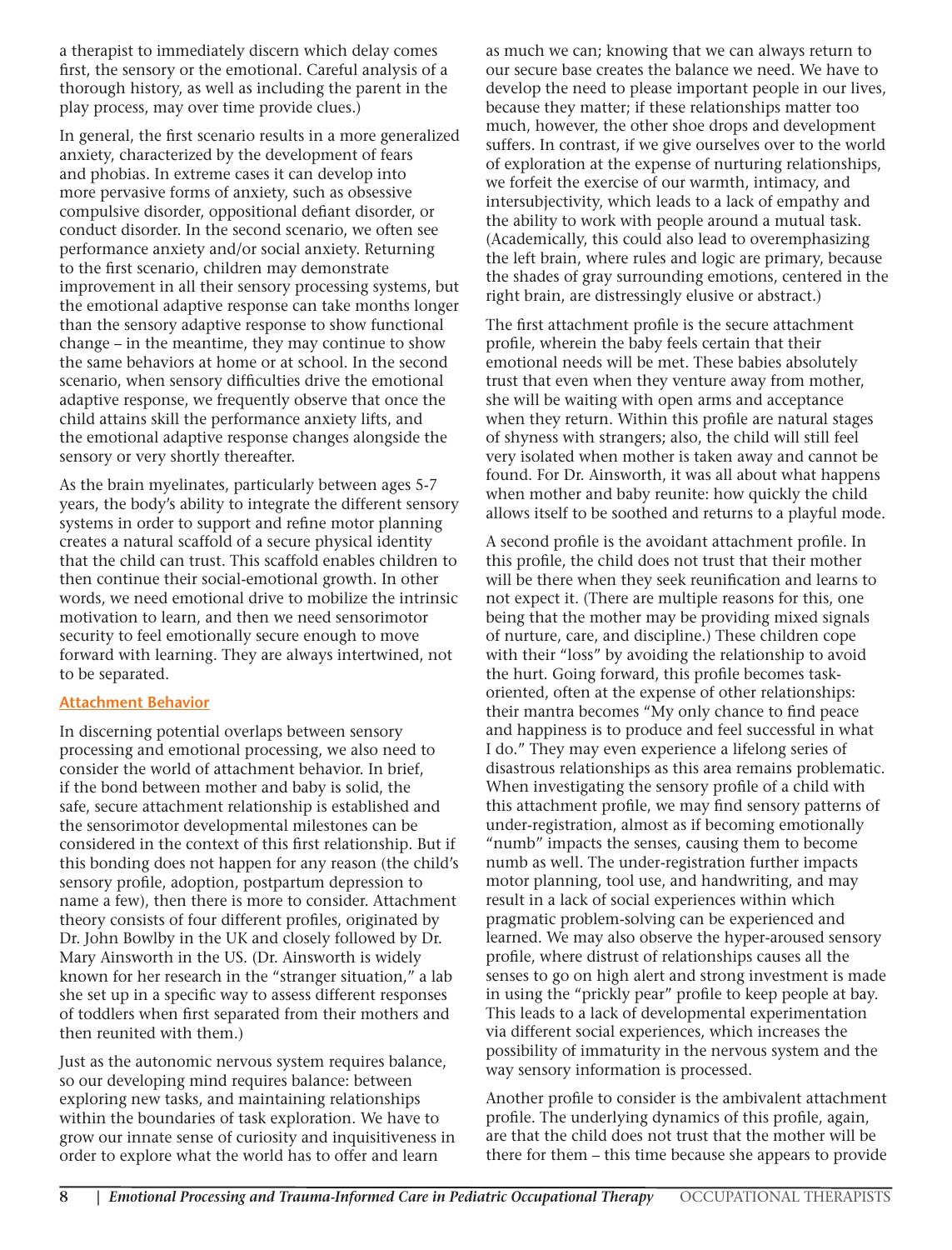the security he needs inconsistently. This ambivalence with regards to safety and security drives this profile – because these children feel unsafe when she is out of sight, they prefers to cling to the mother – and as a result they do not develop sufficient security within their own system. This leads to a lack of autonomy, of a sense of "own power," and the child has difficulty building his independence away from the mother. For example, these children may develop a terror of sleeping in their own bedroom, as independence holds no allure, only fear, and insist on sleeping with the parent. Children with this profile tend to remain socially immature, and forfeit task-orientation in favor of the relationship with mother. Sensory profiles differ from one end of a continuum to the other. Some children develop hypersensitivity in order to remain alert to threat, danger, and anything that might interrupt mom's attention to them. Others develop under-responsivity, as they do not want to attend to environments that might take them away from their essential need of mother.

The final profile is the disorganized pattern of attachment, which we see fairly regularly in our practice. While the origin of the profile may difficult to discern, it is usually found in cases of single or complex trauma. These children may have been removed from different foster homes over the course of their young lives, or witnessed or experienced abuse, or lost a loved one – the list of possibilities is long. These children do not have a specific pattern when challenged. Instead, the range of emotional adaptive responses vary – depression, sadness, or extreme rages such as RAD (Reactive Attachment Disorder) – though the common factor is that the child is unable to organize himself around the response, loses control, and is burdened by this loss of power and autonomy. The very fear of feeling out of control fuels the downward spiral of this profile. These children are tough to work with, but so very lost inside: they simply do not have any form of balance to rely on. Their argumentative and aggressive exteriors are a protective layer in an effort to sustain the ego inside. And, because their cognitive skill is far more developed than their emotional skill, they are frequently described as willful and manipulative. This is not the case. Instead, on a good day, they can comprehend rules and logic, and can access the prefrontal cortex pathway to the left brain to understand executive function. But when they are triggered, it's all about emotion as the left brain is forgotten and the more primal limbic right brain takes control. (Dr. Daniel Siegel explains this very well to parents in his book *The Whole Brain Child*.) In sensory terms, we also view this profile as disorganized, citing "sensory modulation disorder" or "sensory processing disorder."

So many adoptive parents over the years have asked the tough question, "Why does our child continue to believe she is not secure, and act as if we are not ultra-consistent, when she can clearly see the difference between what we offer her and her past?" Logically and rationally, we believe that the child should be grateful, and feel

trust, because she has it so much better now. But it does not work that way all the time. Due to the loss of the mother of the womb, the child feels rejected, unworthy, and unacceptable, and believes that she deserves to experience more losses. She acts upon these future losses before they are even there, because her actions are about her belief, not about what is actually happening to her. It is not logical; it is emotional. And while our intervention will definitely still target the sensory systems, if this core belief is not shaken from its roots, the child could continue to show the exact same behaviors.

The reader should not think that it is all a simple fact of finding exact attachment, emotional, and/or sensory profiles: as you can see, there are many different profiles across this spectrum, all of which can impact the others. Development is complex, even for the typically developing child; it makes sense that we have to consider each of the milestones in the profiles of children with special needs as well. We need to educate ourselves in these different complexities if we are serious about really helping challenging children. A careful assessment will support this process, and we will discuss some tools for assessment later in the course.

## **Play in the World of Children**

#### **Play is the "Work" of the Child**

In 2002 the Occupational Therapy Practice Framework (OTPF) included play as one of seven overarching areas of occupation that are addressed by occupational therapists in practice. Well before that, Norma Alessandrini wrote in the *American Journal of Occupational Therapy* (1949), "For each child play is a serious undertaking not to be confused with diversion or idle use of time. Play is not folly. It is purposeful activity." I alluded to this sentiment earlier in the course, and could not agree more. It is through play that the child does muchneeded exploration related to purposeful learning and integration.

The very experience of play is the intrinsic motivator, not the promise of external rewards or motivators. Through play, the child is "working" on creating multiple ideas, offering flexibility with regards to multiple solutions, letting an object represent another object through pretending, and taking charge of all the different actions needed in the story or drama. Pleasant affect is evident, but play also becomes the safe space wherein the child can explore those "ugly" feelings like being scared, fearful, sad, or mad and learn to control them in different ways through their own imagination. Play also encourages active, integrated engagement, which is very different from engaging mostly in cognitive skill through computer games: it involves the entire body and does not isolate skills. Further, play requires considering someone else's feelings, standing in someone else's shoes, negotiating your perspective around someone else's, and creating a constructive plan that will support the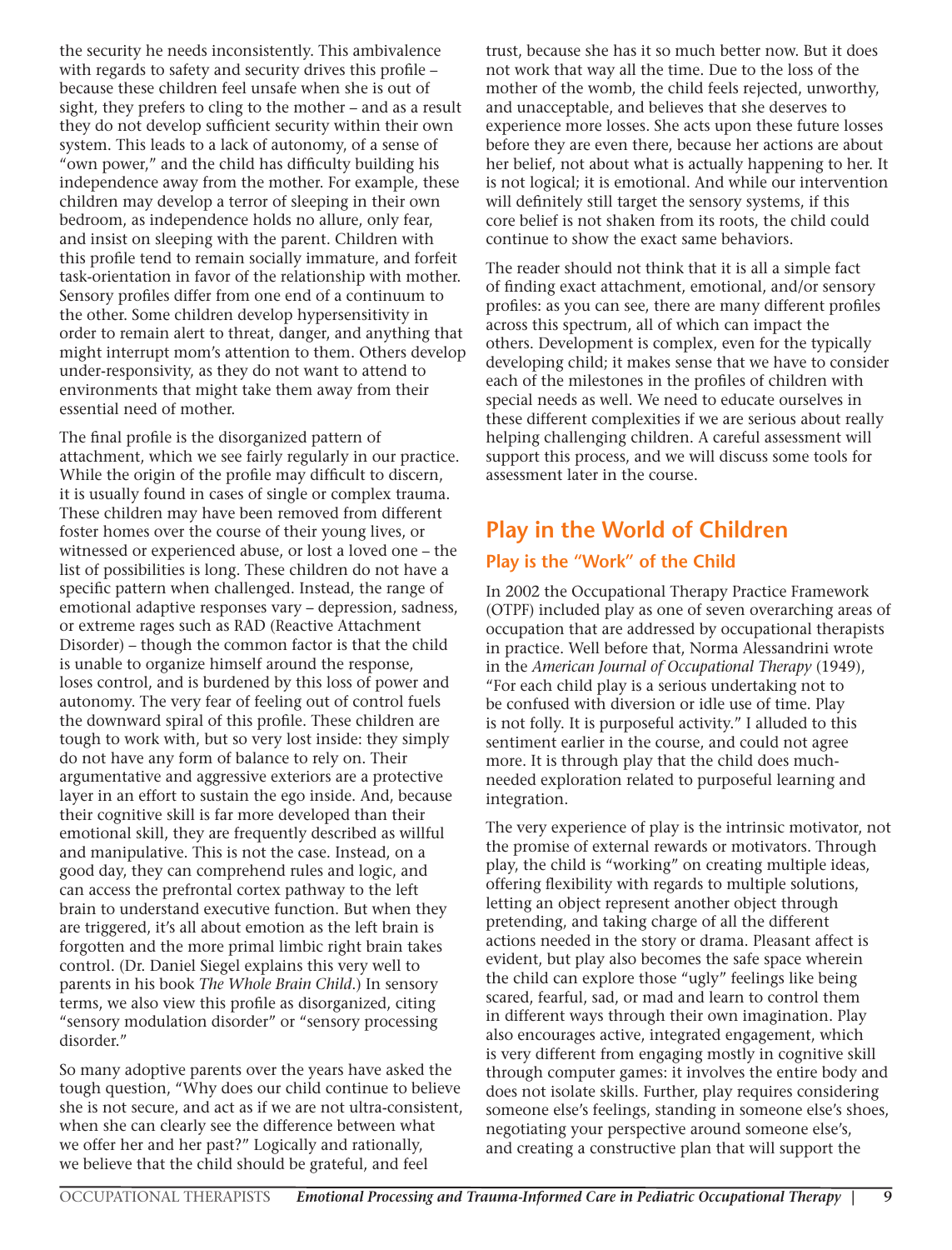purpose of the play. These are all essential skills, and their development is why it is necessary for us to be concerned when children do not play, when they are more attached to computer games, when their "friends" exist electronically and not in reality. Mastering play skills are not only essential for developing social skill, but, as we will discuss in future sections, also for executive/ academic skill.

Various thinkers have added essential vocabulary to describe the world of play – voluntary, internallymotivated, process-oriented, fun/enjoyable, creative, exploring tension and conflict, etc. One of my favorites, also mentioned earlier, was Erikson (1960), who saw play as essential to ego development and adapting coping strategies for the challenges that life presents on a daily basis, while at the same time developing and growing. For him, while children play, they create situations related to their reality in drama and story form, which helps them to deal successfully with fears, anxieties, and different emotional developmental milestones.

Piaget (1950-1960), also mentioned earlier, focused more on intelligence, describing three types of games. The first, *practice games*, were sensori-motor-driven, completing different actions for the joy of simply doing them. *Symbolic games* involved the imagination and formation of abstract thinking. *Rule play games* involved rules created by the social sphere in which the individual found themselves, and also involved cooperative play in groups of two or more.

Mary Reilly, a formidable occupational therapist, wrote the seminal book *Play as Exploratory Learning* in 1974. She mentioned three stages of play development as a hierarchy. *Exploratory behavior*, in infancy and early childhood, considers play in new and novel circumstances – focusing on it as the means to an end, not the end itself. *Competency behavior* includes motivation, which ultimately leads to competence in adequately meeting the demands of a particular situation. *Achievement behavior* is when the first two stages are added to the experience of expectations, adding the concepts of success/failure and winning/losing.

Another occupational therapist very worthy of note is Nancy Takata (1970's), who created five developmental stages of childhood play, which she called "epochs." *Sensorimotor play*, in the 0-2 range (especially the first 18 months), takes place during natural experiences where sensations are paired with motion. *Symbolic play*, seen in 2-4 year olds, is characterized by the beginnings of make believe and pretend play, and also shifts from solitary play to parallel play. Between ages 4-7 *dramatic play (complex, pre-game)* features increased drama creation, with social roles mixed in with fairy tales and myths, and notes the expansion of social participation. *Game play* takes precedence in ages 7-12 when games with rules become fascinating to children, and risk taking, peer empathy, winning/losing, and cooperative play are explored. Lastly, *recreational play* moves to the fore at ages 12-16, when formal peer group orientation solidifies,

teamwork is emphasized, and challenging the self and peers is an accepted norm.

Perhaps the most widely known tool in occupational therapy is the Knox Play Scale that has been revised several times (Parham and Fazio, Mosby 1997) and is widely used in research projects. This play scale considers space and material management, pretense and symbolic play, as well as participation.

Anita Bundy (early 1990's) developed a model of playfulness, which for me also resonates with the DIR/ Floortime® Model described above. This model draws from agreement in the literature that playfulness can be determined by considering three elements: intrinsic motivation, internal control, and the freedom to suspend reality.

Gordon M. Burghardt (2005), a biologist and psychologist, specified five criteria for identifying play: a sense of the immediate, spontaneous and intentional, can be out of context or fragmented, repeated form of action but not stereotypical, and a sense of relaxation.

In his book *Synaptic Self* (2003), Joseph LeDoux writes "A mind is not, as cognitive science has traditionally suggested, just a thinking device. It's an integrated system that includes, in the broadest possible terms, synaptic networks devoted to cognitive, emotional, and motivational functions. More important, it involves interactions between networks involved in different aspects of mental life." We're not born with this complexity; rather, it is carefully cultivated by the observations of the child, creating certain emotional responses, using intrinsic motivation to enact upon it, and playing it over repeatedly until the integration thereof is sufficient and a newer learning replaces the old. The older, practiced material has to become automatic before the child moves on; otherwise it remains an isolated experience that cannot be retrieved when needed to scaffold in later learning.

Standing on the shoulders of these thinkers, in our practice today, we use play as a means of intervention – targeting other goals beyond the action of play – but we also consider play in itself to be a goal. (For a more indepth examination, refer to *Play in Occupational Therapy for Children* by Diane Parham and Linda Fazio, which contains a list of research studies that highlight the importance of using play both as a goal and as a means.)

Developing is hard work, and the "playfulness" of play makes the road easier to travel. Today's world places much focus on "product," with less attention being given to "process." But once you attain process, the product will always be there. Play provides process: if children can reach a symbolic level of play, they have a tool that can support them through multiple other layers of development. It is therefore imperative that this important tool not be neglected.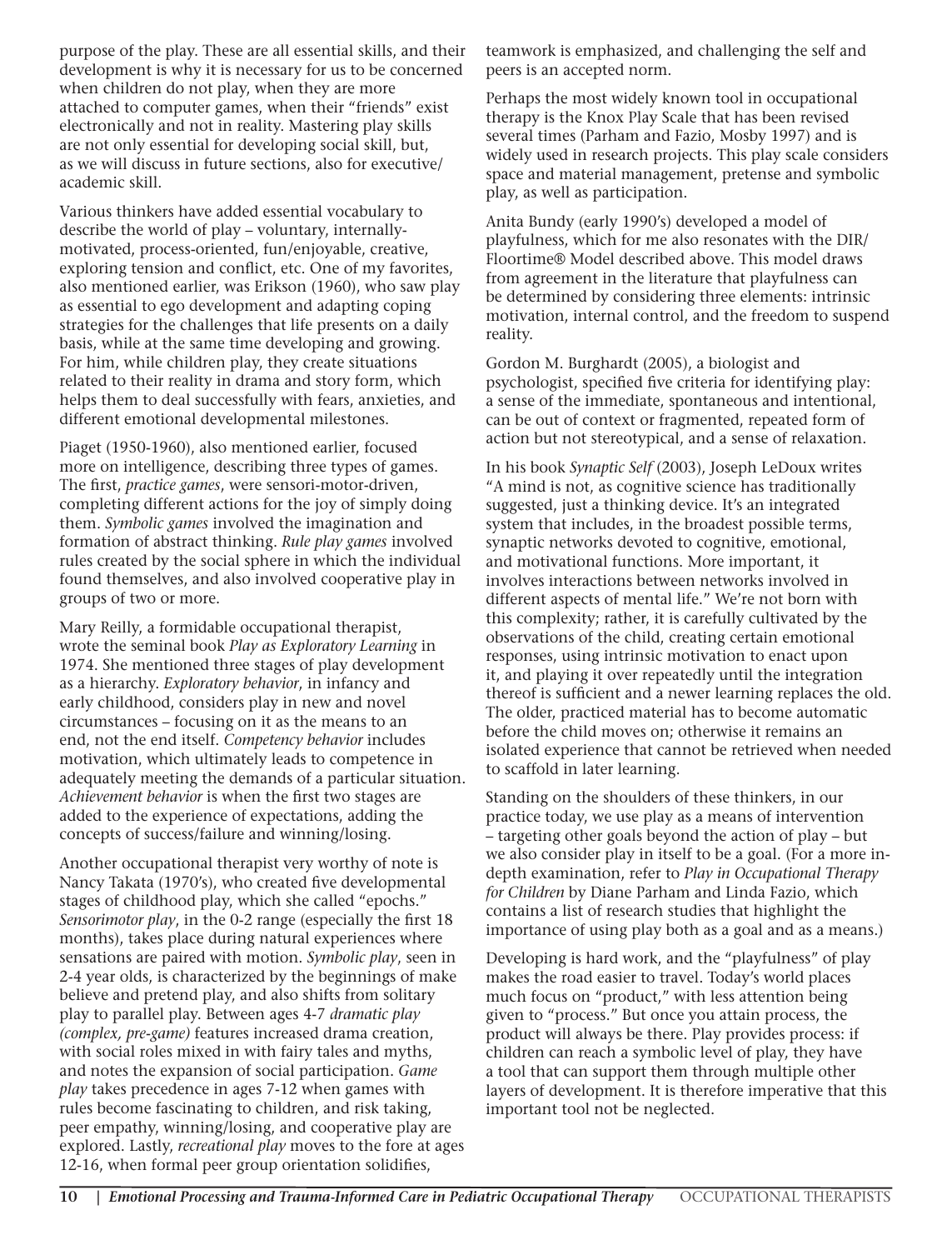#### **Developing Play Skills**

Back in 1991, Bundy's research (discussed above) concluded that sensory integration might influence the child's ability to play. This is far from the only postulate: play is complex, and there are many facets to consider in its development.

Let's begin with a look at typical children aged 1-6 years old, and the play characteristic of each age.

Molly is a one year old, realizing that she can move away from her parent, and actively wanting to make her presence known. She feels empowered by her own increasing physical prowess, relishes her sense of achievement, and wants to explore, touch, and experiment with her environment. She has a strong need to exert control, but as yet no level of maturity with which to exercise this control, so it is necessary for the family to begin to set limits, gradually allowing her to better understand her own boundaries and those of others. Play for her is explorative, laced with curiosity as she attempts to apply function to, and increasingly recognizes the affordances of, different objects.

As a two-year old, Martin experiences some mastery of physical abilities, which brings about a new sense of power and adds to his self-image. He loves to play, and is beginning understand mutual play, though mostly in parallel rather than fully sharing in activities. He is able to visualize what is not there, and understands that one object can represent another: a block could be a car, or a bed for a doll. This is the beginning of the upcoming, very important, symbolic phase that will lead to abstract thinking and understanding non-verbal social cues. When observing his play closely, you will see aspects of his everyday life experiences being added to his "make believe." This kind of play is extremely important: he is trying to figure out the meaning and the "fit" of these experiences into his life, all the while forming his own frame of reference to integrate information and to build behavior upon. He also enjoys books being read to him, as they provide opportunities to gather and integrate still more experiences.

Eric is a three-year old who is learning through play to distinguish fantasy from reality. He loves to enact different roles and characters and assess how they feel, which forms an important scaffold for the development of empathy. Eric can be quite torn between wanting to take charge one moment, only to crave nurturing in the next moment. He is interested in himself as a person separate from his parents, but is also definitely worried about separating from his parent or getting lost or left behind. While he is learning different ways to deal with situations flexibly, his feelings can still become intensified. He has a younger sister and some days he feels resentment towards her and shows this by being aggressive towards her. Other times he acts like a baby, asking for a diaper when he no longer needs one, or starts talking in baby gibberish when everyone knows he can speak really well.

Sandy (four) and April (five) are both on the verge of becoming "big" girls, and they feel the pressure to "grow up" quite strongly. They fluctuate between being fiercely independent in one moment only in the very next moment to suck their thumb as if they were babies once more. They test their parents by displaying poor behavior – such as possessive phases, where their siblings are not allowed to touch "their stuff" without permission – and watch to see if their parents are going to love them anyway. They tend to blame themselves for conflicts or tough situations their parents are facing. Both girls are curious and ask many "why" questions. They know the difference between "real" and "make believe," and play out their fears, hopes, and experiences in made up stories with plots that can "thicken" over time. Both girls know the difference of playing alone quite sufficiently vs. feeling lonely in a group of peers. They also alternate their play between playing with their "girl" toys and then playing with "boy" toys as they work on figuring out their own gender identity, carefully observing both mommy and daddy and making comparisons. Both girls are prone to wake up from screaming nightmares as they process their feelings towards themselves and others during their dreams. April has had a difficult experience where she was bullied by another peer in her pre-school classroom and had to figure out a way to cope with this. The girls' grandfather passed away and it was really tough for Sandy to work through the notion of "never, ever" seeing him again: it struck a chord with her in her separation process as she started to fear her parents leaving her as well. She gets stuck from time to time within her fear of losing control and being abandoned and lost and feeling abandoned. Outbursts of frustration are not uncommon for both girls.

As a six-year old, Steven is taking in great amounts of information, adding stress to his ability to integrate it and use his working memory to its fullest capacity. He is quite competitive and revels in challenges set up by his friends on the playground. He also can a goal for himself and exercise persistence to reach it. His physical prowess is a source of great pleasure for him. His fine motor skills are developing, his parents are proud of his handwriting skills, and he is also able to start reading! Steven is growing strongly in the area of math, as he is capable of seeing three-dimensionally and also learning to measure space and time. He is increasingly able to verbally express his experiences and feelings, and is developing abstract thinking. He loves a good joke (especially "poopie" ones) and sees the hidden innuendo in his peers' storytelling. He has a clear distinction between what is right and what is wrong, but sometimes his peers are confusing to him, as he is still working on understanding their perspective. His increased awareness leads him to feel more anxious: he worries for his parents, and picks up on their anxiety as well.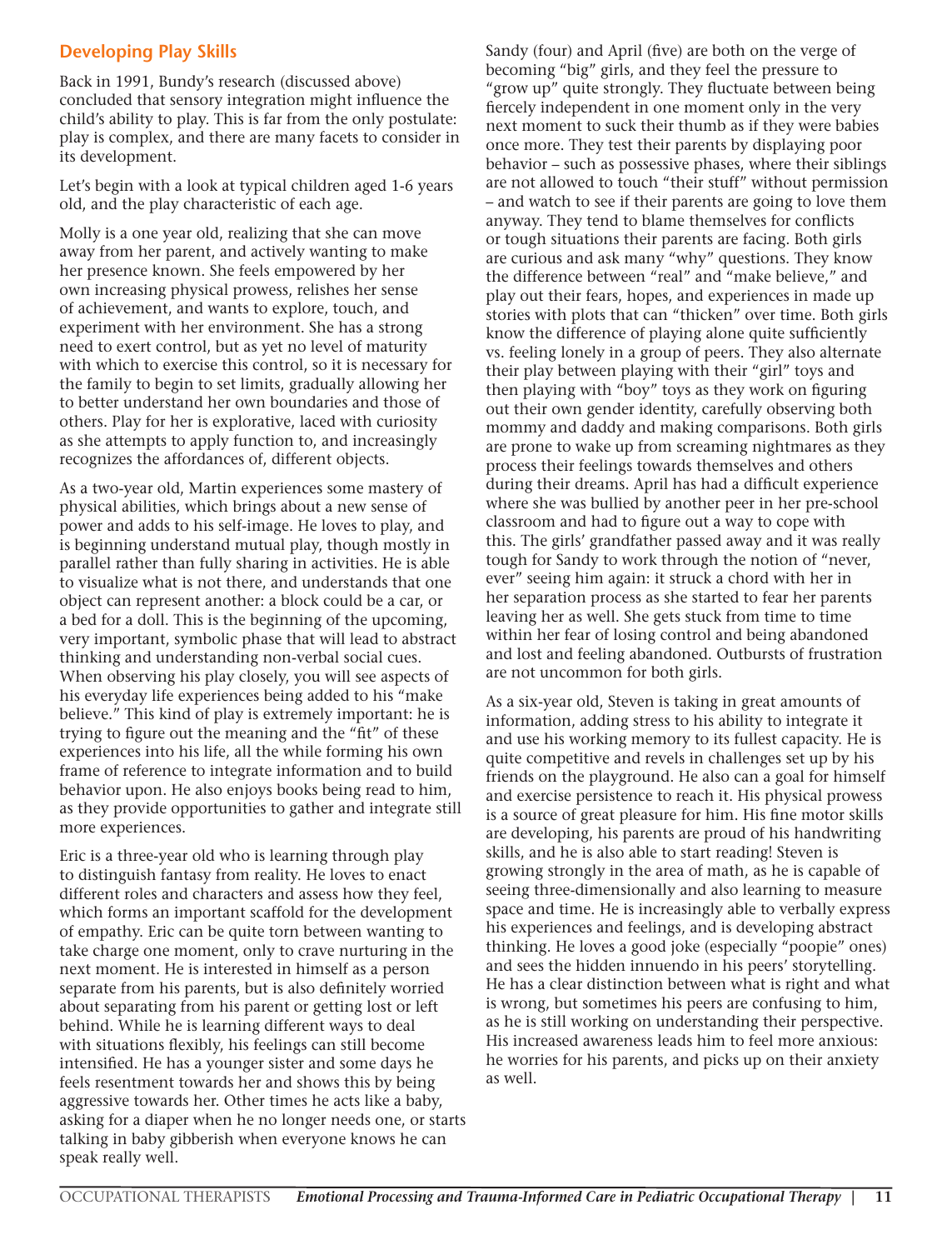#### **Motivation to Play**

Among the key factors to consider in the early development of play is the development of motivation to play.

By about 6 months, as their curiosity and investigation expands beyond their first central object (the mother), babies are exploring the complexities of different objects such as balls, rattles, and soft toys. By 9 months they are considering cause and effect toys, combining different tasks such as putting pegs in holes, and are able to negotiate a simple step sequence such as wanting a toy under a chair and retrieving it. At 12 months, babies smile at achieving mastery of a self-generated goal. From here they continue to grow rapidly: by 15 months, babies are able to show persistence in completing multipart tasks, combining tasks such as a form board or a shape sorter, and figuring out tasks such as lock board or using a cash register. When toddlers reach 24 months of age, they can recognize adult standards and are able to selfcorrect some of their actions. By 36 months the early developer prefers challenging tasks when given a choice between relatively easy or more difficult tasks.

The path of motivation to accomplish tasks lies in the ability to recognize and engage intrinsic motivation, which is generated through play. It is only through the development of intrinsic motivation that the discipline of extrinsic rewards can actually have emotional meaning for the child, which then drives the willingness and need to please themselves and others. In the absence of emotional meaning, most extrinsic reward systems have to rely on cognitive understanding, which inevitably becomes difficult to generalize; further, extrinsic rewards that apply to specific situations always have to be presented in a rigid, specific way. Embodying learning through the emotional system, which feeds associative learning in the hippocampus, is what creates generalization of skills. This is why learning through play holds the power of integrative learning, a learning that cannot be "taught," but has to be experienced.

In occupational therapy practice we are mostly familiar with object play in early childhood. We consider both stationary play and moving with objects, using them to explore the environment. The negotiation of space is an important component of this exploration (and is very different from using space to avoid relationship or "hanging out" in the periphery of a group while observing quietly). Atypically developing children frequently lack this exploration in their early childhood, and this deficit continues to affect them later in life: for example, when they are expected to complete purposeful action with a pencil, the tool feels foreign and their curiosity is not piqued. So let us consider the sensorimotor developmental hierarchy, and the impact each level has on the motivation and ability to play.

#### **The Sensorimotor Developmental Hierarchy**

The baby's first developmental need outside of the womb is to conquer self-regulation: to be able to self-soothe in times of challenge and trouble. This developmental milestone, as described above in the context of emotional processing, depends on the autonomic and central nervous system. If the sensory systems are not feeding information to the baby in an adequate registration and processing pattern, this causes physical insecurity, which also impacts on emotional security, upsetting the ability of self-control and emotional inhibition later in life. Children who struggle with this achievement have difficulty contending with what is going on around them, as they are hyper-focused on their own body and its need to gain control in the environment. This disenables the baby to get ready for the important work of object play and developing motivation and curiosity, as they are using all their energy to contend with themselves. Those who are able to explore objects struggle with moving beyond sensory exploration, which creates difficulty growing into initiating purposeful action with objects. While we have all observed this limited exploration with children on the autism spectrum, you can see less extreme cases of the same "lining up" of toys in children with no diagnosis. Their development has not moved beyond sensory exploration, even though cognitively they are able to do so much more.

The next phase of development encompasses motor skills. Primary movement patterns make way for homolateral, cross lateral and more complex movements that are under the babies' voluntary control as they start to crawl, creep, and eventually walk. As the baby climbs the trajectory of milestones such as rolling over, sitting up, crawling, cruising, and walking, the different movement patterns continue to refine the integration between the sensory and motor systems. For example, crawling (body extended against gravity in movement) is not only important for developing bilateral skill, but also for postural control: the balance between the flexor and extensor systems is a crucial building block for later sitting at a table or desk for an extended period of time. The child's motivation and curiosity drives the motor learning. If they want a cookie from the cookie jar on the top shelf, they have to find a motor plan to conquer this feat. If they want to put a large pizza in a small oven, they have to figure out why it is not working and what they have to do to adjust the situation.

All this problem-solving occurs both cognitively and motorically, hence the balance between the two systems is crucial for integration. When later the child has to write a sentence on a line, they are able to figure out staying on the line, spacing between words, letter sizing, and all the other aspects that teachers like to see. Likewise, when I reach for my coffee, I do not have to think about how I am going to achieve it, I simply go through the step sequence automatically, while I am thinking about what next to write. Motor planning, or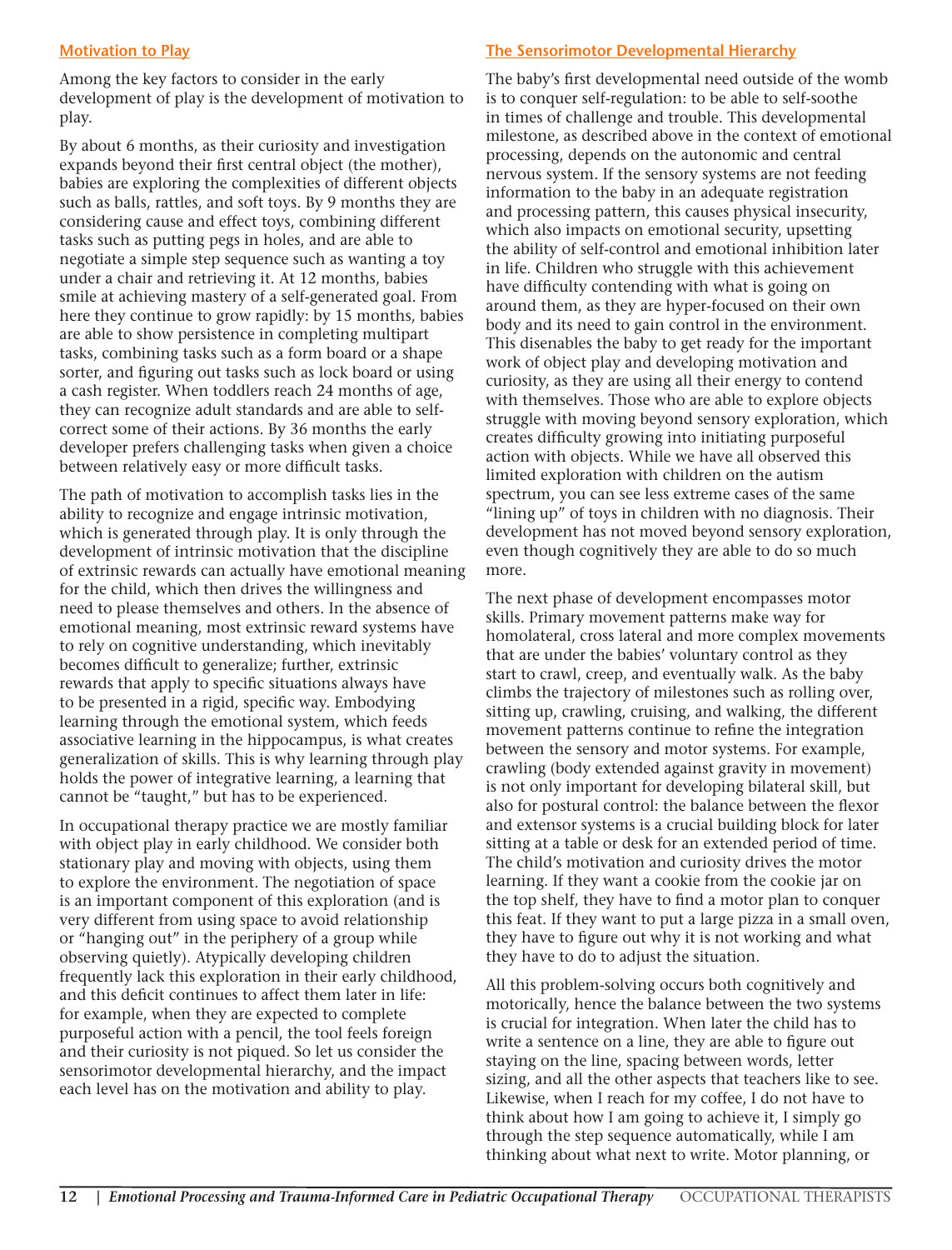praxis, supports the achievement of creative ideation. If you try to "teach" praxis, you only tap into the cognitive arena: the child may be able to have an idea, but cannot come up with a motor plan to achieve it, and does not persist to see it through. Children who struggle with aspects of dyspraxia frequently avoid the very thing that will provide the experience to gain it: play! Parents will tell us that their bright child never really played, except if you consider his excellence in computer skills and video games. The latter is driven by cognitive ideation, planning, problem-solving, all of which are strengths for children with dyspraxia. They can use their minds with complexity, but they are unable to "play out" a step sequence of their own creative stories. This is why writing their own story is a painful experience compared to simply telling you their story.

Another complexity to consider in developing praxis skills is the development of abstract thinking and visualization, of which visual spatial skills are an important building block. We've previously considered representational play, which is built on imagination, creative ideation and the ability to use abstract thinking. If the child can visualize a car while pushing a wooden block, this representational thinking sets up the ability to consider ideas even when the concrete evidence is nowhere in sight. If one adds language to this building block, representational thinking can be observed initially in the child's ability to handle nuances, sarcasm, the hidden meaning of what is said, and eventually in their attainment of reading comprehension and their ability to form pictures in their minds that go beyond the specifics described by the words they read. This ability to visualize is a subconscious skill, an automatic skill. There is no curriculum that can teach visualization, but playing in the representational and imaginary world creates this ability from within. Abstract thinking is also what makes the difference between having empathy and cognitive flexibility, as opposed to being concrete and unable to see beyond the moment, eventually becoming rigid and restrictive in social experiences, and likely being labeled "controlling," "bossy," and "inflexible." In developing empathy we have two aspects to consider. Cognitive empathy utilizes the intellect and possible language formation to understand the concept of "another point of view." Emotional empathy comes from the limbic system, born of multiple associative experiences in early development that embody the concept on an emotional level.

Children who experience poverty in play and social experiences will show difficulties in the abstract formation areas mentioned above. In play – using their bodies in creating their ideas, following the ideas through their own self-generated steps, manipulating objects in both concrete and abstract ways, while also including movement and space – they are actively working on creating the integration between these multiple levels of growth and development. As such, it bothers me greatly that many preschools are focusing more time on curriculum and less time on play, seeing it as "frivolous"

or "recreational." Developmentally speaking, by so doing, they are putting the cart before the horse. The curriculum that teaches a child the ability to look at the teacher and hear them at the same time – that confirms that the cortex actually perceives both the visual and the auditory messages at the same time – does not exist, but without this integration, it is difficult to sustain attention for any length of time. The integration between vision and auditory happens in play. The timing between doing and talking at the same time happens in play. The ability to pair gestural communication with verbal communication happens in play. The fact that any of these areas are complex does not make it any less true. Asking a child to maintain higher levels of engagement and sustained attention in these earlier years, without doing the time in play to practice and support the sequences necessary for extended attention or multitasking, actually prevents the creation of working memory for learning.

A final developmental stage to consider before executive functions can really fall into place encompasses bilateral integration (the left and right sides of the body working together, even though each are effecting a different motor plan: for example, snipping with scissors), laterality (understanding the concepts of left and right, which has a strong impact on both sound reversals in language, and letter and number reversals in writing: for example, playing "Simon Says"), and directionality (finding your way in a new and novel environment: for example, participating in a treasure hunt). As the early learner grows, so do the play preferences: via school, the exposure to playground games, sport activities, and PE all lead to experiences that foster emotional growth within a larger community, a sense of belonging, and a sense of "fitting in." In order for children to participate successfully in these activities, certainly the attainment of postural control plays a big role. But bilateral integration, laterality, and directionality are just as important: physical strength may not be necessary, but a sense of direction, the ability to catch a ball, the coordination necessary to do jumping jacks, etc., are. And, within a discussion of deficits in any of these areas, we have to consider also the emotional impact of always being the one who is "letting the team down" – not being able to keep up with peers in arenas ranging from playing sport to socialization.

#### **Social Developmental Milestones**

Finally, we've referred briefly to the shift from familyoriented play to peer-oriented play that occurs during sensorimotor development. Let's look more closely at social developmental milestones in typical children, and the play associated with each.

From 6-8 months infant-to-infant interactions are on the rise. Between 9-12 months, babies will respond differently to children than to adults. At 12 months, contacts with peers tend to center on an object such as a ball, shape sorter, or larger puzzle.

Between 15-18 months toddlers engage in simple actions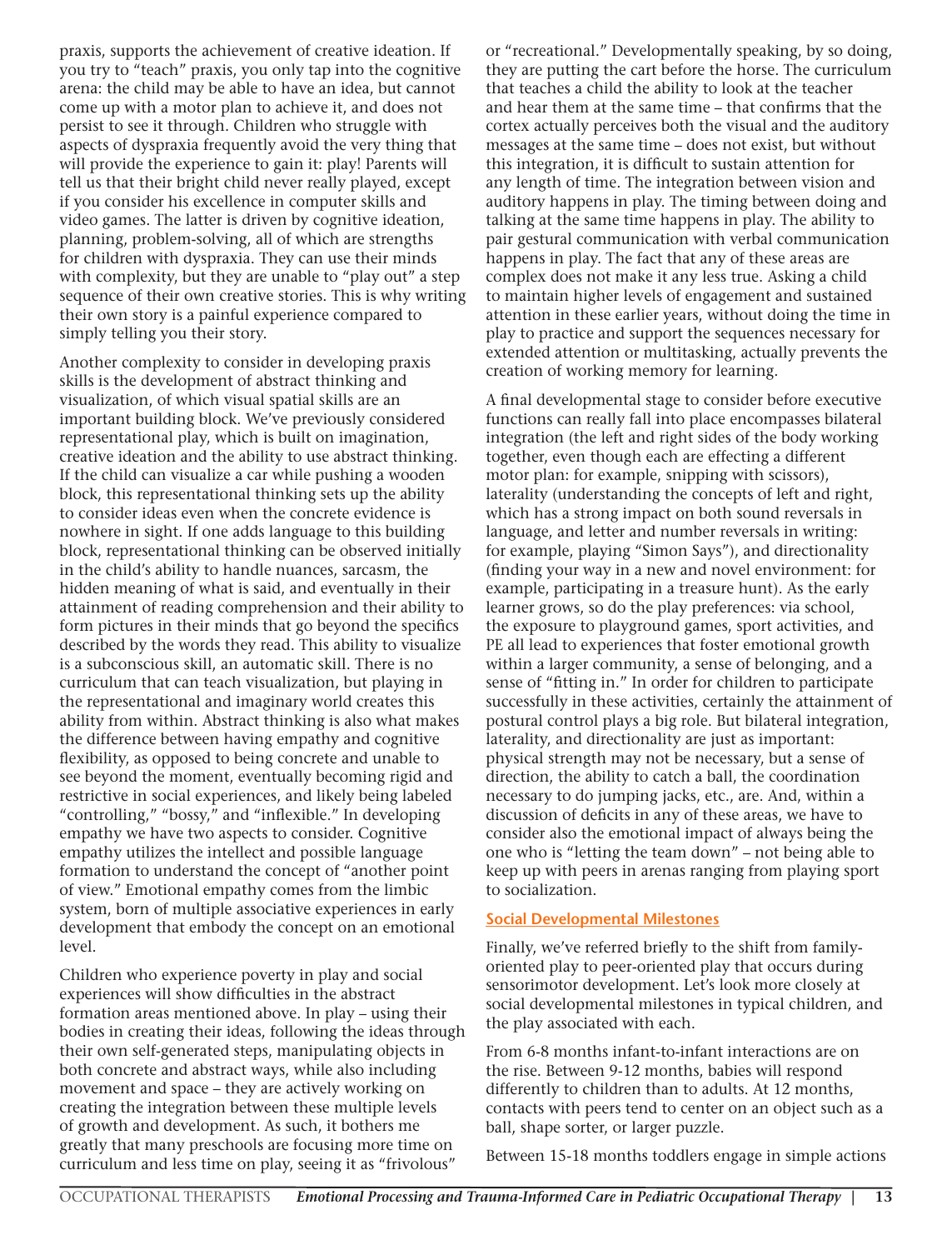with contingent responses between peers. At 18-24 months they still spend most of a group time in solitary activity, but they are also watching the other children. Interactive sequences now become longer until role sharing and turn-taking are evident.

From 24 months the child engages in intense watchfulness of peer situations, and also starts imitating their peers. They can be observed to watch, point, and take toys from other children. Between 24-30 months, parallel and non-interactive play predominates in peer situations. However, the development of interactive play overlaps this time period: between 24-48 months aggression may increase, but also quickly declines and typically negative interactions do not exceed positive interactions. It is only by 30-36 months that the child becomes capable of playing well with two or three in a group, and associative types of play dominate.

By 36 months the child will play spontaneously with other children in complicated verbal communication, and also show increased interest in rough-and-tumble play. From 36-48 months the child begins cooperative play, and group play replaces parallel play steadily over this time period.

After 48 months the child prefers to play with other children rather than playing alone, unless engrossed in a new and novel activity they are figuring out for a first time. From 48-about 60 months, peer interactions are characterized by talking, smiling, laughing, playing, and engaging in group games with simple rules, while also showing concern and sympathy for others in the group.

From 60-72 months the child demonstrates an understanding of the rules of fair play, and begins to enjoy participation in competitive games.

#### **Emotional Themes in Play**

We've considered developmental milestones as related to attachment profiles, as well as the impact of sensorimotor development on play and vice versa, and the importance of representational play – symbolic play – has come up again and again. We're going to look more closely at several emotional themes that emerge in symbolic play, but first, let's ground the discussion in a review of the separation-individuation process, and get a clearer idea with regards to this foundation of the developing psyche.

#### **The Separation-Individuation Process**

After those first important months learning about the world in and through mother, by about 5-8 months the baby can show active differentiation of strangers, and at 6-8 months, recognize themselves in a mirror. The baby can show a special dependence on mother, wanting food, attention, stimulation, and approval, by about 7-8 months, and until about 10 months, can show a mild to severe anxiety at separation. Between 10-12 months, the shy period passes, and they are eager to go out into the world. As they enter the second year (12 months)

they are able to distinguish themselves from others, react sharply to separation from the parent, and react to others' emotions.

As the 12-15 month marker begins, the baby tends to use their mother for emotional "refueling." By 15-18 months they are moving away from their parent as home base into a widening world, but are frequently observed checking back in with the parent and bringing their toys to share with the parent. A sensitive period arises between 18-24 months, as they demand the proximity of a familiar adult, and are alternate between clinging and resistance. Their "cuteness" grows as they refer to themselves by name.

As the second year begins, they are becoming quite conscious of their own acts and how these acts relate to adult approval or disapproval. By 24-30 months they go through another phase of being shy with strangers, especially adults, and may be observed to hide against the parent when introduced to strange adults. They make constant demands on their parent's attention and cling tightly to the parent in affection, fatigue, and instances that are fear-provoking. From 30-36 months, they can recognize themselves in photographs, and start understanding the needs of others.

From 36-48 months they develop the ability to answer whether he/she is a boy or a girl. They can separate from the parent without crying, and join other children in play.

Finally, by 48-60 months, they complete this first journey of coming into themselves. They can explore their neighborhood unattended, and experience a strong sense of family and home, quoting their parents as authorities. Their personal and family identity now feeling secure, they can embark on the next journey in becoming a "big boy or girl." As this coincides with having developed the foundation for executive functioning as well, this makes our young one ready for the more complicated world of academics and social interaction.

#### **Emotional Themes in Symbolic Play**

As children work through the last phases of the separation-individuation process, between ages 2-4 years, there are common emotional themes that come up in their play. As therapists, we should be aware that this play can be intense: children need to feel this intensity in order to make sense of it. We must not be afraid of their intensity, and we should resist the urge to stay in control of their play, as doing so may interfere with the process. The reality of the situation being explored in play is frequently too harsh for children, leading them to avoid the feelings it causes. This suppression is not healthy, as all emotional experiences need to be worked through to achieve the regulation and emotional inhibition needed in executive functioning skills. Thus in general, when the child is working through an emotional issue in play, we should stay in play mode.

The first theme that usually emerges is *Nurture and*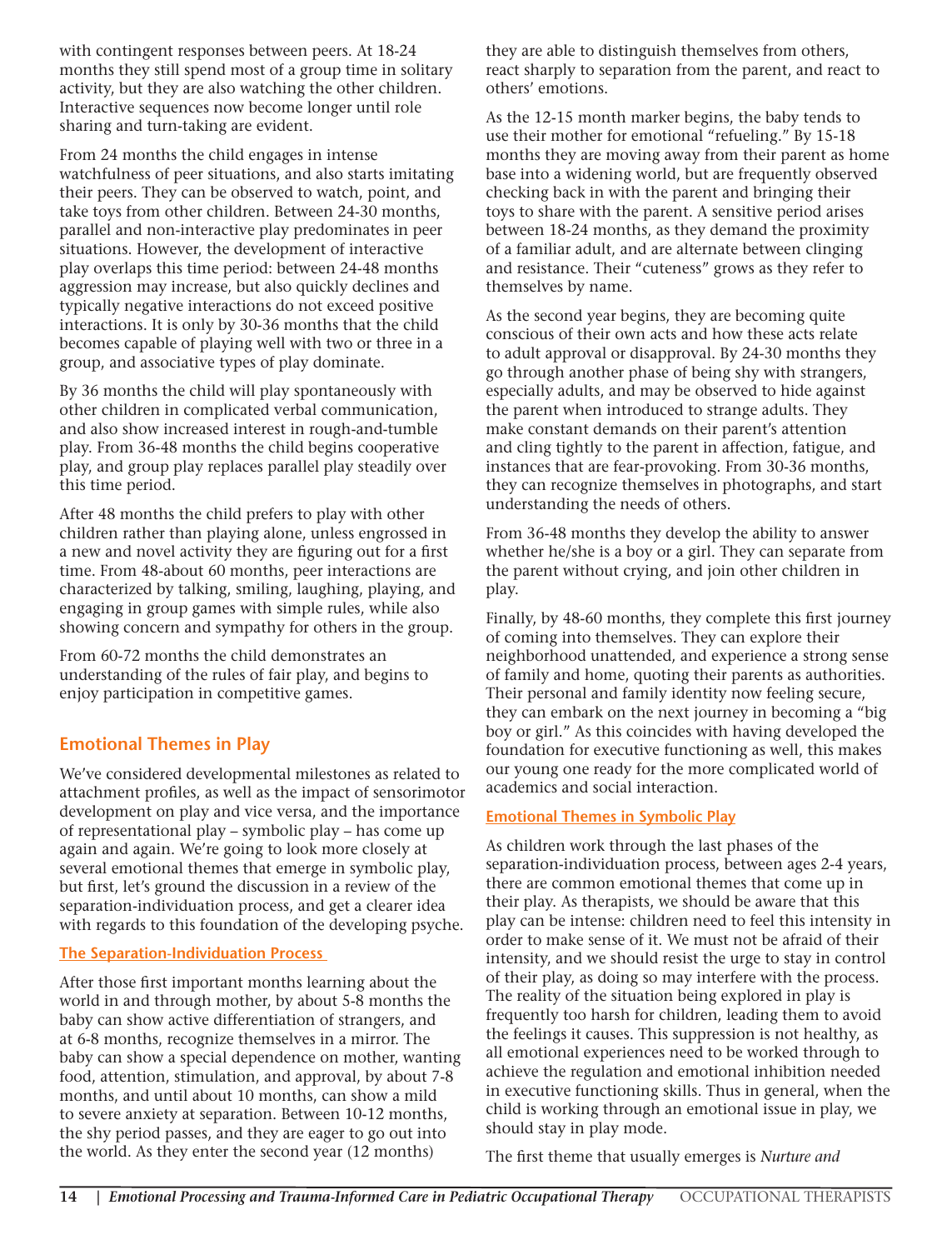*Dependency*. Therapists will observe children dressing a baby doll, feeding the doll and, carefully laying them down to sleep, pulling a blanket over them, for example. This not hard to understand: children are developing a growing sense of self, and they need to understand where they come from in order to work on the next step. They also have been witnessing their parents' care and nurture for the past 24 months, so incorporating it into their play forms a familiar scaffold into the deeper symbolic dimensions. In practice, even when children have moved on, we witness them returning to this theme in the face of strong challenges and/or when they feel emotionally overwhelmed. This may be viewed as "regression," but should also be considered a preparation phase for the next level of growth: they are gathering the courage to undertake the "risk," and the energy they will need to persist and succeed. (Children with developmental delay will frequently revisit this theme upon the arrival of a new baby in the home as well, especially if they have not completed their separation process.)

As we've discussed previously, the theme of *Curiosity*  also appears in play. As children increasingly tune in to the outside world, they start playing games that involve looking for things, searching for hidden treasures, exploring new spaces. They might return to this explorative phase as they synthesize additional details about objects and their purposes, adding understanding that they missed during previous explorations. It is important to allow time for these renewed efforts of exploration, especially with new and novel tasks/objects, and not expect them to result in functional application right away.

*Power and Assertiveness* is another common theme that can take time to work through. All children feel powerless in the world initially, and children with special needs even more so. Play provides the safe space to work though these feelings. When the child picks up a cape, wizard hat, and magic wand, they suddenly have the ability to change anything they would like to change. They frequently will put others in jails, dungeons, and such like as they work on feeling the rush of this kind of power, until empathy starts to build and they begin to understand what their power does to others.

Play also creates a safe space to explore the potentially destructive theme of *Anger and Aggression*: children need to experience anger in order to deal with it in an acceptable way. They might act out situations where they saw abuse or experienced corporal punishment in anger; alternately, they might simply need to work through their experience of evoking anger in a loving parent. Children view their out-of-control behavior as "bad." For those with multiple experiences of feeling out of control, the identity of a "bad kid" becomes a habit, and also a source of growing anxiety – they do not want to feel out of control anymore, but they are unable to prevent it. Even this thought cycle can set off the downward spiral of losing control. This theme can take a long time to work through, especially for children who have been

labeled the "problem child" in the home, and perceive their identity to be "the one who is always causing trouble." (With this theme in particular, it can be helpful to own these emotions ourselves. When we become "frustrated" and "mad" at a situation, we frequently see children stop in their tracks and look at us in amazement. To know that one of your favorite adults also can get mad is a great source of relief, and an affirmation that though they may be exhibiting "bad" behavior, they can still be a good boy or girl.)

*Fears and Anxieties* is another theme that frequently appears in play, based on the common anxieties that children feel during their developing years. In particular, fear of separation (death and dying), injury, and catastrophe are common features in play. Characters in their dramas can die "forever and ever," only to be resurrected again, or they may play out monsters that visit them in their dreams. The ultimate fear is the loss of a loved one that is relied upon to be an anchor through these tough days of early development. Due to the fact that children are still learning the difference between reality and fantasy, these fears become much larger in the developing mind than reality suggests. Using play to work through them with a safe play partner like a therapist can reduce them in size.

*Love, Empathy, and Concern for Others* is a theme that appears in play as children navigate the journey from centering on only the self to becoming more otherscentered. Feeling another's pain, sadness, and joy, being aware that these may contrast with your own emotions, and learning to consider both is a huge milestone. As the child begins to feel comfortable relating with others, his capacity to feel love and empathy will continue to grow. This theme in particular may frequently rely on role-play, particularly when a child struggles with sensory processing challenges. We must not assume that empathy is not available, as the need to take care of the self trumps any availability to others in the environment. Instead, we begin role-play with familiar characters, and gradually increase flexibility within those characters – for example, using a different voice tone. As children become comfortable with a role and feel the power of the character, we would encourage the switching of roles, which in turn encourages empathy and flexibility in thinking.

My personal favorite is the theme of *Control*. We all know children are fighting for control, and against losing control, which is why this theme gets a lot of attention. What the child cannot control in real life, they will sometimes make up for in play; we need to create the space where they can do so in order to know the child's process and progress. During play related to this theme, the child will want you to know that "he/she the boss!" We should become whatever they want us to be, with the only rule being one of safety for both of us.

In all of these themes, risk-taking behavior is a good stepping stone to a feeling of being in control. Above all, it is important that the child be free to express it in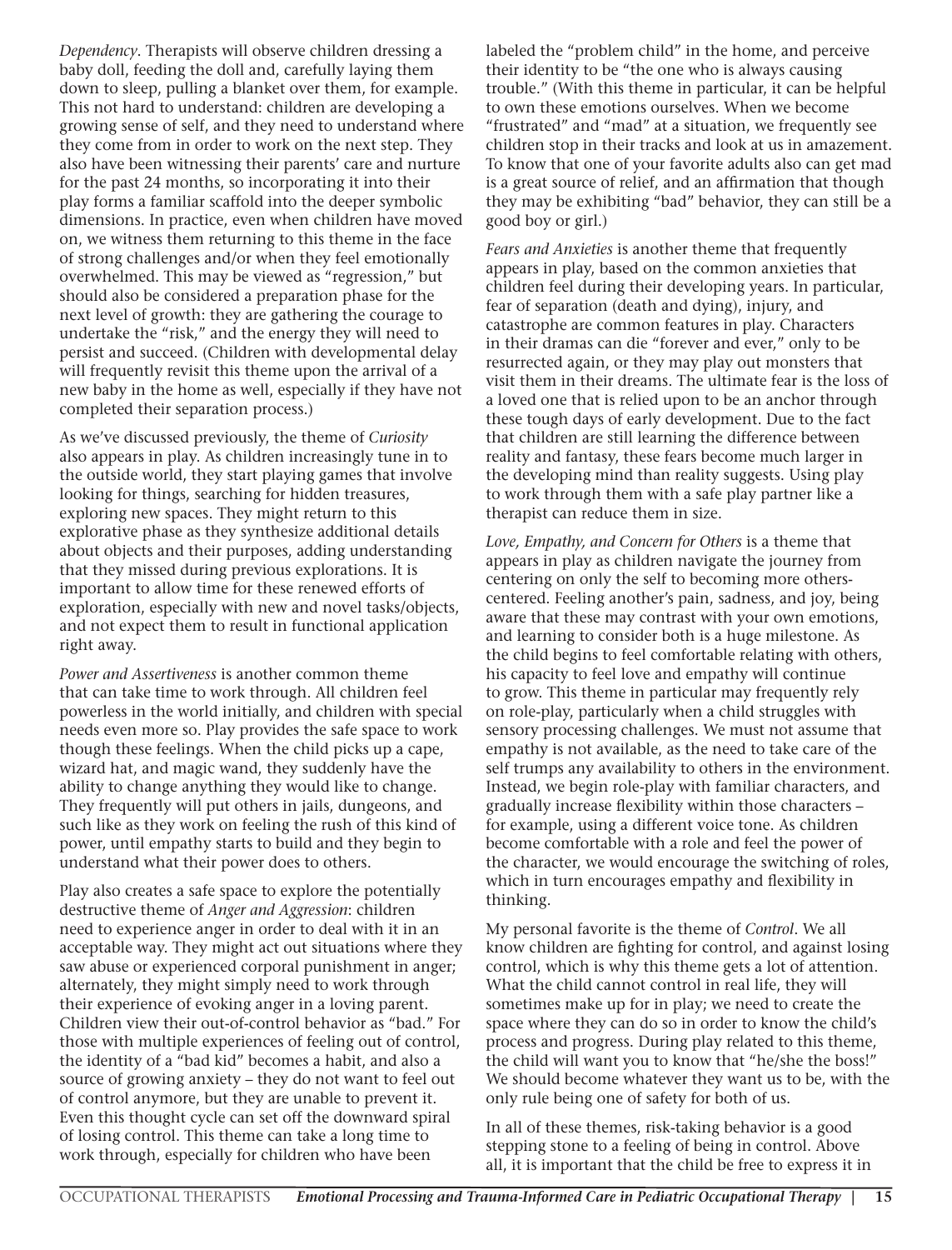the safety of pretend play. We must validate the play, even when the child is getting quite intense with it. But how does discipline feature in this play? And what about limit setting? We will discuss both in the context of intervention guidelines.

## **Assessment and Intervention**

#### **Assessment**

Assessment is a critical part of the intervention process – and it's all too easy to get off on the wrong foot.

When we assess a child, are we assessing specifically for that child's situation, or do we simply use the assessment battery available to us? Do we see the child beyond the surface? Do we "chase the why" of their behaviors? Is our goal about changing their behavior, or is it to help them develop into a single persona with an individuated sense of self that will provide them with self-esteem and intrinsic drive to overcome challenges with resiliency and productivity?

Of course, today's occupational therapist is often under time pressure, urged to be "fast" and provide a "quick" evaluation. I and my practitioners have refined our process over time to establish a protocol of two hours direct assessment, after which we need additional time to score, write, and analyze the data. While this is longer than most school or medical systems provide, we usually find ways to work it out: I emphasize that using three or four "treatment" sessions over a month period to complete a thorough assessment allows me to be more clear in my contribution to the team as well as target my intervention more successfully, which makes up for any perceived "loss" of intervention time. This will be an ongoing conversation, and something you need to negotiate with each child's team.

Too frequently I review evaluations from occupational therapists that thoroughly reflect what they know and observe, but don't strive to go beyond that. The child's behavioral profile is usually mentioned, but the evaluations fall short of linking the behaviors to the profile of the child and explaining the "why." I also note the tendency of some occupational therapists to almost "judge" the behavior, as if it somehow is one area in the profile of developmental delay that the child has control over. Descriptions such as "Tommy's behavior is rigid and inflexible" are frequently shared with the parent or teacher, in the conspicuous absence of explanation to as to why he needs to exert this behavior. Hearing these descriptions, they over-focus on the "wrong" behavior without fully understanding that it is need in the child that drives this behavior.

Let us consider a common example. If a child is displaying frequent emotional meltdowns, especially when things are not going their own way, there are a number of ways to understand this behavior.

- A: The child is being willful, manipulative, bossy, and rigid and is using the behavior to remain self-centered and get everything her way. She does not want to please others, only herself, and has no empathy for the impact of her behavior on her family and/or classmates.
- B: She has experienced trauma in her life, and due to these experiences has never felt emotionally secure in relationships, possibly perceiving herself as "unworthy" of love and nurture. Her subsequent avoidance of emotional experiences has led to a suppression of emotions rather than developing them fully, and becoming "out of control" when faced with a challenge.
- C: She was adopted and, due to the loss of her first mother, felt rejected and not worthy of care. This created mistrust in herself and others, which affected her sense of autonomy and ultimately led to an increased need for self-protection. Her behavior may have become a spiral of "proving to herself" that she was "right" in her expectations. In addition, there could also be a component of emotionally regressing to an earlier phase of testing the boundaries at all times influencing her behavior.
- D: She may be reaching her sensory thresholds far too quickly, and not creating an effective adaptive response to the stimuli provided. The over-arousal is making her feel out of control.
- E: She may not have developed her emotional milestones alongside her cognitive abilities. Parents and teachers are expecting her to "behave" at her cognitive level of understanding, while she does not have the necessary emotional maturity to cope with the demands. This mismatch causes great frustration and anxiety, resulting in meltdown behavior.
- F: She may be struggling with praxis difficulties: even though she can cognitively support the ideas and thinking necessary to take on a task, she cannot control her body to follow through in a timely manner. This creates an inner conflict, which results in performance anxiety, ultimately giving way to meltdown behavior.

Of course, as I write multiple children come to mind – and there are many more combinations of the above. We need to be open to all these different possibilities, and "chase the why" before we can really plan our intervention. It is vital that we consider and convey both the "what" and the "why" as we assess. Our assessment is the signature of our work, and shares what we know with each child's team. If our assessment is lacking in explanation, the team will also experience a lack in dealing with it. With that in mind, let's look at some assessments that, in my experience, yield both "what" and "why."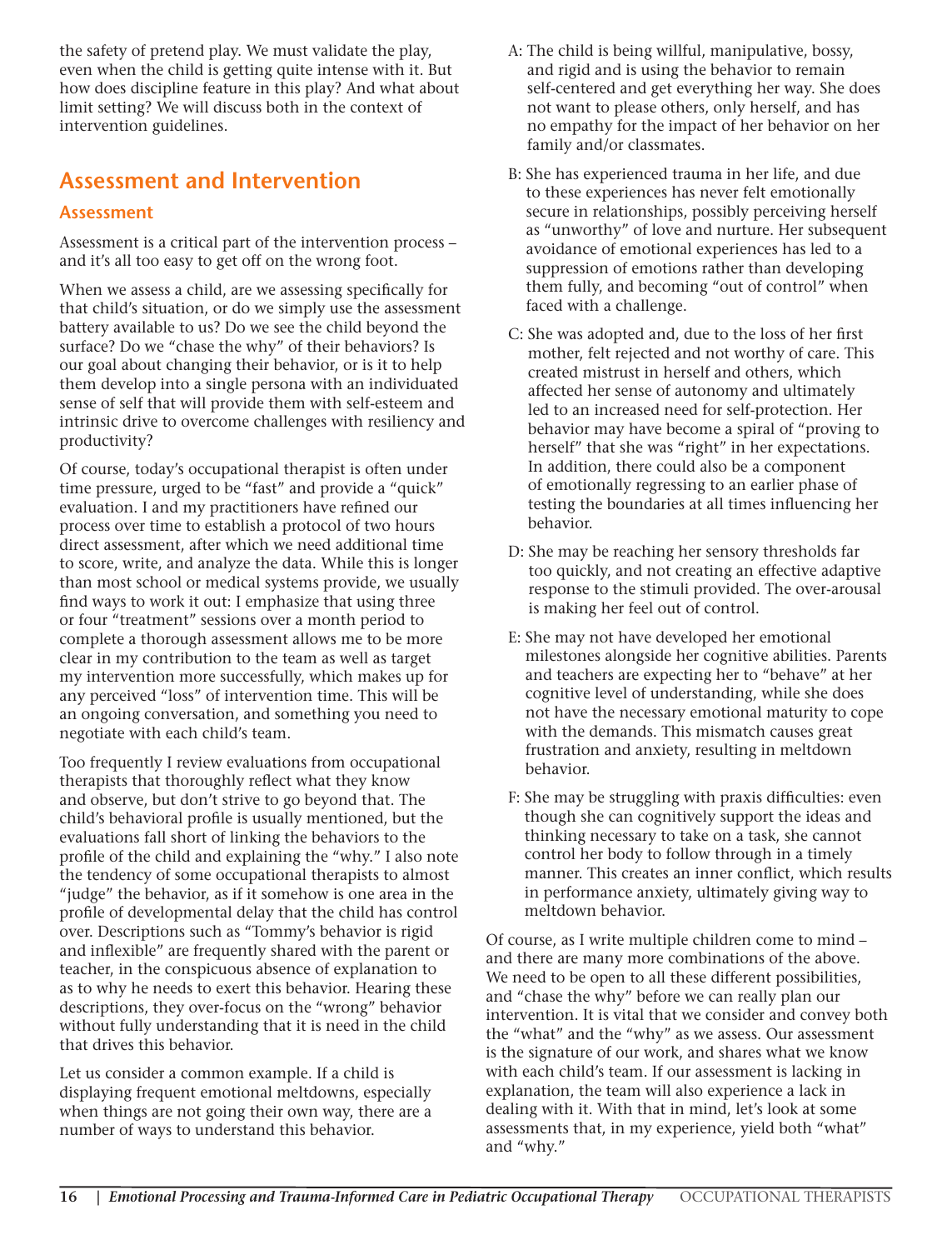To examine how sensory modulation may be affecting a child's behavior, I and my practitioners use Winnie Dunn's Sensory Profile. Of course, anyone can score a questionnaire; thus professionals who are not trained in sensory processing can also use the Sensory Profile. But this is where our clinical judgment makes the difference. Even though this tool has been found to have strong validity, it remains a subjective tool. The depth of its usefulness lies in the analysis of each item, using your knowledge of each child's sensorimotor history (more on this topic below) as well as your own clinical observations. If, for example, we find that the teacher has scored the child very differently than the parent, it does not necessarily invalidate either response: there might be very good reasons why the child is showing different profiles in different settings, and contradictions such as these beg clinical explanation, not judgment. If our critical analysis is that the emotional system (trauma, attachment) is driving the sensory adaptation, this will certainly influence the intervention plan and outcomes. To take the example further, if we see that a profile is predominantly hypersensitive and avoidant, and we also see that this child is chewing on everything (shirts, nails, etc.), we may first think of using the deep pressure protocol of Pat and Julia Wilbarger. But if the child's system is being extra heightened due to their ambivalent or avoidant attachment profile, utilizing only a sensory program will only provide temporary relief, not produce the long term effect we're looking for.

An extensive sensorimotor history is a strong support; also, parents can work on this on their own time, leaving your time free to complete different assessments. We have designed our own sensorimotor history questionnaire, which contains extensive questions on the child's background and early experiences from pre-birth to the present day. Its value lies in the information it provides, yes, but also in the preliminary exposure it gives parents to self-reflection: it supports our ongoing training of their mindset to consider different possibilities.

In terms of sensorimotor assessment, we use the Peabody Developmental Scales to assess motor functioning for the pre-schooler and the Bruininks-Oseretsky Test of Motor Proficiency for our older students age 5 and up. We usually do not have the time to complete the Sensory Integration and Praxis Test (SIPT), but we do use some components, especially the tactile and/or praxis battery. For pre-schoolers we like to use the DeGangi-Berk Test of Sensory Integration. Between these four tests, one can gain a good understanding of the relationship between the sensory functions and the motor functions, and how each may be contributing to the behavior.

The Listening Inventory (TLI) is a good parent questionnaire that we use to examine the influence of the auditory and language systems. This is helpful in referring to speech-language pathologists, as the child's success in listening and using receptive and expressive language skills may be another influential factor causing the meltdown behavior discussed above.

Some children are referred to us for handwriting difficulties, but upon further investigation, the situation is far more complex in terms of the behavioral profile. We do the Wold Sentence Copying Test (1st to 8th grade) as a quick screening, as it gives information in several areas such as speed, legibility, pencil grip, copying skill, letter formation, spacing etc. We have other assessments, but in cases of extreme behaviors we do not want to spend too much time on handwriting area, as we have other aspects to consider. We do, however, want to speak to the initial concern of the referral, and this is a helpful tool to do so. In our clinical analysis, we address the fact that simply working on handwriting and working around the behaviors will not change these children's situations. We need to address the core issues as to why they developed the handwriting difficulty in the first place.

The Behavior Rating Inventory of Executive Functioning (BRIEF – pre-school and school age version) is an accepted tool for OTs to use to extrapolate the impact of both sensorimotor and emotional development on executive behavior. It allows parents and teachers space to reflect, while providing the therapist with information as to the specifics of additional triggers in relation to the child's profile. For example, if we know a child's working memory is not functioning up to capacity, the results of the BRIEF might point us towards investigating the timing between his auditory and visual system to ensure that both systems have adequate processing speed to create a larger capacity for working memory. Or we may unearth that the child's praxis difficulties are causing further difficulties with sequencing, making it difficult for her to follow multi-step instructions.

The Beck Youth Inventory for children and adolescents (7-18 years) is a good self report questionnaire with high validity that can provide insight into the child's own view of themselves.

For socio-emotional information we also turn to the Pediatric Symptom Checklist (ages 2 to 5; 6 to 16), which is freely available in the public domain.

We often find projective techniques to be helpful in understanding what is happening in the child. Be aware that with these techniques there is much room for assumption, which may not be helpful to the child's situation. I recommend training in these techniques prior to using them; in addition, projective techniques should always be analyzed keeping in mind what you already know about the profile. We might use Dr. Art Becker Weidman's Heart Drawing (3-19 years) or the HTP (house-tree-person-test).

Finally, we also need to bring parent profiles into the picture, as it is very difficult to target behavioral intervention, no matter the "why," without also working with the family as a whole. We use the Parent Stress Index-4 (birth-12 years) to gain additional parent selfreflection, open conversation with regards to parenting skill and parenting self-esteem, and a groundwork of full honesty as our partnership moves forward. Please note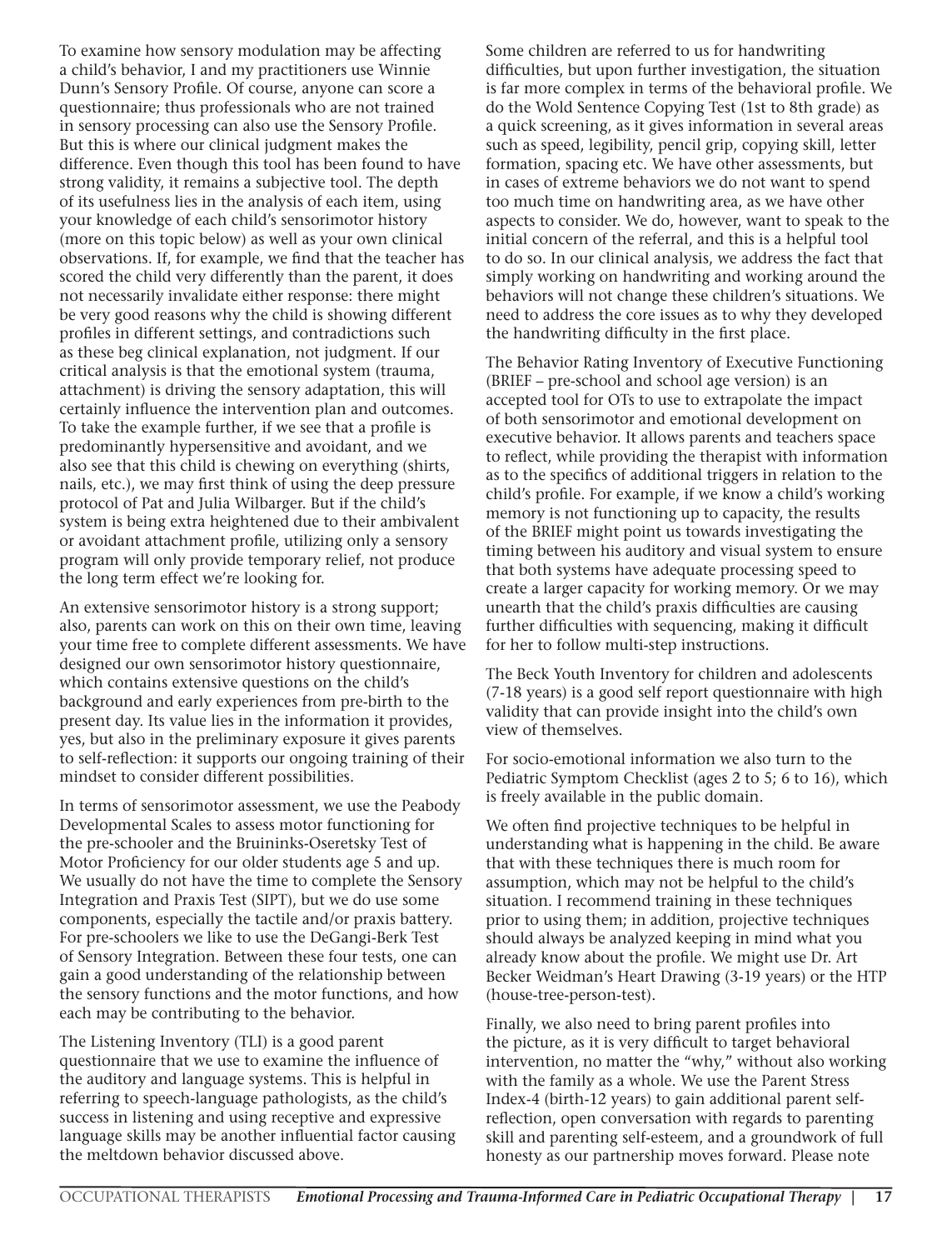it is not in our scope of practice to become a counselor or family therapist, and we can never be "everything" to a parent, but we can listen, determine if there is support we can offer, and assist the parent through difficult situations with emotional support and practical advice. As our relationship grows and discussion becomes more personal, it could be very beneficial to pull in another member of the team, whose scope of practice would be better suited to addressing any counseling needs.

#### **Intervention**

Once a thorough assessment is completed, we are far more ready to embark on an intervention plan that includes strategies that address not just the "what" but also the "why." The intervention programming my practitioners and I use takes place over three phases of development. (Note: our program trajectory might sound quite intense to those used to the once-weekly format that has become a standard practice of care in most instances. I've found that combining weekly services with intensive spurts of 2-3 hours per day over two weeks are far more effective in the short run, if families are open to this model of intervention.)

During Phase One, we start with sensory modulation/ emotional regulation. This consists of a mixture of occupational therapy services, DIR/Floortime®, sound therapy, and sandtray work. In the OT sessions, we usually focus on tactile massage (www. svetlanamusgatovamethod.com), reflex integration (potentially including rhythmic movement patterns), and postural control. The DIR/Floortime® approach is included whenever we need support in socio-emotional developmental delay. In the sound therapy, we mostly use the Tomatis® method (www.tomatis.com). While we are trained in multiple sound modalities, we find this program to be more concise and holistic, while also more intense with higher frequency, affording us the ability of working on multiple goals simultaneously. Finally, sandtray work is a great projective technique for understanding symbolic and emotional development, allowing us to get glimpses of how the child is going through the different phases, and if the emotional system is "keeping up" with the changes occurring in the central nervous system. It is a complicated system that requires lengthy, sophisticated training.

Throughout Phase One, we make strides towards calming the autonomic nervous system, leaving and children more grounded and available. As we move into Phase Two, we shift focus somewhat, moving to working through aspects of skill and maturing the socioemotional system. Phase Two usually consists of another combination of occupational therapy services and sound therapy, though we often add Interactive Metronome (www.interactivemetronome.com) for motor planning, sequencing, and timing; it's also good for children who have difficulty with impulsivity. We would frequently refer to speech-language pathology during this phase as

well. Most children who are struggling with emotional development will also continue with DIR/Floortime® and/or sand tray work. Remember, as we've discussed, takes longer to create the adaptive response to the emotional system than it does to affect the adaptive response in the sensori-motor system. This can be clearly observed in pre- and post-testing. Children may improve greatly on standardized tests, yet some of their frustrating behaviors are still present. Of course, some kids are just "ready" and both strains of development go well alongside each other, but others have a need to work through the "out-of-control" periods of the past and replace those older limbic memories with more successful experiences. This process cannot be rushed – we need to give them the time they need.

Phase Three targets the executive pieces that have been affected by the sensorimotor and emotional developmental delay(s). Depending on the profile, we may be working on building blocks to reading through the ReadOn program (orangeneurosciences.com), or we might work on writing and/or written expression. We frequently will continue working on socio-emotional skills, and may add siblings and/or peers to the sessions to assist the adaptive response to multifaceted peer interactions. During Phase Three, even though we have come far, children may still struggle with residual performance anxiety, especially if they continue to underperform at school. Their lack of skill triggers the older feelings of feeling out-of-control, so it becomes really necessary to gain as much skill as possible. Thus, working alongside other professionals is very important in Phase Three. In reading and written expression, for example, the speech-language pathologist is an important working relationship with us; in cases of trauma, it is important to work with the counselors and play therapists that understand "attuned" work. Likewise, we need to have more frequent contact with each child's school teams during Phase Three, to ensure that their achievements are being generalized to the school environment.

A quick word here about social skill groups: I am not fond of this practice. You cannot separate social skill from emotional skill. "Teaching" social skills with their myriad different nuances, to children who may not have the emotional development necessary to support them, frequently relies more on rote, long-term memory learning rather than integrative learning with meaning. I would rather work on the emotional developmental milestones first, giving the child access to deal with a one-on-one safe relationship, and then add one peer or one sibling. Once children can work through this level of interaction, they frequently have already shown improved relationships in school or leisure activities.

So which pieces of the puzzle impact the socio-emotional profile in general, and benefit those children affected by trauma in particular?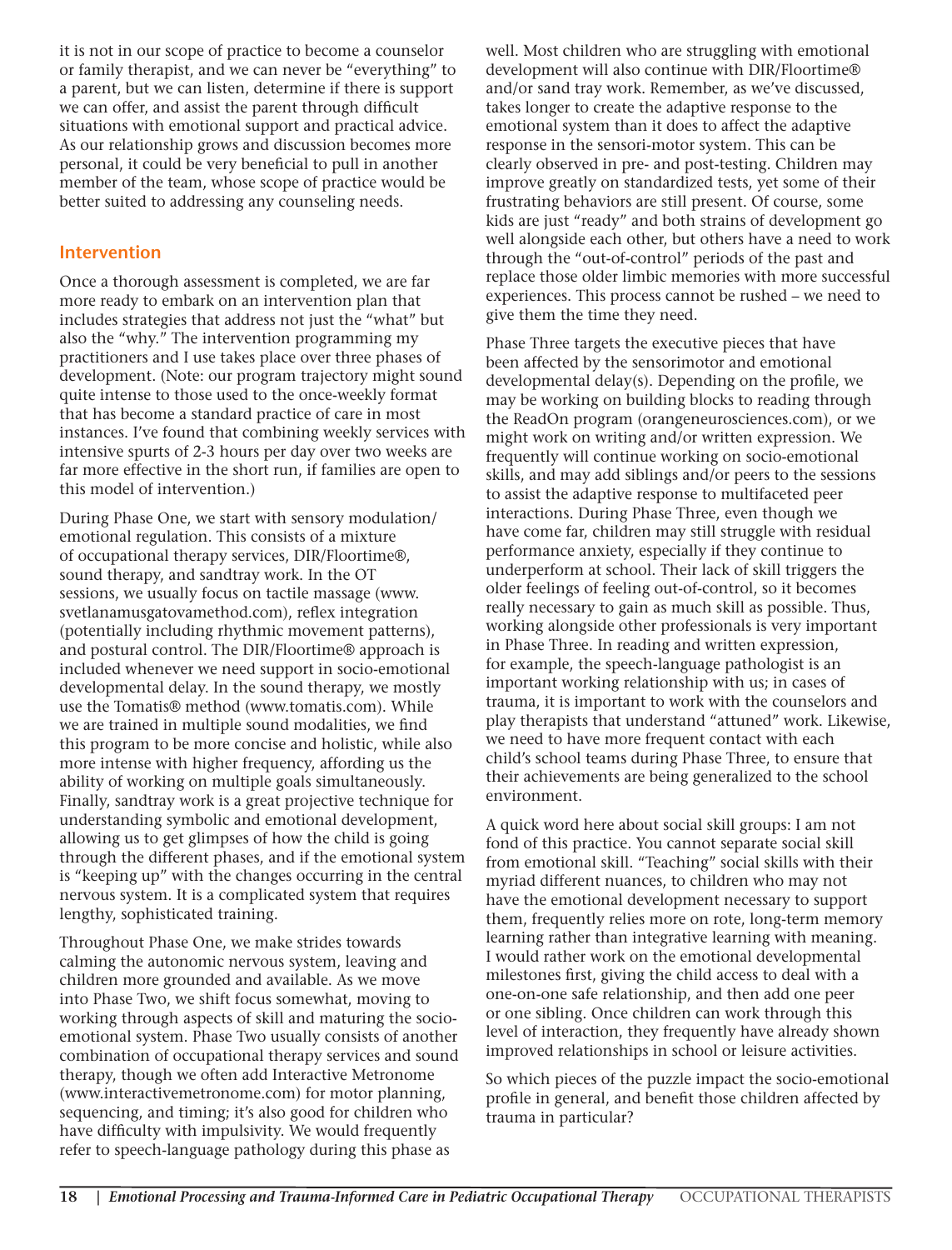#### **Floortime Techniques**

In the DIR/Floortime® model of training, we practice a number of Floortime techniques that are really important no matter what part of the intervention program is taking place. Let's take a look at those here.

We do not "enforce" task demands on the child; rather, we find a "back door" related to activities that may be of high interest to them. If they like Pokémon, we will add Pokémon to our reflex integration exercises.

We are more process-oriented than task-oriented in our approach, and we continuously consider the child's relationship with us as key to gain trust and stability in order to mobilize the child into gentle risk taking behavior. If a child moves away from us, we would not ask them to come back to us, but "woo" them back through using high affect and warm, accepting emotion that would entice them to make a decision to return. We validate any initiation coming from them for the same purpose.

We want to enable the child's own natural instinct and drive to use their own intrinsic motivation to move towards curiosity and new learning. For so many children new and novel experiences have become the "enemy" and are to be avoided, which causes them not to have the very experiences they need to prosper and grow.

We start the process always by matching the child's speed, mood, and choice of activity, and then we slowly scaffold the intervention into increasing the challenge at a pace they can follow and not feel overwhelmed. We need to be careful that we do not cause them to be triggered by past experiences, which will inhibit their process.

If they ask us for help, though we do not reach out to assist, we frequently commiserate with them, saying something like "I know, it does not work!" in an empathetic manner. We certainly "feel" with them, but we do not do for them what they have to do themselves.

Sometimes the tried-and-true method of "back chaining" is very helpful: we may work with a child to solve a problem at first, and then slowly withdraw during the final sequence of steps.

If they love to do the same activity over and over (due to a strong need for predictability as they may not understand sequence very well), we can use "playful obstruction" and get "in their way" so to speak, requiring them to deal with us, our relationship, and solving the "problem" we created.

#### **Involving the Parents**

A very important factor of intervention to consider is the involvement of the parent and/or caregiver. Parents become trained by professionals to focus on what the child is not doing or unable to do. We find that "untraining" them in this process is a great relief to most families. Our emphasis with parents is to support them

in finding the right "attunement" with their child; to connect rather than correct, and to find joy in their relationship with each other.

We invite caregivers to come into sessions with us. Of course, just as there are a variety of different children's profiles, there are a number of different parent profiles! Some love to talk with you during the intervention: we make a point of training them that during the session all the focus should be on the child, and invite them to come onto the floor with us.

Some parents will not come to the floor, but will watch until they relax enough to be drawn in. Others initially feel some anxiety and make statements such as "I never played as a child," but they frequently become our best players once they're released from their own fears and realize there is no judgment here, only acceptance. They also like to see when we "mess up" and cause a meltdown, relieved that they are not the only ones that can "mess up!" We focus on helping then to reframe their perceptions: we are not defining them as lacking in parenting skills, but rather helping them to understand what level of challenge would be most appropriate to present to their child – to prevent frequent occurrences of power struggles.

We start our work with new families with the overarching notion that we are on this journey together, and that we are going to need each other's knowledge to see the child through. Once a parent understands these relational pieces, our next targeted goal for parent training is to gain their understanding in focusing on "how" rather than "why" in intervention. "How" implies the need to address sequence, which involves both body and mind. This is different from "why," which leans on the cognitive realm – giving some children the opportunity to side step needing to consider motor planning and step sequences, whereas other children may be unable to turn their attention from the needs of their bodies long enough to deal with the question, and become overwhelmed.

Our goal is to make parents and/or caregivers co-partners in the therapy, which eases their concerns and also enables them to see what possibilities could work for them at home. (There are some exceptions to this, the most obvious being that our long distance clients might not be able to join us for their child's weekly therapies. In this case we can support them at home, or communicate with their hometown occupational therapist.) Our parents are rarely given a formal home program of activities; rather, we focus on techniques they could use in everyday life. For example, most children with emotional developmental delay do really well with the tactile integration massage technique mentioned earlier, so we train families in a home version to complete once in the morning, and once in the evening. This is not only helpful for both sensory modulation and emotional regulation; it also enhances the intimacy between the parent and child. The parent feels empowered with a technique that has specific steps and gains the reward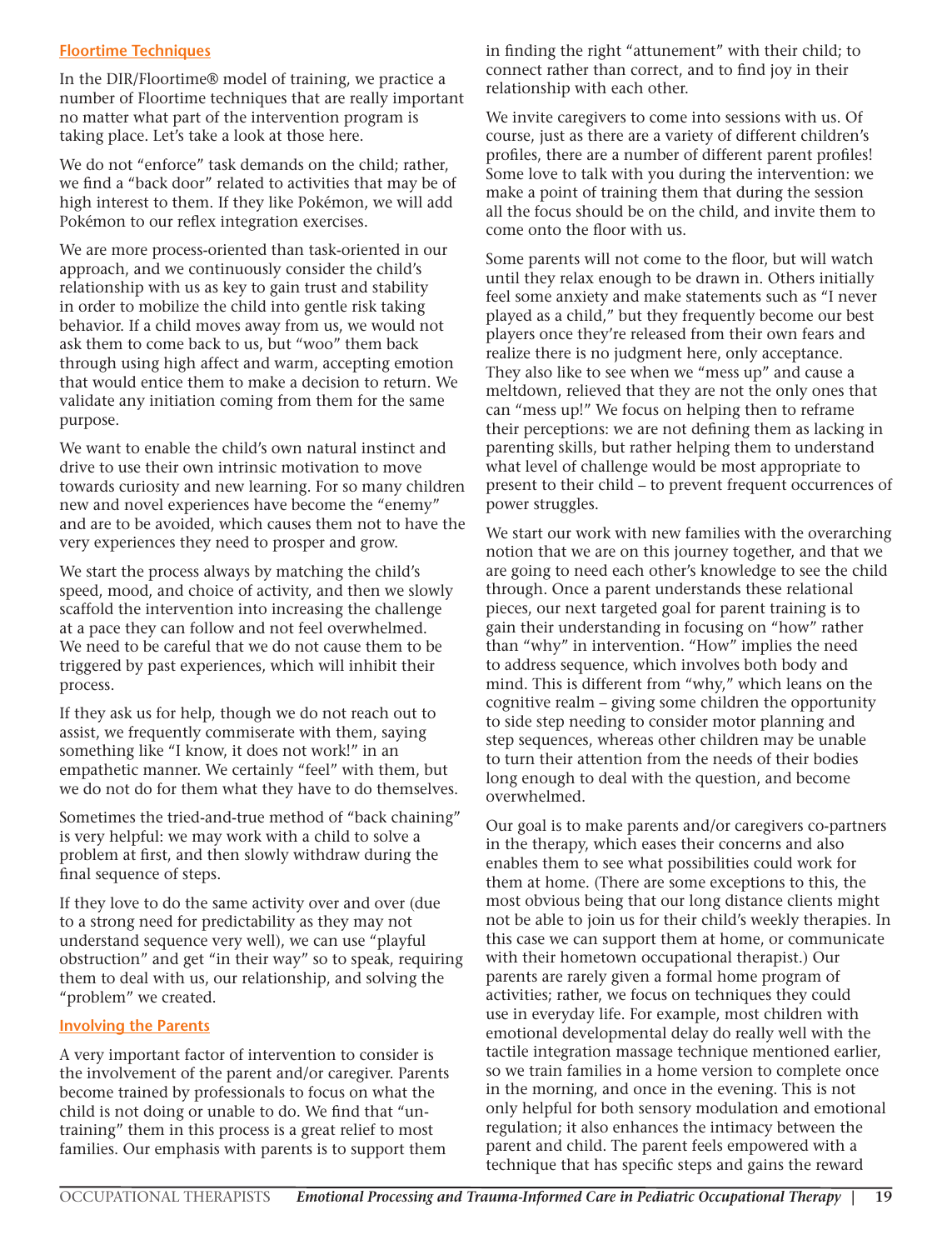of the child's recognition of her effort, and the child's heightened sensory thresholds get a much-needed break and experience the calm of the parasympathetic system. Likewise, we ask parents and/or caregivers to play a game or favorite activity with their child five nights per week for 20 minutes, the only rule being that the parent is not allowed to speak, though the child can. Even though they think it is strange at first, it really helps them to focus on the child's body language, creating increased awareness of what their child is capable of doing. In addition, the fact that the child is now in control, faced with limited task demand, creates a wonderful place of enjoyment for all. Parents who follow through frequently come back after two weeks and exclaim about the "new" things they found out about their child.

#### **Opening the Symbolic Door**

Earlier, we referred to symbolic themes in emotional play. While a full discussion of symbolic emotional thinking is beyond the scope of this course, I'd like to return to one important principle: opening the door to symbolic thinking. In a therapy session, we frequently become the catalyst to children working on their relationship with both their parents, as they seek to individuate in order to separate into their own self-identity. Due to our warm and trusting relationship, they want to work on these relationships with us as a "safer" option, rather than dealing with parents in reality – in other words, through fantasy, in their emotional mind's eye we become their mothers and/or fathers. (There's a sensory component to this work as well: the ability to visualize in the mind requires the development of visual-spatial thinking; if visualization is not developed, it eventually impacts social perspective-taking and empathy, as well as listening, reading comprehension, and written expression.)

Note: to facilitate and participate in this process, you as the therapist have to be open as well. Going on imaginary flights of fantasy might not be natural for every therapist out there – it's important to recognize the strengths and weaknesses within our own therapeutic sense of self.

Opening the symbolic door can start in many ways. For example, an easy enough prop to have in the therapy room is a variety of different hats: you can "become" another person simply by wearing a different hat, opening the door to all kinds of possibilities. On the home front, we encourage parents to read stories to their child, as well as providing favorite story or video characters for their children to play with outside of story time. In therapy, we may start to add these favorite characters to the child's already-favored activities in which they demonstrate high interest. If they initially discard or ignore the characters, don't give up: for some this adjustment is really hard and they need time to make it. Other children may gravitate quite readily to playing with the characters from their favorite story, but, due to sequence difficulties, prefer to follow the exact story sequence from long-term memory. In these cases, we can

use gentle, playful obstruction (emphasis on "playful") to disrupt the story sequence so that they have to negotiate around the disruption: even if the child avoids or negates it, the nervous system had to contemplate it. After allowing status quo for awhile, we would try a different playful obstruction. Be aware, however, that in cases of trauma it may not always be a good idea to use playful obstruction. Instead, we need to allow these children to work through their trauma within their own understanding and timing; our playful obstruction may actually interrupt their process. In addition, as they tend to be very harsh critics of themselves, they may perceive an obstruction to mean that their idea is "wrong" or "not good enough." In such play sequences, we frequently become quiet, remain present, and act as a witness of the child's process.

Once the child is ready for symbolic thinking, we request that the parents read them the original versions of popular stories such as Snow White, Hansel and Gretel, and many others. Many of these stories contain the very themes children struggle with in typical emotional development, including the "loss" of mothers; they also feature heroes and heroines that have to overcome adversity to gain the "happy ever after." The stories expose children to these themes and demonstrate that they can be overcome. The message is that you are the hero of your story, and if you persevere and overcome your developmental challenges, there will be a reward in the end. We ask that parents not interpret the stories for the child in any way: first, they do not know with which parts of the story the child most identifies; second, an interpretation provides the child with another reason why they should "stay" with the parent – they need them to explain their journey. Likewise, many of these stories also deal with death and dying, another important emotional theme; we ask that parents not succumb to the need to make it "okay" for the child. Allowing the child to experience fear from the safety of the parent's arms creates the stability that enables the child to learn about and process these feelings.

#### **The Meltdown Recipe**

Each individual profile is unique with regards to strengths and weaknesses – and when an individual has experienced trauma, strengths and weaknesses can become even more pronounced. Even though a child is undergoing intervention, frustration and anger will continue to rear their ugly heads while the child works through the process of settling into a different space and feeling more emotionally secure in the ability to self regulate. Since the family tends to be over-focused on "behavior" initially, and these occurrences cause stress, it is important to provide a plan to deal with these challenges along the way. Over the past ten years, I've developed a protocol, based on the collective work of all of the familiar names we've considered earlier in the course, that our parents have affectionately dubbed "Maude's Meltdown Recipe." As we continue to share this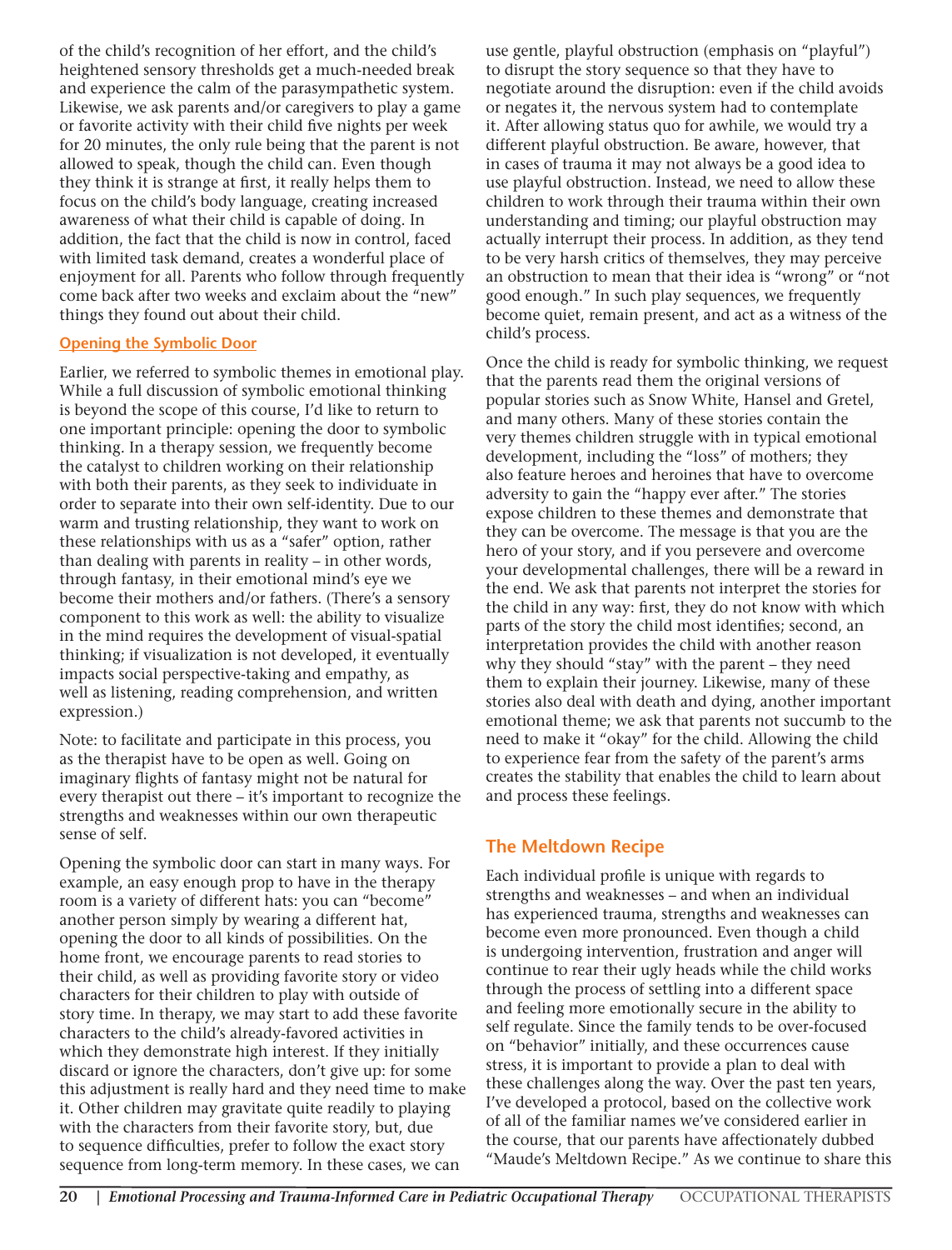protocol across the globe, it has come to have a life of its own. We ask families to use the protocol whenever they see the behavior starting to escalate.

Note: at the earlier stages of implementing this strategy, we must expect the child to fight the "change," as they will be uncertain of anything new and novel. No doubt the parent has tried multiple different strategies before, which may have seemed inconsistent to the child, and will reflect negatively on this strategy too at first. Consistency is key to this strategy; if the process is not seen through each time, it will contribute to the child's anxiety as they become insecure as to what to expect.

The first steps have to do with being prepared and ready. The parent and child are asked to identify a space in their home that could become a "safe space" for the child. The child is also asked to identify a few comfort items that will stay in this space for times of need. Both parent and child must view this as a space of comfort, not to be associated with discipline or "time out." The child may choose to access this safe space whenever they like. They can also create their own unique name for this space.

After that, whenever the child is escalating towards (or already in) a meltdown, only one parent or caregiver should request that the child to go to their safe space. If the child is younger, it is fine to pick them up gently and take them there, or take them by the hand to assist them there. It is quite important to maintain as neutral a voice as possible, and to use minimal language. This is often difficult for parents, as they are already anxious and want the behavior to stop immediately. To counter their anxiety, we spend time in parent training to explain that the behaviors are rarely a reflection on their parenting skills, but have much more to do with the child's own inner turmoil. (Mothers are especially prone to get the brunt of these behaviors, as the child wants the mother to step in and take care of the situation emotionally, even when the child may be verbally abusive towards her. It is a reflection of that "inner war" we discussed earlier, during which the child is angry at the mother for the child's own need to separate in order to individuate.)

Once both parent and child are in the safe space, the parent requests calmly and warmly that they stay there until the child is "ready." (At first they may not know what "ready" means, but after the first few times they will have a better understanding of this concept.) The only other words that should be used assure the child that the parent will stay with them until they are ready: use a soothing voice to convey the simple message "I am here." The parent sits down with the child and does not touch the child, unless he/she tries to get away from the safe space. Eye contact is kept to a minimum, as for some children it becomes too emotionally overwhelming, but the parent can certainly look in the child's direction with fleeting glances.

Let's break down why we're doing what we're doing. Daniel Siegel talks about "time in" vs. "time out." Since the parent is the child's secure base, it is important that this anchor is not removed in a situation where the child is feeling out of control. So we've created a space where the parent is "into" the child and emotionally available, conveying to the child's psyche that they are not alone in their struggle, and also giving reassurance with their very presence. The ambiance here is exactly the opposite of "ignoring" the behavior. It is important to keep the language at a minimum in this safe space, as language drives the logical brain, which is not always available in times of emotional stress. In the same spirit, the parent does not say "it will be okay" or try to take the emotion away from the child and deal with it for them. In essence we are asking the parent to meet the child where the child is at: the child is having an emotional upset, so we deal with the emotional situation first, and return to logic and language once the child has self regulated and is in a space where they can access the logical left brain again. Even when the child baits the parent, wanting to feed off the over-regulation of heated verbal discourse, the parent does not respond to the verbal, but stays in touch with co-regulating the over-arousal down to more even regulation. The parent's use of their self in staying calm and soothing resonates with the child's limbic memory of earlier times when the parent cuddled them as a baby in their arms. We wait for this same feeling to wash over the child, but this time they are affecting this soothing within themselves, not through the parent cuddling.

Initially some children would state that they are "ready" before they are actually ready. In a way this is another test of boundaries and cognitive control, rather than emotional control. The parent continues to validate their intention, and goes along with this assessment. Once the child is ready to move away from the safe space, we ask that the parent mention one or two aspects of the child's body that have calmed down. They might say: "Yes, I see you have stopped kicking," or "Yes, you are not breathing so hard anymore." This practice supports the child's bodily awareness of what they might key into the next time they feel out of control. Remember that not one of us really wants to feel out of control, and the child is no different, so they will be learning.

After leaving the safe space, the parent should take the child back to what caused the meltdown: this is important in order to avoid the child concluding that meltdowns are a way to get out of task expectations. Once the child realizes that their parent is taking them back to the task, they may escalate again; the parent simply states that they can see the child is not ready and turns around to take them back to the safe space. This could occur several times, and the parent should remain as neutral as possible. If the situation was homework, the parent may already have decided that they are going to decrease the task demand simply to get through the exercise. If the situation were that the brother clobbered the sister over the head with a shoe, they would be required to apologize and do something nice for the sister. Whatever the task, once it has concluded, there also needs to be a follow through that will reward the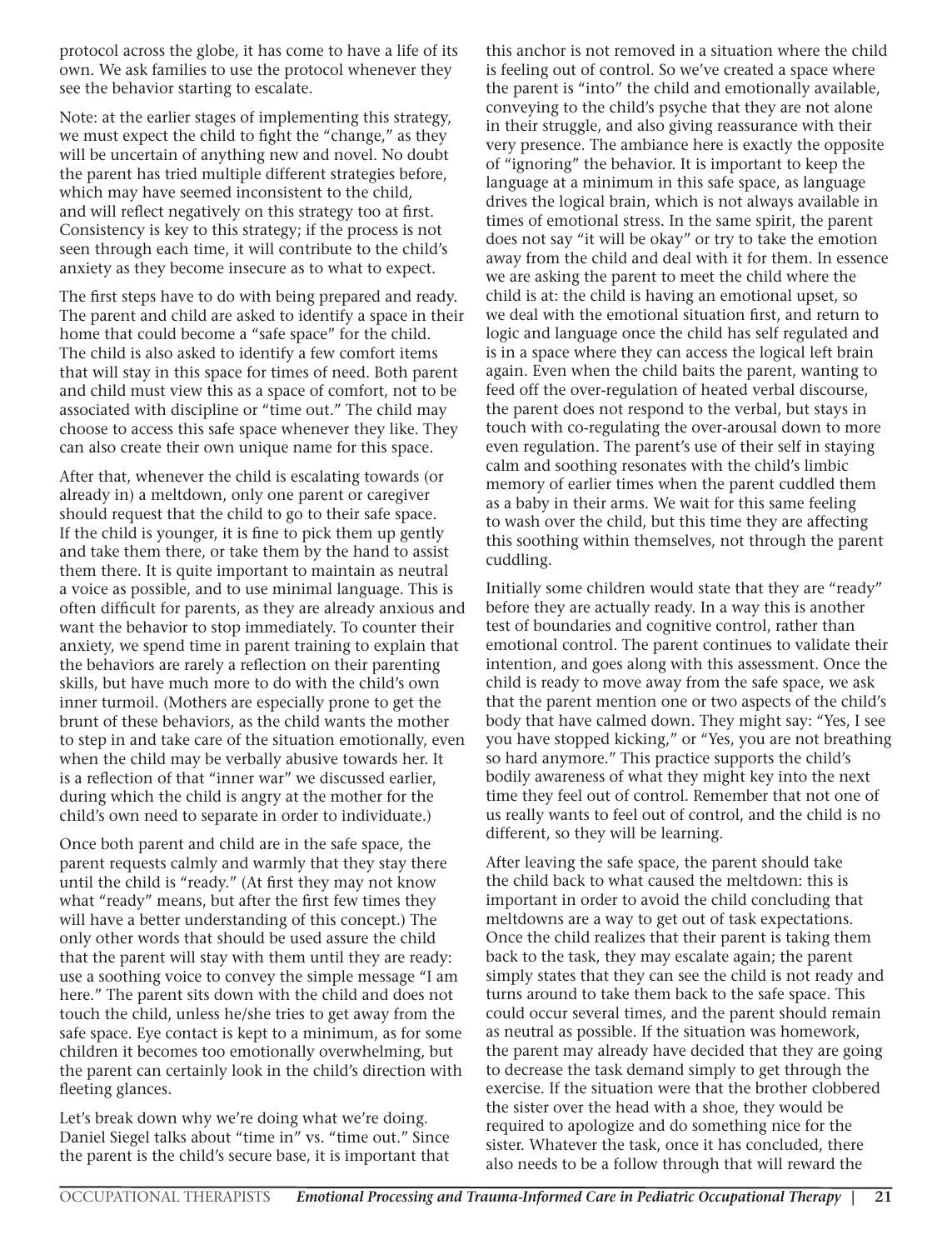child for having regulated himself and having the ability to see the situation through.

It is not fair to the child or the parent to start this type of process while out in public! We advise families to introduce this protocol at home, over a weekend with nothing else planned, so that the time can be spent to work through it repeatedly. Once the child is keyed into how it works, the protocol can easily be adjusted to the public arena by using the name of the safe space they created at home and going to the car or public restroom if nothing else is available. And yes, we have plenty of stories of difficult public situations and bystanders watching the parent sitting on the floor with a crying child – but each one of the parents has said it felt so much better than being seen as an "out-of-control" mom, and knowing from experience that the process works.

Most families can curb the emotional meltdowns, to a large degree, in two weeks. Parents report that after the first couple of weeks they simply have to say the name of the safe space to start seeing the self-regulation kicking in, and the child perceives their growing sense of inner control to be the reward. And while children with attachment profiles have a harder time than most reaching the self-calming phase, they can get there – consistency remains the key. Even in these cases, this protocol delivers quicker results than other methods parents may have tried, and they are willing to see it through.

Teachers can also adapt this method to their classrooms, though they may need the whole class to be involved in their collective "safe space" and have their own rules as to when someone is having such a moment. One example would be that the rest of the students should support the teacher by looking away and carrying on with their class work, allowing the teacher to help a particular student to overcome his "bad" moment. And of course this method is used in our clinic spaces all the time, and highly adaptable for all therapists.

With every technique, there will be exceptions to the rule. My advice would be to start introducing the protocol to parents with "milder" situations first, until you've gained the experience and confidence to try it with a more difficult client. Parents who invest in this protocol feel so empowered by having actual steps to follow, and they are thrilled to find that they do have the parenting skill needed to address their child's challenges. It is a lovely way of increasing bonding and attachment, while decreasing power struggles at the same time.

I have heard, and you will hear, the question: are we not rewarding negative behavior with a positive outcome? I simply do not know what this means. If the executive pathway to emotional inhibition is only fully developed by the age of 22 in typical development, could we sincerely expect a 5 year old to have full command over their behavior? Are we claiming that a child wants to feel out of control when they are already anxious? Are we saying that children struggling with developmental delay, in all its varied differences, should nevertheless know how to self regulate when faced with a challenge? Do we hold a child with developmental delay to a different standard than ourselves, who also become out of control from time to time (and not one of us like ourselves afterwards)? If we really are honest with ourselves, is this whole notion that the child is purposefully out of control, purposefully "manipulative," not perhaps more about us? We want the child to follow our instruction, and do what we say, because we feel justified in the fact that we "know better than them, and this is for their own good." But do we really know the depth of the frustration and anxiety they are experiencing and how it makes them feel, driving them into the primal response of fight and flight rather than accessing the control from an under developed pre-frontal cortex?

So let us then talk about discipline. Dr. T. Berry Brazelton (Touchpoints 0-3; paraphrased) states "…that discipline means teaching, not to be confused with punishment. It is aimed at the goal of self-discipline and the goal is to teach the child to stop themselves. A child, who can recognize and can act on their own limits, is already a secure child. Children learn most about self-control from modeling on their parent's behavior. A child needs limits and nurturance; neither one alone is sufficient for a child to grow." In other words, to "discipline" is to teach a child more controlled behavior through modeling and understanding emotional development. Thus, after effectively using the meltdown protocol – after situations have calmed down and activities resumed – the parent is advised to take the child aside for a moment to briefly discuss what happened earlier that day. The parent can review rules and limit setting, and emphasize that a certain behavior is unacceptable, while at the same time reassuring the child: even though their behavior was not appreciated, they themselves are still loved. This supports the child to not continue the "fantasy" that they are always in the wrong and therefore a "bad child," and rather key into the reality: they are loved.

## **A Final Word**

As an occupational therapist concerned with occupational function, we have a unique contribution to child development. We have the skills of task analysis, the ability to grade tasks, and the practical ideas of "how" to bring about functional performance. Though many other models acknowledge the sense of sensory processing and development, we are the ones who truly understand the application.

When development is impacted by trauma, our contribution to a team is essential to demystify the surface behaviors observed. Our influence can prevent a child from receiving a "negative reward" or "punishment" for a developmental delay that is not yet mastered; decreasing the confusion that this brings to the child and family. We also contribute tools that engage the child, embrace their individual differences, and calm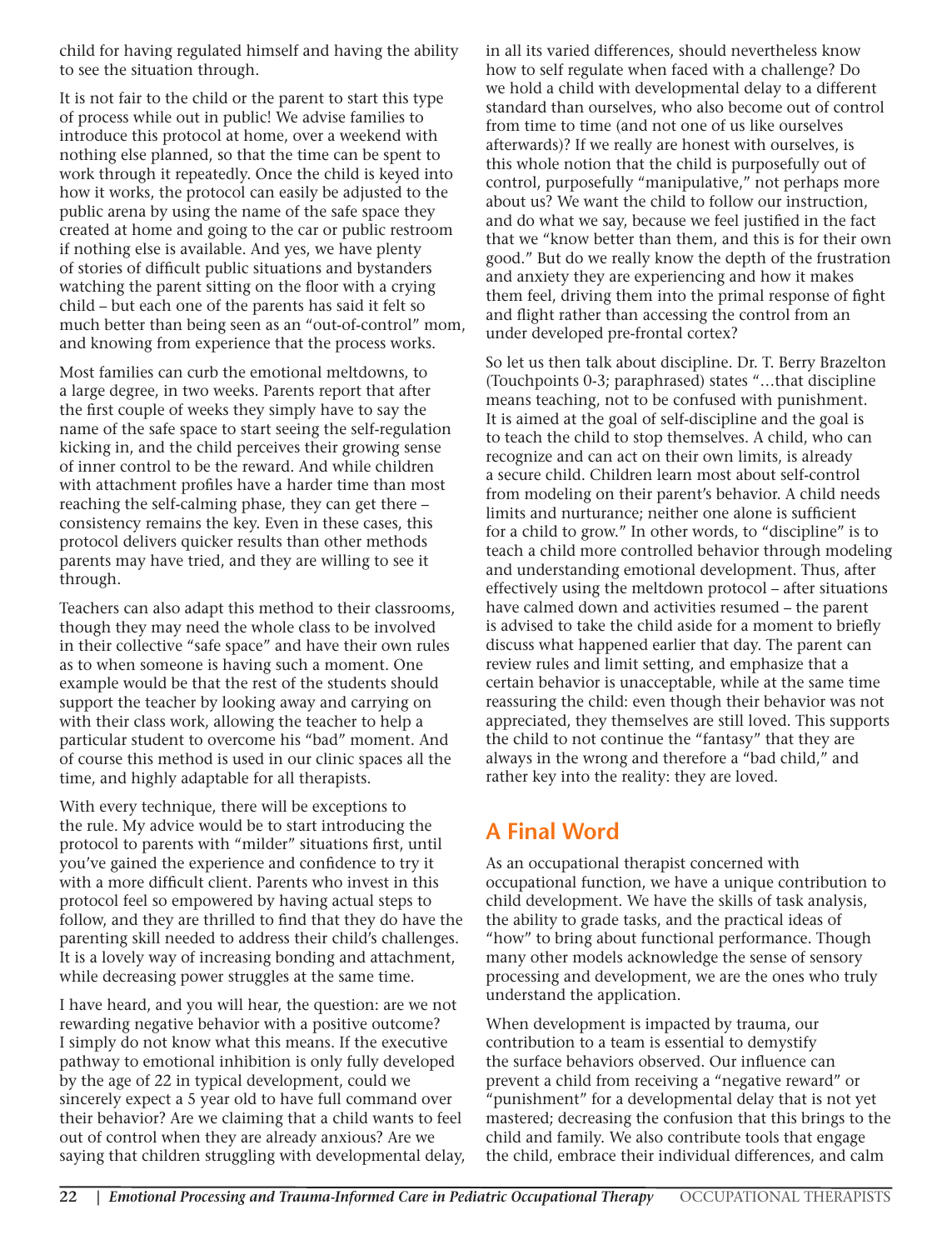them into readiness for the important work they need to do to get through the trauma.

It is my hope that this information adds to what you already know, strengthens your ability to assert your contribution in a team of professionals, and drives you to further learning. Above all, if you are having fun, this would be your model to the child and family. Find the fun together and continue the onward journey of development and growth!

Maude Le Roux, OTR/L

### **References**

#### **Articles**

Albers, E. M., Riksen-Walraven, J. M., Sweep, F. C., & Weerth, C. D. (2008). Maternal behavior predicts infant cortisol recovery from a mild everyday stressor. *Journal of Child Psychology and Psychiatry*, 49(1), 97-103.

Allen, S. & Knott, F. (2016). How do children's challenges to function and participation impact maternal stress? New Zealand Journal of Occupational Therapy, 63(2), 29–37.

Alluri, V., Toiviainen, P., Jaaskelainen, I., Glenean, E., Sams, M., & Brattico, E. (2012). Large-scale brain networks emerge from dynamic processing of musical timbre, key and rhythm. *NeuroImage*. 59.

Autism Speaks. (2010) What lies beneath: Differences in brain connections.

Bangel, K. A., Buschbach, S. V., Smit, D. J., Mazaheri, A., & Olff, M. (2017). Aberrant brain response after auditory deviance in PTSD compared to trauma controls: An EEG study. *Scientific Reports*, 7(1).

Barfoot, J., Meredith, P., Ziviani, J., Wittingham, K. (2015) Relationship-focused parenting intervention to support developmental outcomes for a young child with cerebral palsy: A practice application. *British Journal of Occupational Therapy*. 1-4.

Becker-Weidman, A. (2011). Dyadic developmental psychotherapy: Effective treatment for complex trauma and disorders of attachment. *Illinois Child Welfare*. 6(1).

Becker-Weidman, A. (2009). Effects of early maltreatment on development: A descriptive study using the vineland adaptive behavior scales-II. *Child Welfare*. 88(2).

Becker-Weidman, A. (2016). Heart Drawing: A New Diagnostic Tool. *Review of European Studies*, 8(2), 133.

Benoit, D. (2004). Infant-parent attachment: Definition, types, antecedents, measurement and outcome. *Pediatric Child Health*. 9(8). 541-545.

Benovoy, M., Dagher, A., Larcher, K.,, Salimpoor, V., Zatorre, R. (2011) Anatomically distincy dopamine release during anticipation and experience of peak emotion to music. *Nature Neuroscience*. 14(2).

Bhreathnach, E. (2009) Trauma, sensory processing & attachment. Sensory-attachment intervention. *Family Futures Conference Paper*.

Bratton, S., Ray, D., Rhine, T., Jones, L.(2005) The efficacy of play therapy with children: A meta-analytic review of treatment outcomes. *Professional Psychology: Research and Practice*. 36(4).

Bridge, D., Voss, J. (2014) Hippocampal binding of novel information with dominant memory traces can support both memory stability and change. *The Journal of Neuroscience*. 34(6).

Casenhiser, D., Binns, A., McGill, F., Morderer, O., Shanker, S. (2014) Measuring and supporting language function for children with autism: Evidence from a randomized control trial of a social-interaction-based therapy. *Journal of Autism Developmental Diorders*.

Cervellin, G., Lippi, G. (2011). From music-beat to heartbeat: A journey in the complex interactions between music, brain and heart. *European Journal of Internal Medicine*.

Chasnoff, I., Wells, A., King, L. (2015). Misdiagnosis and missed diagnoses in foster and adopted children with prenatal alcohol exposure. *Pediatrics*. 135(2).

Champagne, Tina. (2011). Attachment, Trauma, and Occupational Therapy Practice. *American Occupational Therapy Association*. 16(5).

Child Welfare Information Gateway. (2013). Long-term consequences of child abuse and neglect. Washington, DC: U.S. Department of Health and Human Services, Children's Bureau.

Children and Family Research Center. (2004). Multiple placements in foster care: Literature review of correlates and predictors. *University of Illinois*.

Committee on Early Childhood, Adoption and Dependent Care. (2000) Developmental issues for young children in foster care. *American Academy of Pediatrics*. 106(5). 1145-1150.

Dartmouth College. "Brain sets a unique learning rate for everything we do, by self adjusting to the environment: Study refutes theory that behavior under uncertainty is optimal." ScienceDaily. ScienceDaily, 19 April 2017.

Espe-Sherwindt, M., Gothard, D., Buletko, B., Stoner, G., McCauley, A. (2015). Evaluation of the ohio PLAY project. *Family Child Learning Center: Akron Children's Hospital*.

Esposito, G., Yoshida, S., Ohnishi, R., Tsuneoka, Y., Rostango, M., Yokota, S., Okabe, S., Kamiya, K., Hoshino, M., Shimitzu, M., Venuti, P., Kikusui, T., Kato, T., Kuroda, K. (2013). Infant calming responses during maternal carrying in humans and mice. *Current Biology*. 29:739- 745.

Feldman, R., Singer, M., Zagoory, O. (2010) Touch attenuates infants' physiological reactivity to stress. *Developmental Science*. 13(2). 271-278.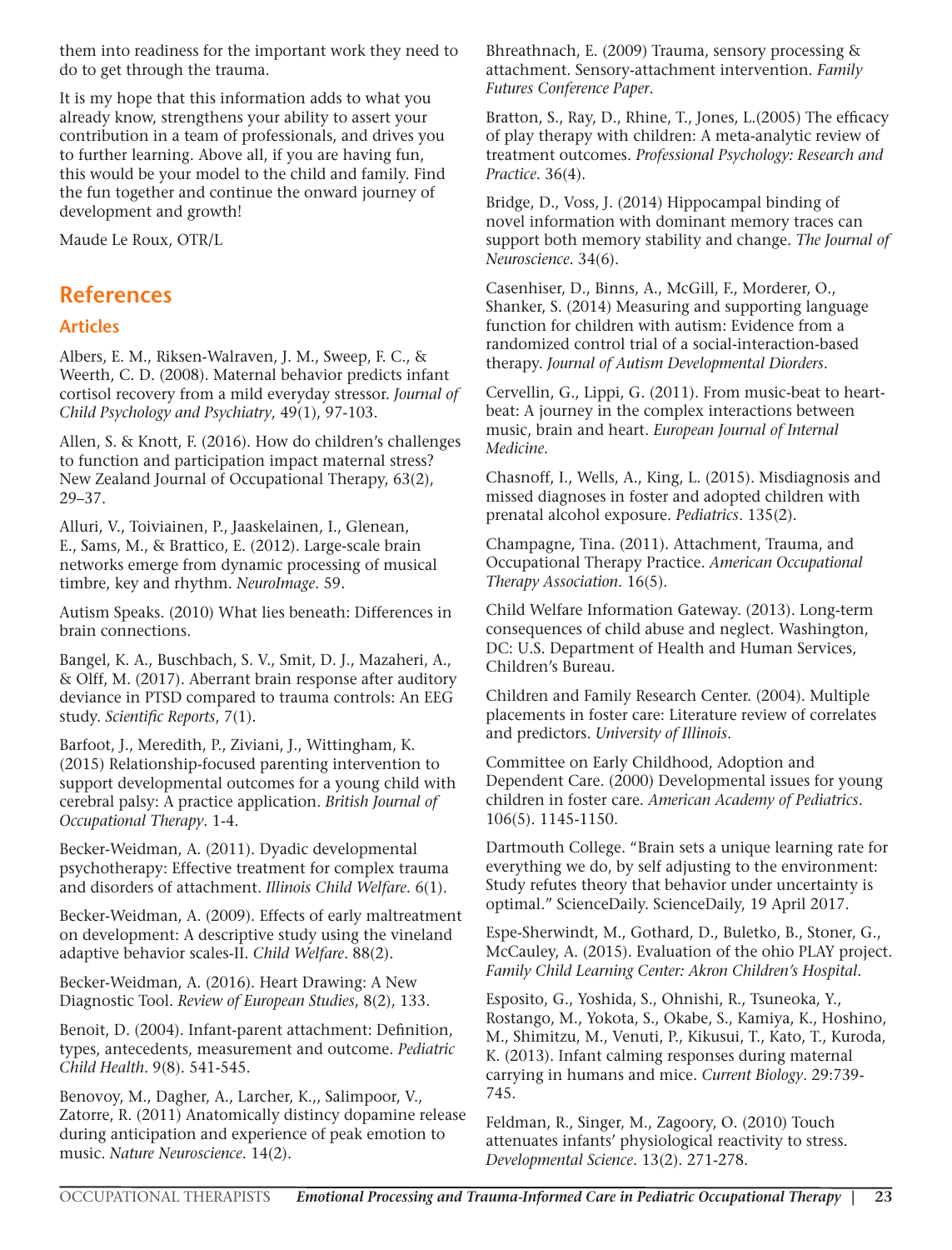Fosco, W., Hawk, L., Rosch, K., Bubnik, M. (2015). Evaluating cognitive and motivational accounts of greater reinforcement effects amoung children with attention-deficit/hyperactivity disorder. *Behavioral and Brain Functions*. 11(20).

Greenspan, S. I., & Porges, S. W. (1984). Psychopathology in Infancy and Early Childhood: Clinical Perspectives on the Organization of Sensory and Affective-Thematic Experience. *Child Development*, 55(1), 49.

James, K., Miller, L., Schaaf, R., Nielsen. (2011). Phenotypes within sensory modulation dysfunction. *Comprehensive Psychiatry*. 52:715-724.

Jung, R. (2007). The parieto-frontal integration theory (P-FIT) of intelligence: Converging neuroimaging evidence. *Behavioral and Brain Sciences*. 30. 135-187.

Kemper, K., Shaw, T. (2007). The research failed, but the patients are doing well. *Pediatrics*. 119(1).

Khalfa, S., Bella, S., Roy, M., Peretz, I., Lupien, S. (2003) Effects of relaxing music on salivary cortisol level after psychological stress. *New York Academy of Sciences*.

Kolk, B. A., MD. (2005). Developmental Trauma Disorder: Toward a rational diagnosis for children with complex trauma histories. *Psychiatric Annals*, 35(5), 401-408.

Iacoboni M, Molnar-Szakacs I, Gallese V, Buccino G, Mazziotta JC, et al. (2005) Grasping the Intentions of Others with One's Own Mirror Neuron System. PLoS Biol 3(3): e79

Kennedy, J. & Lane, S. (2014). The role of tactile sensation in the neurodevelopment of affective and social function. *The American Occupational Therapy Association, Inc*. 37(1).

Kimble, M., Fleming, K., Bandy, C., Zambetti, A. (2010). Attention to novel and target stimuli in trauma survivors. *Psychiatry Research*. 178.

Koomar, J., Burpee, J., DeJean, V., Frick, S., Kawar, M., Fischer, D. (2000). Theoretical and clinical perspectives on the interactive mentronome: A view from occupational therapy practice. *The American Journal of Occupational Therapy*.

Landers, M., Sullivan, R. (2012) The development of neurobiology of infant attachment and fear. *Developmental Neuroscience*. DOI: 10.1159/000336732

Leuchs, J., Groessi, A., Chasnoff, I. Childhood Trauma: Its effects on mental health and behavior.

Link, J. (2015). Infant mental health: Taking baby steps toward the future.

Maternalmentalhealthnow. (n.d.). Retrieved February 06, 2018, from http://maternalmentalhealthnow.talentlms.com/

Menning, H., Renz, A., Seifert, J., Maercker, A. (2008). Reduced mismatch negativity in posttraumatic stress disorder: A compensatory mechanism for chronic hyperarousal? *International Journal of Psychophysiology*. 68:27-34.

Meredith, P. (2009). Introducing attachment theory to occupational therapy. *Australian Occupational Therapy Journal*. 56: 285-292.

Milliken, B., Goodman, G., Bazyk, S., Flinn, S. (2008). Establishing a case for occupational therapy in meeting the needs of children with grief issues in school-based settings. *Occupational Therapy in Mental Health*.

Miller, C. (n.d.). How Trauma Affects Kids in School | Child Mind Institute. Retrieved February 6, 2018, from https://childmind.org/article/how-trauma-affects-kidsschool/

Moran, H. (2015). Differences between Autistic Spectrum Disorder (ASD) and attachment problems based upon clinical experience and observations.

Mubarak, A., Cyr, C., St-André, M., Paquette, D., Emond-Nakamura, M., Boisjoly, L., . . . Stikarovska, I. (2016). Child attachment and sensory regulation in psychiatric clinic-referred preschoolers. *Clinical Child Psychology and Psychiatry,* 22(4), 572-587.

Nagai, M., Kishi, K., Kato, S. (2007). Insular cortex and neuropsychiatric disorders: A review of recent literature. *European Psychiatry*. 387-394.

Pearson, J., Clifford, C., Tong, F. (2006) The functional impact of mental imagery on conscious perception. *Current Biology*. 18(13).

Pfeiffer, B. (2012). Sensory hypersensitivity and anxiety: The chicken or the egg?. *The American Occupational Therapy Association, Inc*. 35(2).

Porges, S. (2011). The polyvagal theory: Neurophysiological foundations of emotions, attachment, communication, and self-regulation. *Journal of Unified Psychotherapy and Clinical Science*. 2(1).

Pratt, C., Chasnoff, I. Soicial/emotional factors in failure to thrive.

Price, J., Charmberlain, P., Landsverk, J., Reid, J., Leve, L., Laurent, H. (2008). Effects of a foster parent training intervention on placement changes of children in foster care. *Child Maltreatment*. 13(1):64-75.

Ray, D., Schhottelkorb, A., Tsai, M. (2007). Play therapy with children exhibiting symptoms of attention deficit hyperactivity disorder. *International Journal of Play Therapy*. 16(2): 95-111.

Sajaniemi, N., Makala, J., Salokorpi, T., von Wendt, L., Hamalainen, T., Hakamies-Blomqvist, L. (2001). Cognitive performance and attachment patterns at four years of age in extremely low birth weight infants after early intervention. *European Child and Adolescent Psychiatry*.10:122-129.

Sarver, D., Rapport, M., Kofler, M., Raiker, J., Friedman, L. (2015). Hyperactivity in Attention-deficit/hyperactivity disorder (ADHD): Impairing deficit or compensatory behavior?. *Journal of Abnormal Child Psychology*.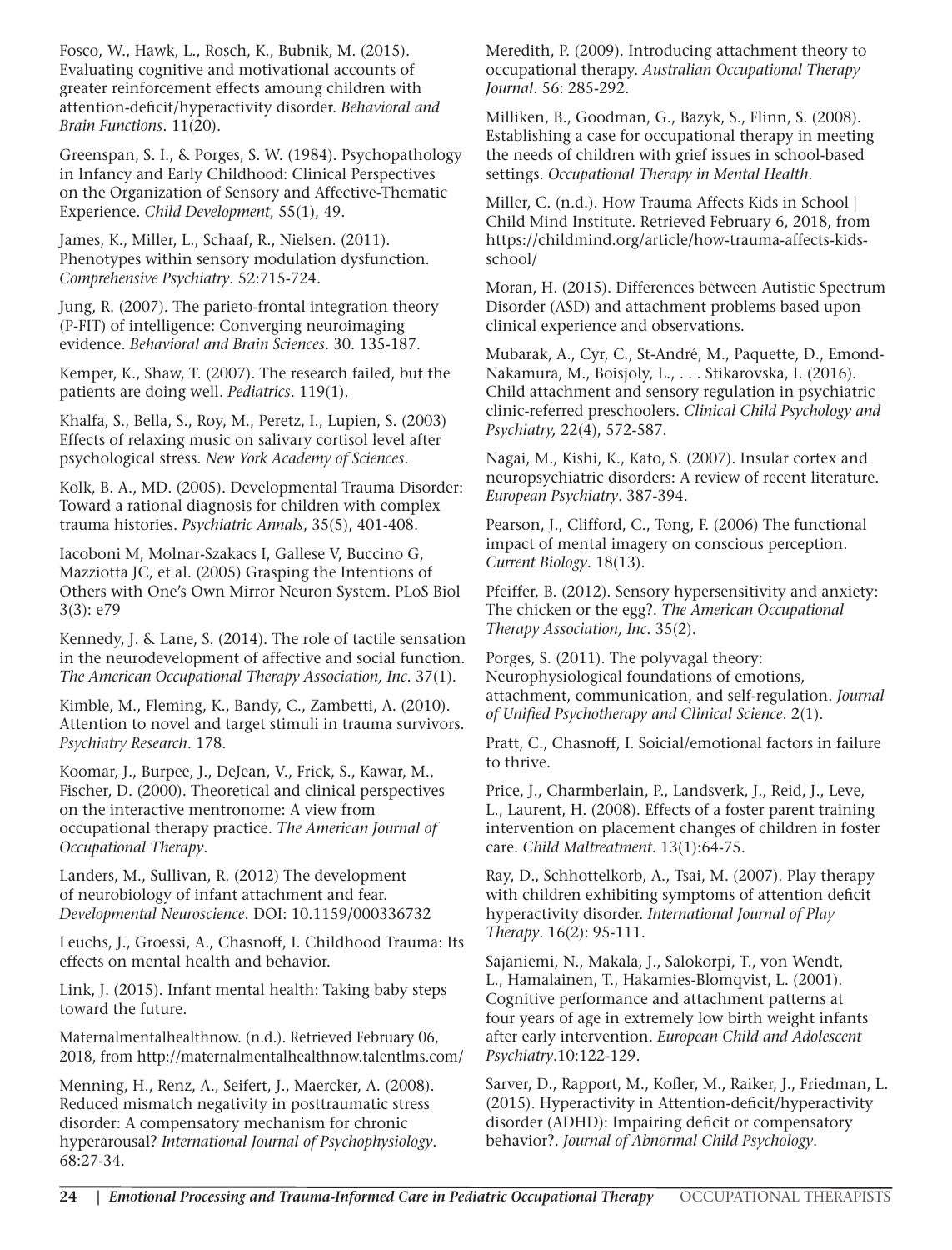Schaaf, R., Miller, L., Seawell, D., O'Keefe, S. (2002). Children with disturbances in sensory processing: A pilot study examining the role of the parasympathetic nervous system. *American Occupational Therapy Association National Conference*.

Schore, A. (2001) Dysregulation of the right brain: a fundamental mechanism of traumatic attachment and the psychopthogenesis of posttraumatic stress disorder. *Australian and New Zealand Journal of Psychiatry*. 36:9-30.

Sheridan, M., Fox, N., Zeanah, C., McLaughlin, K., Nelson, C. (2012). Variation in neural development as a result of exposure to institutionalization early in childhood. *PNAS Early Edition*.

Solomon, R., Egeren, L., Mahoney, G., Huber, M., Zimmerman, P. (2014). PLAY project home consultation intervention program for young children with autism spectrum disorders: A randomized controlled trial. *Journal of Developmental and Behavioral Pediatrics*. 35(8).

Van Hulle, C., Schmidt, N., Goldsmith, H. (2011). Is sensory over-responsivity distinguishable from childhood behavior problems? A phenotypic and genetic analysis. *The Journal of Child Psychology and Psychiatry*.

Webb, A. R., Heller, H. T., Benson, C. B., & Lahav, A. (2015). Mother's voice and heartbeat sounds elicit auditory plasticity in the human brain before full gestation. *Proceedings of the National Academy of Sciences*, 112(10), 3152-3157.

Wong, C., Odom, S., Hume, K., Cox, A., Fetig, A., Kucharczyk, S., Brock, M., Plavnick, J., Fleury, V., Schultz, T. (2014). Evidence-based practices for children, youth, and young adults with autism spectrum disorder. *Frank Porter Grahm Child Development Institute*.

#### **Books**

Badenoch, B. (2008). Being a brain-wise therapist: A practical guide to interpersonal neurobiology. New York: W.W. Norton & Co.

Crittenden, P. M. (2016). *Raising parents: attachment, representation, and treatment*. London: Routledge, Taylor & Francis Group.

Fleury, T., & Barthel, K. (2014). *Conversations with a rattlesnake: raw and honest reflections on healing and trauma*. North Vancouver, British Columbia: Influence Publishing.

Fraiberg, S. H. (1959). *The magic Years*. New York: Scribner.

Gil, E. (1991). *The healing power of play: working with abused children*. New York: Guilford Press.

Kolk, B. V. (2015). *The body keeps the score: brain, mind, and body in the healing of trauma*. NY, NY: Penguin Books.

Levy, T. M., & Orlans, M. (2014). *Attachment, trauma, and healing: understanding and treating attachment disorder in children, families and adults*. London: Jessica Kingsley .

Parham, L. D., & Fazio, L. S. (2008). *Play in occupational therapy for children*. St. Louis, MO: Mosby Elsevier.

Perry, B. (2013). *Brief: Reflections on Childhood, Trauma and Society*. The ChildTrauma Academy Press.

Perry, B. D., & Szalavitz, M. (2008). *The boy who was raised as a dog: and other stories from a child psychiatrist's notebook: what traumatized children can teach us about life, loss, love, and healing*. New York: Basic Books.

Siegel, D. J. (2007). The mindful brain: Reflection and attunement in the cultivation of well-being. New York: W.W. Norton.

Siegel, D. J. (2014). *Brainstorm: The Power and Purpose of the Teenage Brain.* Tarcher.

Siegel, D. J., & Bryson, T. P. (2011). *The whole-brain child: 12 revolutionary strategies to nurture your child's developing mind*. Delacorte Press. - See more at: http:// www.buffalolib.org/vufind/Record/1836050/Cite#sthash. Pj8KxJol.dpuf

Siegel, D. J., & Bryson, T. P. (2014). *No-drama discipline: The whole-brain way to calm the chaos and nurture your child's developing mind* (First edition.). Bantam.

Szalavitz, M., & Perry, B. D. (2010). Born for love: Why empathy is essential-- and endangered. New York: William Morrow.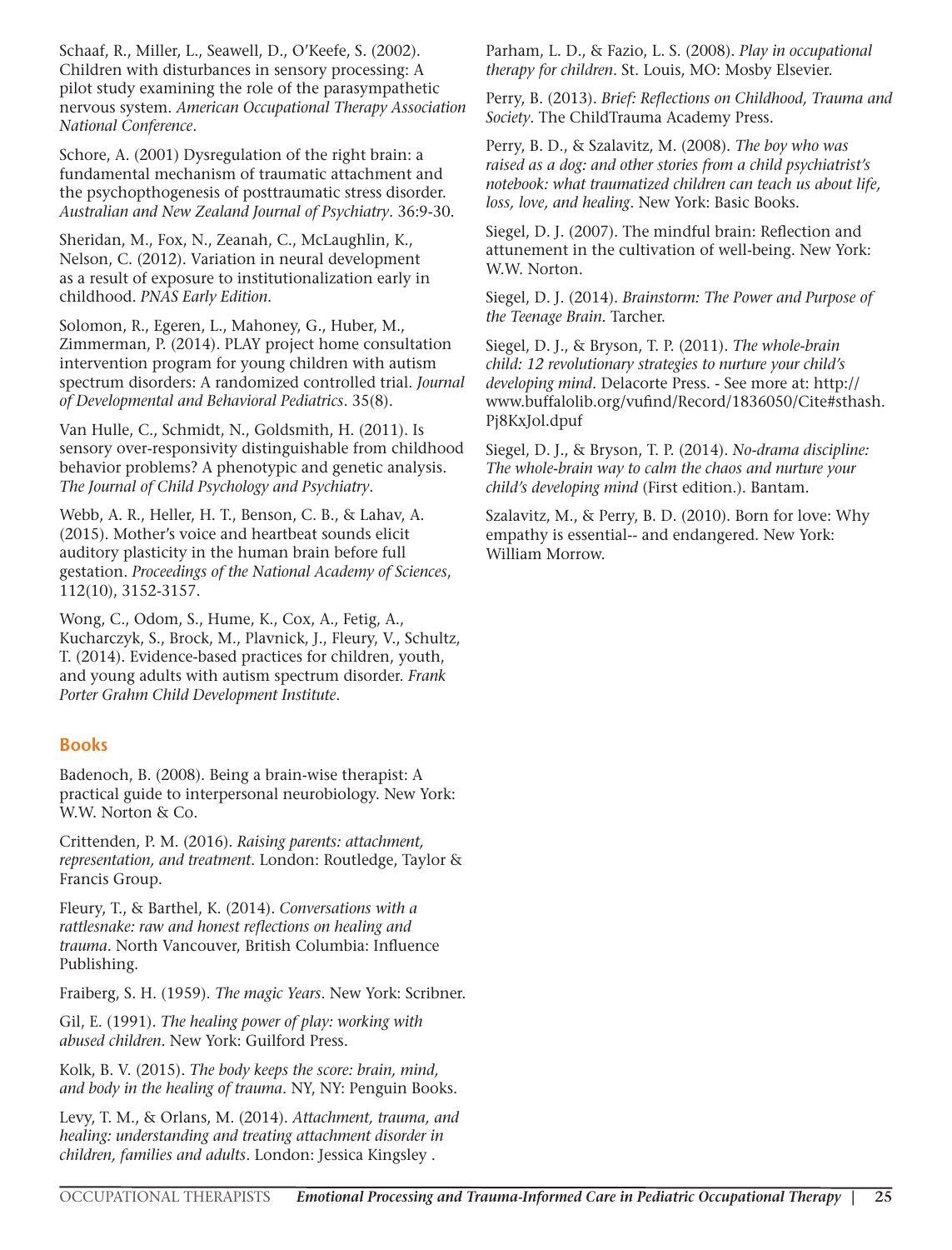## EMOTIONAL PROCESSING AND TRAUMA-INFORMED CARE IN PEDIATRIC OCCUPATIONAL THERAPY (3 CE HOURS) FINAL EXAM

- **1. In the late 1800's, \_\_\_\_\_\_\_\_ was developing her thought process in Italy, which permeated through the US as well. She believed in childcentered environments, providing real tools that work, keeping materials and equipment accessible, creating beauty and order, competence and responsibility, scheduling large blocks of open-ended time, and that the adult should spend more time observing than teaching.**
	- a. Golda Meir
	- b. Margaret Mahler
	- c. Maria Montessori
	- d. Serena Wieder
- 2. During the first half of the 1900's, **objected to the analysis of children's abilities based solely on intelligence tests. He stated that research should be both qualitative and quantitative – careful observation of children was as valid as scores on a test. He provided us with the term "Zone of Proximal Development" (or ZPD): the distance between the most difficult task a child can do independently and the most difficult task a child can do with help.**
	- a. Colwyn Trewarthon
	- b. Jean Piaget
	- c. John Dewey
	- d. Lev Vygotsky
- **3. In his book** *The Interpersonal World of the Infant***, \_\_\_\_\_\_\_\_ wrote about the development of a "sense of self," which he breaks down into the Emergent Self, Core Self, Subjective Self and finally the Verbal Self. He also describes the overlap between psychoanalysis and developmental psychology.** 
	- a. Bessel Van Der Kolk
	- b. Bruce Perry
	- c. Daniel Siegel
	- d. Daniel Stern
- **4. Considering Dr. Stanley Greenspan's emotional development model, "the work of self-regulation in the body" describes the \_\_\_\_\_\_\_\_ functional emotional developmental capacity.**
	- a. First
	- b. Fourth
	- c. Sixth
	- d. Third
- **5. Considering Dr. Stanley Greenspan's emotional development model, "the important world**  of symbolic thinking " describes the **functional emotional developmental capacity.** a. First
	- b. Fifth
	- c. Second
	- d. Sixth
		-
- **6. In looking at attachment behavior, the child with \_\_\_\_\_\_\_\_ does not trust that their mother will be there when they seek reunification and learns to not expect it. These children cope with their "loss" by avoiding the relationship to avoid the hurt. Going forward, this profile becomes task-oriented, often at the expense of other relationships: their mantra becomes "My only chance to find peace and happiness is to produce and feel successful in what I do."**
	- a. A disorganized pattern of attachment
	- b. A secure attachment profile
	- c. An ambivalent attachment profile
	- d. An avoidant attachment profile
- **7. In looking at attachment behavior, while the origin of \_\_\_\_\_\_\_\_ may difficult to discern, it is usually found in cases of single or complex trauma. These children do not have a specific pattern when challenged. Instead, the range of emotional adaptive responses vary – depression, sadness, or extreme rages such as RAD (Reactive Attachment Disorder) – though the common factor is that the child is unable to organize himself around the response, loses control, and is burdened by this loss of power and autonomy. The very fear of feeling out of control fuels the downward spiral of this profile.** 
	- a. A disorganized pattern of attachment
	- b. A secure attachment profile
	- c. An ambivalent attachment profile
	- d. An avoidant attachment profile
- **8. \_\_\_\_\_\_\_\_ (early 1990's) developed a model of playfulness, which considers three elements: intrinsic motivation, internal control, and the freedom to suspend reality.**
	- a. Anita Bundy
	- b. Gordon M. Burghardt
	- c. Mary Reilly
	- d. Nancy Takata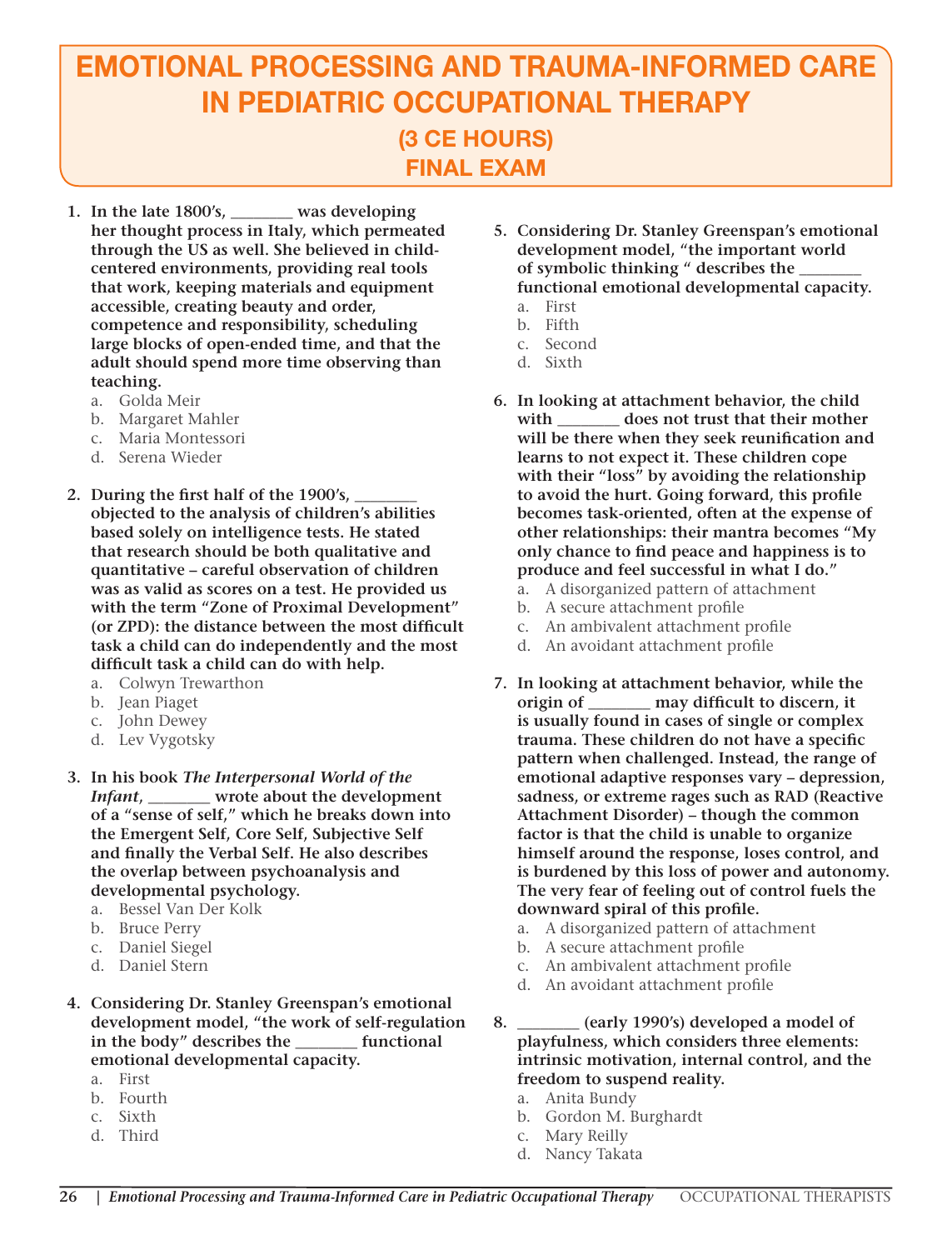- **9. Mary Reilly mentions three stages of play development as a hierarchy. \_\_\_\_\_\_\_\_ is when the first two stages are added to the experience of expectations, adding the concepts of success/ failure and winning/losing.**
	- a. Abstraction behavior
	- b. Achievement behavior
	- c. Competency behavior
	- d. Exploratory behavior
- **10. \_\_\_\_\_\_\_\_ (2005), a biologist and psychologist, specified five criteria for identifying play: a sense of the immediate, spontaneous and intentional, can be out of context or fragmented, repeated form of action but not stereotypical, and a sense of relaxation.** 
	- a. Anita Bundy
	- b. Erik Erikson
	- c. Gordon M. Burghardt
	- d. Joseph LeDoux
- **11. "When observing his play closely, you will see aspects of his everyday life experiences being added to his 'make believe.' This kind of play is extremely important: he is trying to figure out the meaning and the 'fit' of these experiences into his life, all the while forming his own frame of reference to integrate information and to build behavior upon." This is characteristic of a typical child, age \_\_\_\_\_\_\_\_.**
	- a. 1
	- b. 2
	- c. 3
	- d. 4
- **12. In looking at the sensorimotor developmental hierarchy, and the impact each level has on the motivation and ability to play, the term "\_\_\_\_\_\_\_\_" describes "understanding the concepts of left and right, which has a strong impact on both sound reversals in language, and letter and number reversals in writing: for example, playing 'Simon Says'."** 
	- a. Bilateral integration
	- b. Directionality
	- c. Laterality
	- d. Postural control
- **13. Considering social developmental milestones in typical children, and the play associated with each, \_\_\_\_\_\_\_\_ the child prefers to play with other children rather than playing alone, unless engrossed in a new and novel activity they are figuring out for a first time.**
	- a. After 48 months
	- b. Between 15-18
	- c. By 36 months
	- d. From 24 months
- **14. The separation-individuation process can influence which emotional themes appear in symbolic play. \_\_\_\_\_\_\_\_, typically-developing children are moving away from their parent as home base into a widening world, but are frequently observed checking back in with the parent and bringing their toys to share with the parent.** 
	- a. At 12-15 months
	- b. Between 10-12 months
	- c. Between 18-24 months
	- d. By 15-18 months
- **15. As children work through the last phases of the separation-individuation process, between ages 2-4 years, there are common emotional themes that come up in their play. The theme of \_\_\_\_\_\_\_\_ can be seen as children increasingly tune in to the outside world: they start playing games that involve looking for things, searching for hidden treasures, exploring new spaces. They might return to this explorative phase as they synthesize additional details about objects and their purposes, adding understanding that they missed during previous explorations.** 
	- a. Control
	- b. Curiosity
	- c. Nurture and Dependency
	- d. Power and Assertiveness
- **16. \_\_\_\_\_\_\_\_ is a parent questionnaire that examines the influence of the auditory and language systems. This is helpful in referring to speechlanguage pathologists, as the child's success in listening and using receptive and expressive language skills may be another influential factor causing meltdown behavior.**
	- a. The Listening Inventory (TLI)
	- b. The Peabody Developmental Scales
	- c. The Wold Sentence Copying Test
	- d. Winnie Dunn's Sensory Profile
- **17. The \_\_\_\_\_\_\_\_ is an accepted tool for OTs to use to extrapolate the impact of both sensorimotor and emotional development on executive behavior.**
	- a. Beck Youth Inventory
	- b. Behavior Rating Inventory of Executive Functioning (BRIEF)
	- c. DeGangi-Berk Test of Sensory Integration
	- d. Pediatric Symptom Checklist

**18. "Working through aspects of skill and maturing the socio-emotional system" are processes characteristic of \_\_\_\_\_\_\_\_ of intervention.**

- a. Phase One
- b. Phase Two
- c. Phase Three
- d. None of the above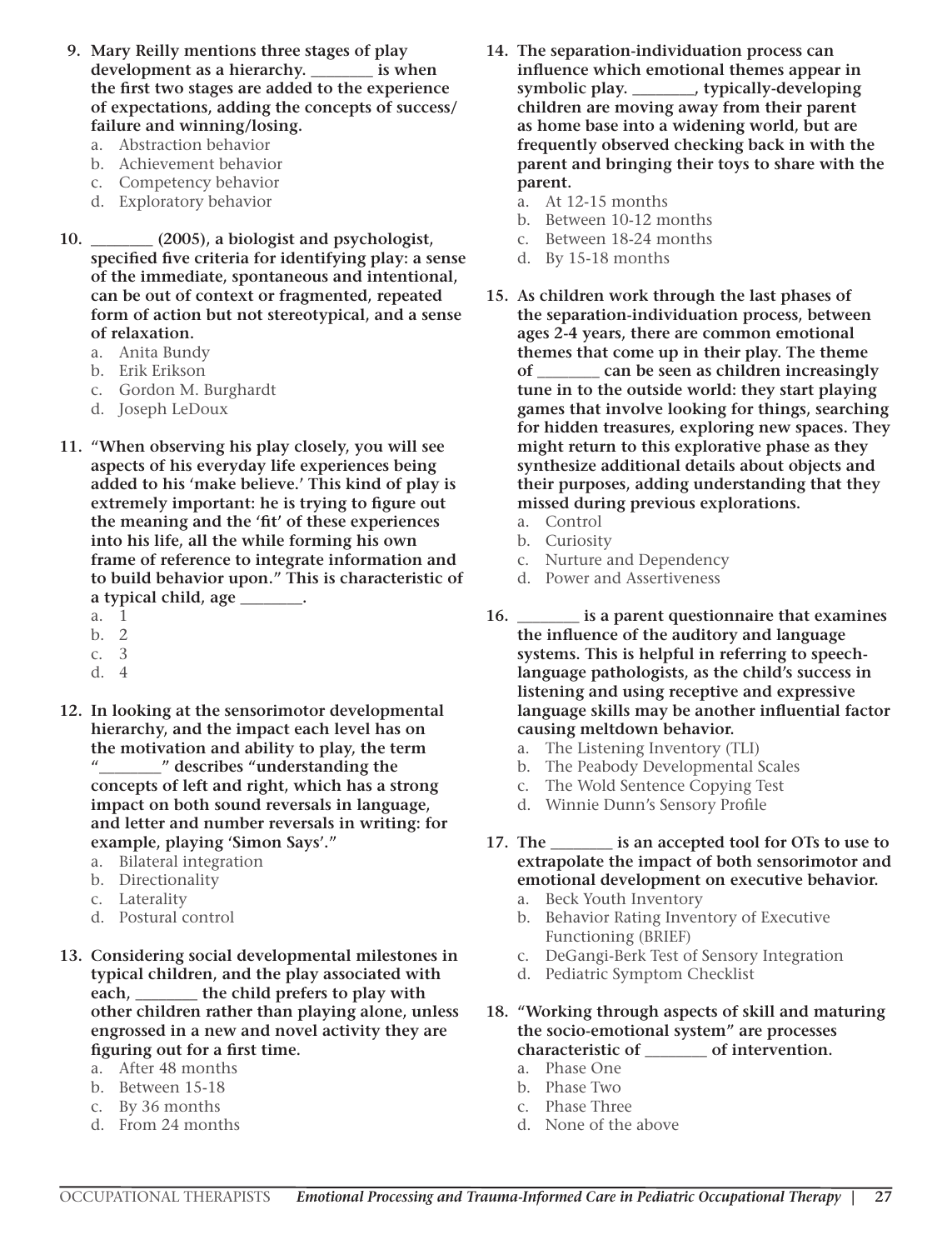- **19. During intervention, some children may gravitate quite readily to playing with the characters from their favorite story, but, due to sequence difficulties, prefer to follow the exact story sequence from long-term memory. In cases of trauma, therapists should \_\_\_\_\_\_\_\_.**
	- a. Become quiet, remain present, and act as a witness of the child's process
	- b. Discontinue the use of these characters, as it is interfering with development
	- c . Use gentle, playful obstruction to disrupt the story sequence so that the child has to negotiate around the disruption
	- d. None of the above

#### **20. Per "Maude's Meltdown Recipe," once in the safe space, the parent should \_\_\_\_\_\_\_\_.**

- a. Encourage the child to leave it as swiftly as possible
- b. Keep the language at a minimum: language drives the logical brain, which is not always available in times of emotional stress
- c. Maintain eye contact with the child, to enforce emotional regulation
- d. Repeat "it will be okay" this will take the emotion away from the child, allowing the parent to deal with it for them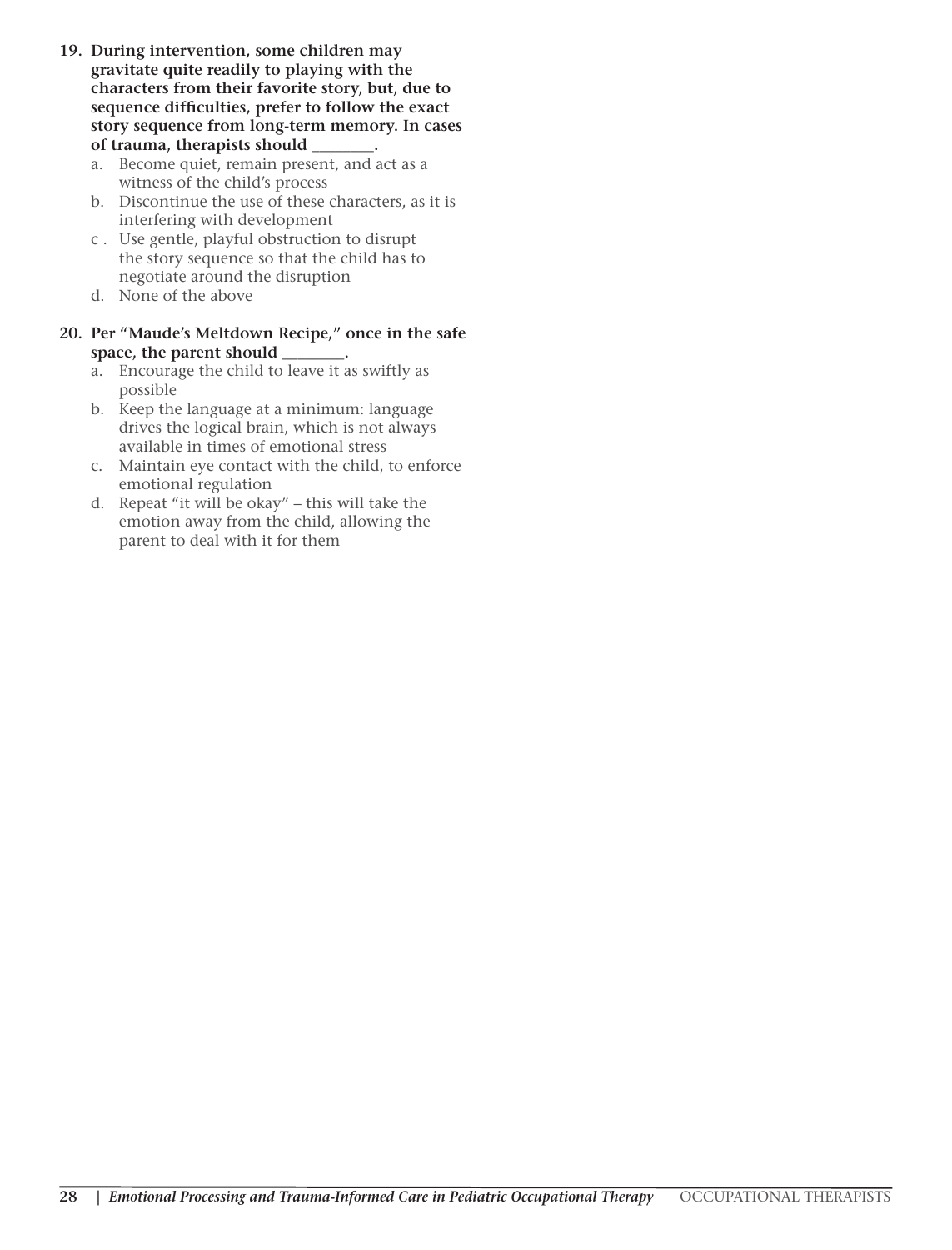## **ANSWER SHEET**

| ** See instructions on the cover page to submit your exams and pay for your course.                      |  |  |
|----------------------------------------------------------------------------------------------------------|--|--|
| By submitting this final exam for grading, I hereby certify that I have spent the required time to study |  |  |

**this course material and that I have personally completed each module/session of instruction.**

## **Emotional Processing and Trauma-Informed Care in Pediatric Occupational Therapy - Final Exam**

| 1. $\mathbb{A}\mathbb{B}\mathbb{C}\mathbb{D}$ | 5. $\mathbb{(A)}\mathbb{(B)}\mathbb{(C)}\mathbb{(D)}$                                                     | 9. $\mathbb{A}\mathbb{B}\mathbb{C}\mathbb{D}$  | 13. $\mathbb{A}\mathbb{B}\mathbb{C}\mathbb{D}$ | 17. $\mathbb{A}\mathbb{B}\mathbb{C}\mathbb{O}$ $\mathbb{D}$                  |
|-----------------------------------------------|-----------------------------------------------------------------------------------------------------------|------------------------------------------------|------------------------------------------------|------------------------------------------------------------------------------|
| 2. $\mathbb{A}\mathbb{B}\mathbb{C}\mathbb{D}$ | 6. $\left(\overline{A}\right)\left(\overline{B}\right)\left(\overline{C}\right)\left(\overline{D}\right)$ | 10. $\mathbb{A}\mathbb{B}\mathbb{C}\mathbb{D}$ | 14. $\mathbb{A}\mathbb{B}\mathbb{C}\mathbb{D}$ | 18. (A) (B) (C) (D)                                                          |
| 3. $\mathbb{A}\mathbb{B}\mathbb{C}\mathbb{D}$ | 7. $\mathbb{A}\mathbb{B}\mathbb{C}\mathbb{D}$                                                             | 11. $\mathbb{A}\mathbb{B}\mathbb{C}\mathbb{D}$ | 15. $\mathbb{A}\mathbb{B}\mathbb{C}\mathbb{D}$ | 19. $\mathbb{A}\mathbb{B}\mathbb{C}\mathbb{D}$                               |
| 4. $\mathbb{A}\mathbb{B}\mathbb{C}\mathbb{D}$ | 8. $\mathbb{A}\mathbb{B}\mathbb{C}\mathbb{D}$                                                             | 12. $\mathbb{A}\mathbb{B}\mathbb{C}\mathbb{D}$ | 16. $\mathbb{A}\mathbb{B}\mathbb{C}\mathbb{D}$ | 20. $\textcircled{A} \times \textcircled{B} \textcircled{C} \textcircled{D}$ |

**Accessibility and/or special needs concerns? Contact customer service by phone at (888) 564-9098 or email at support@pdhacademy.com.**

**Refund and general policies are available online at http://pdhacademy.com/policies/**